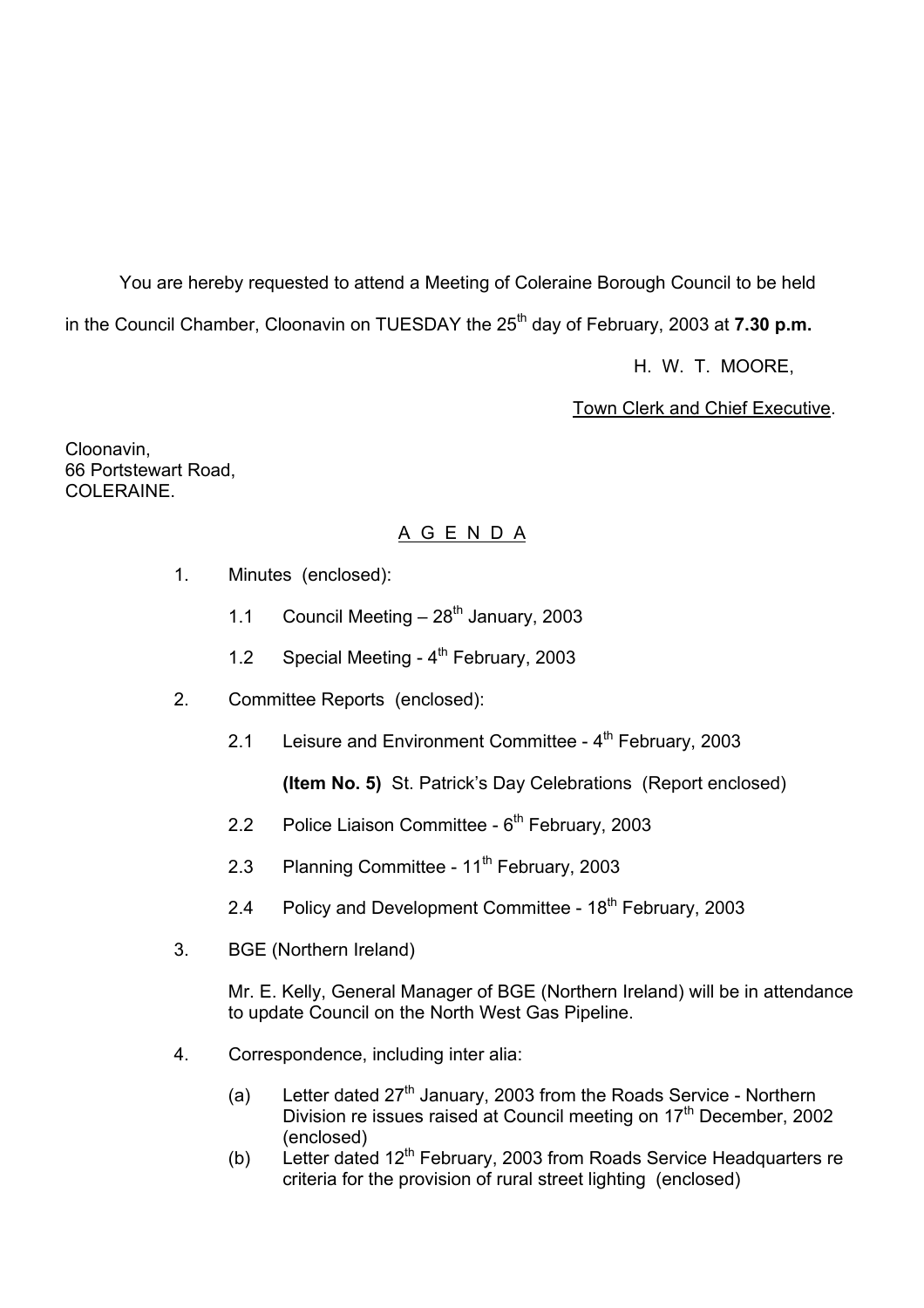5. Documents for Sealing

## **Enclosed for Information:**

Minutes of the Northern Health and Social Services Council dated 8<sup>th</sup> January, 2003

To: Each Member of Council. 21st February, 2003.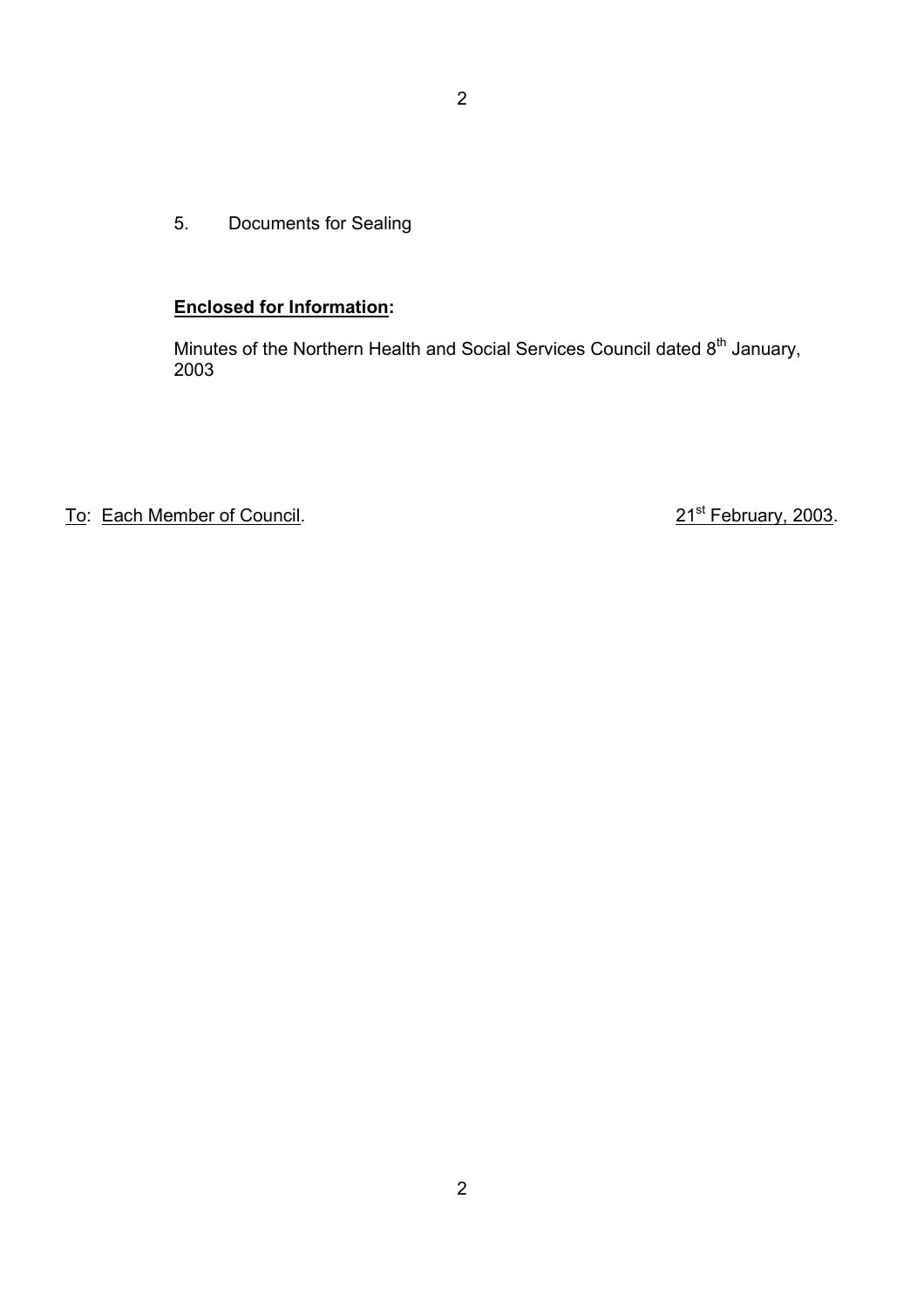## **COLERAINE BOROUGH COUNCIL**

 Minutes of proceedings of Coleraine Borough Council held in the Council Chamber, Cloonavin on Tuesday, 28<sup>th</sup> January, 2003 at 7.30 p.m.

**Convened:** As per Notice attached

**Present:** The Mayor, Councillor O. M. Church (Mrs.), in the Chair

The Deputy Mayor, Councillor G. L. McLaughlin

#### **Aldermen**

P. E. A. Armitage (Mrs.) B. Leonard E. T. Black (Mrs.) W. J. McClure (Items 1.0 - 17.0)

#### **Councillors**

J. M. Bradley R. A. McPherson J. J. Dallat A. McQuillan T. J. Deans E. M. Mullan E. P. Fielding (Mrs.) (Items 4.0 - 18.0) N. F. Hillis R. D. Stewart E. A. Johnston (Mrs.) W. J. Watt W. A. King (Items 1.0 - 17.0) D. McClarty (Items 1.0 - 5.2)

#### **Officers in**

 **Attendance:** Town Clerk and Chief Executive, Director of Corporate Services, Director of Environmental Health (Items 1.0 - 5.2), Director of Leisure Services, Director of Technical Services, Principal Administrative Officer, Administrative Officer (Items 1.0 - 5.2) and Administrative Assistant

#### **1.0 CHRISTMAS CARD**

 Alderman Leonard informed the Meeting that one of the Christmas Cards he sent to fellow members of Council had been returned to him shredded. Members expressed their dismay at this action.

#### **2.0 MINUTES**

The Minutes of the Council Meeting of 17<sup>th</sup> December, 2002 were confirmed and signed.

Matters arising:

2.1 Coleraine Market Yard The Town Clerk and Chief Executive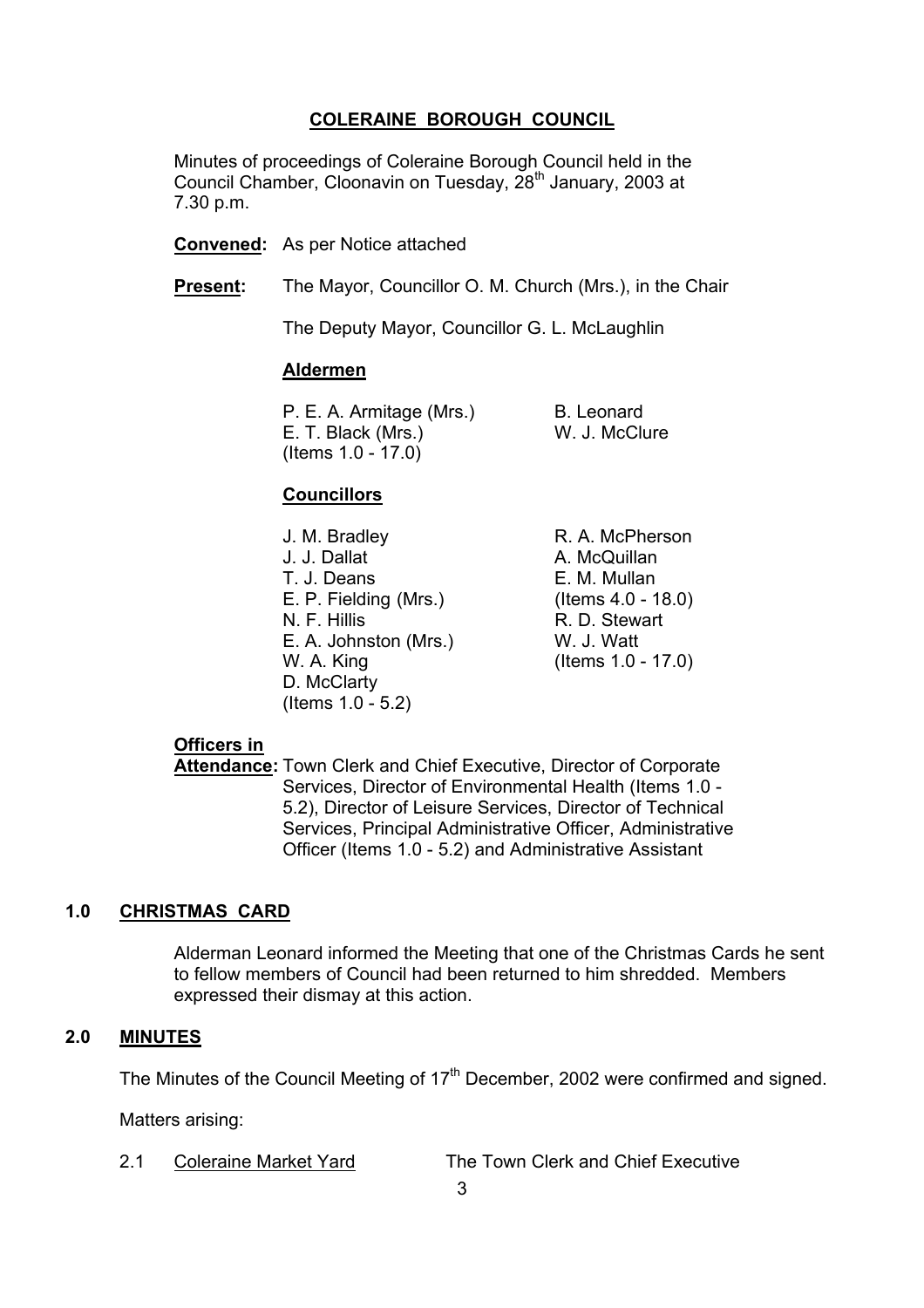reported that the Special Meeting of the Policy and Development Committee scheduled for Wednesday, 5<sup>th</sup> February, 2003 had been postponed.

## **3.0 COMMITTEE REPORTS**

| 3 1 | Leisure and Environment | The Chairman, Alderman Mrs. Black, moved    |
|-----|-------------------------|---------------------------------------------|
|     | Committee               | adoption of the Leisure and Environment     |
|     |                         | Committee Report; this was duly seconded by |
|     |                         | Councillor Mrs. Johnston.                   |

Matters arising:

| 3.1.1 CREDI Development | The Town Clerk and Chief Executive would |
|-------------------------|------------------------------------------|
| Group meets Council     | arrange a suitable date for the CREDI    |
|                         | Development Group to meet Council.       |

The Committee Report was, therefore, adopted subject to this amendment.

3.2 Planning Committee The Chairman, Councillor Bradley, moved the adoption of the Planning Committee Report; this was duly seconded by Councillor Watt.

#### Matters arising:

| 3.2.1 Planning Committee | The Town Clerk and Chief Executive sought |
|--------------------------|-------------------------------------------|
| Meetings - Commence-     | approval to commence Planning Committee   |
| ment Time                | Meetings at 7 p.m. as appropriate when    |
|                          | presentations were included.              |

The Committee Report was, therefore, adopted subject to this amendment.

| 3.3 | Policy and Development | The Chairman, Councillor Hillis, moved the  |
|-----|------------------------|---------------------------------------------|
|     | Committee              | adoption of the Policy and Development      |
|     |                        | Committee Report; this was duly seconded by |
|     |                        | Councillor Mrs. Johnston.                   |

Matters arising:

 3.3.1 Proposed Wind Farm - It was agreed that a Meeting of the Steering Tunes Plateau Group be held on Wednesday, 5<sup>th</sup> February, 2003 at 9.30 a.m.

The Committee Report was, therefore, adopted subject to this amendment.

#### **4.0 WATER SERVICE - CAPITAL WORKS PROGRAMME 2002 - 2005**

 The Mayor welcomed Mr. J. Millar, Acting Divisional Water Manager and Mr. F. Stewart, Infrastructure Management, who were in attendance to discuss the Capital Works Programme 2002 - 2005 (previously supplied).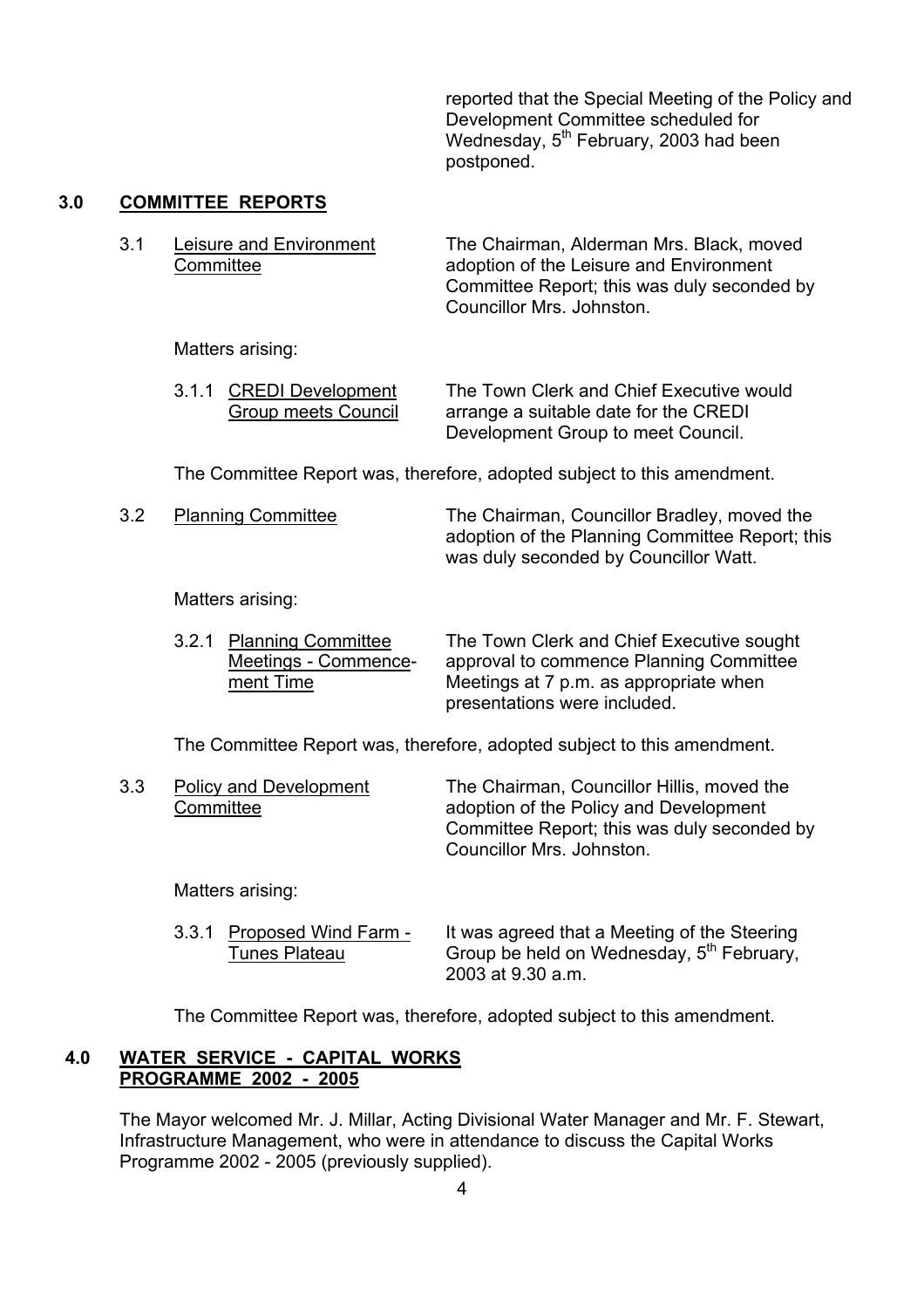Mr. Millar elaborated on the projects contained within the Programme and both representatives answered various questions raised by members.

4.1 North Coast Waste Water Concern was expressed regarding the Treatment Works commencement date for the North Coast Waste Water Treatment Works being rescheduled for 2005.

> Following discussion it was proposed by Councillor Stewart, seconded by Alderman McClure and agreed:

> > That a delegation from Council, led by Mr. Gregory Campbell, M.P., M.L.A., meet the Minister for Regional Development to press for both an early start to the project and the inclusion of tertiary treatment in the process.

The Mayor thanked the representatives for their attendance.

#### **5.0 COLERAINE HARBOUR**

The Report of the Town Clerk and Chief Executive was considered (previously supplied).

Matters arising:

 5.1 Proposed Development at The Department for Regional Development Cushowen and Coleraine Harbour Commissioners are signatories to a Memorandum of Understanding as detailed in the Report.

> Coleraine Harbour Commissioners had now approached the Department in accordance with the requirements of this undertaking, seeking Departmental approval to the disposal of certain harbour lands, involving the erection of transit sheds at the Cushowen area of the harbour estate.

 The Department for Regional Development had requested Council's views as to whether the proposal gives rise to any public interest issues.

 Legal advice had been sought on the impact of an existing lease on part of the lands involved.

Following discussion it was proposed by Councillor Stewart and seconded by Alderman McClure:

That this matter be deferred for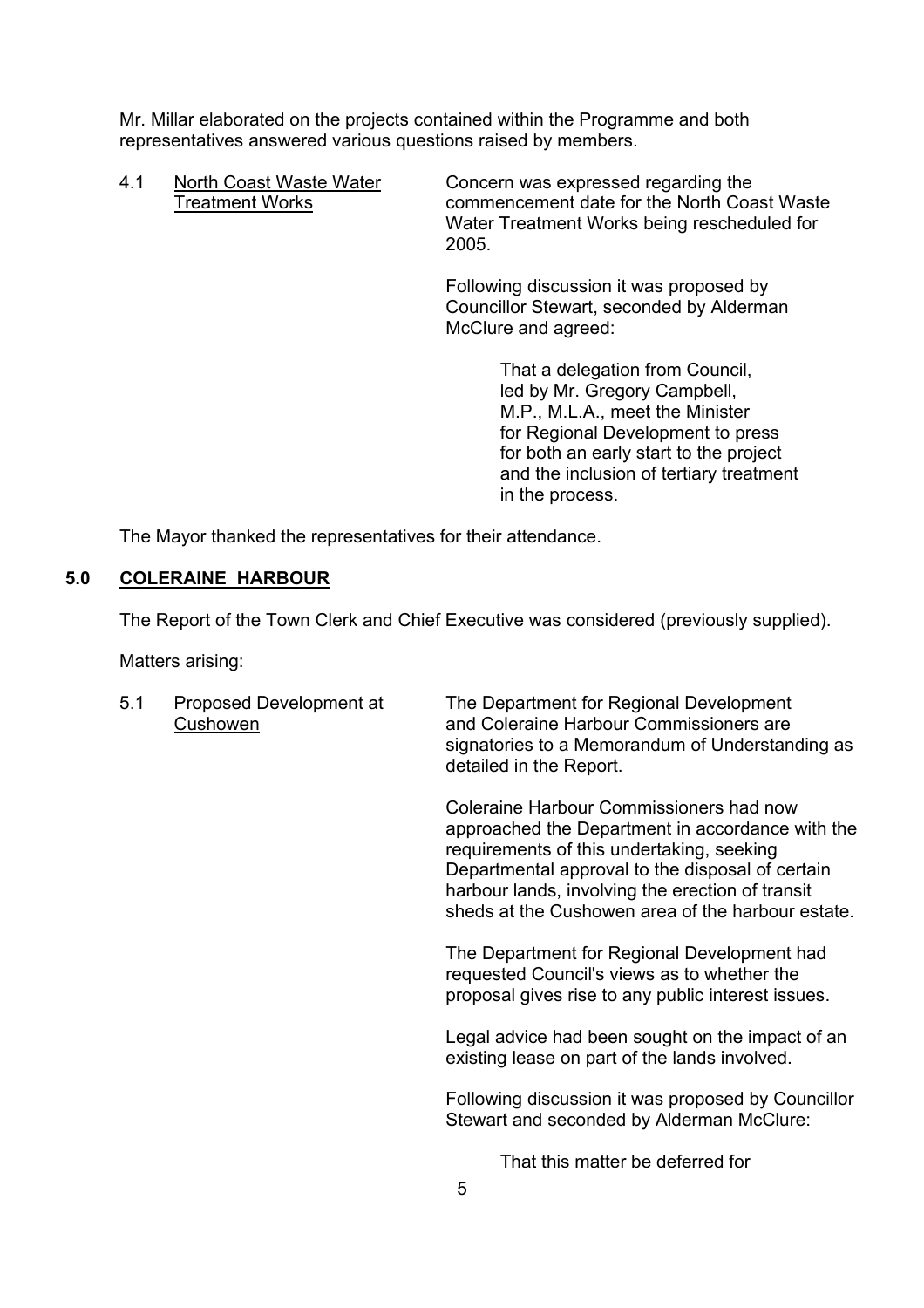one month to facilitate the presentation of a full report to **Committee.** 

As an amendment it was proposed by Councillor Watt and seconded by Councillor McClarty:

> That Council support, in principle, the proposed development at Cushowen.

On a request for a recorded vote the members voted on the amendment as follows:

**For:** Alderman Mrs. Black Councillors Mrs. Johnston, King, McClarty, McPherson and Watt (6)

**Against:** The Mayor and Deputy Mayor Aldermen Mrs. Armitage, Leonard and McClure Councillors Bradley, Dallat, Deans, Fielding, McQuillan, Mullan and Stewart (12)

**Abstention:** Councillor Hillis

The amendment was lost, six members voting in favour and twelve members voting against.

The substantive motion was then put to the Meeting and was carried, twelve members voting in favour and two members voting against.

 5.2 River Bann Navigation Order Members noted that the River Bann (NI) 2002 Navigation Order (NI) 2002 would come into operation on  $17<sup>th</sup>$  February, 2003 with the new Board taking effect from 30<sup>th</sup> June, 2003.

> Arrangements for the implementation process to take place over the next five months would be the subject of a future report to Committee.

## **6.0 REVIEW OF PUBLIC ADMINISTRATION**

The Report of the Town Clerk and Chief Executive was considered (previously supplied).

Following discussion it was agreed that a Workshop on this topic be held on Friday, 21<sup>st</sup> February, 2003 at 2.30 p.m.

## **7.0 COLERAINE DISTRICT POLICING**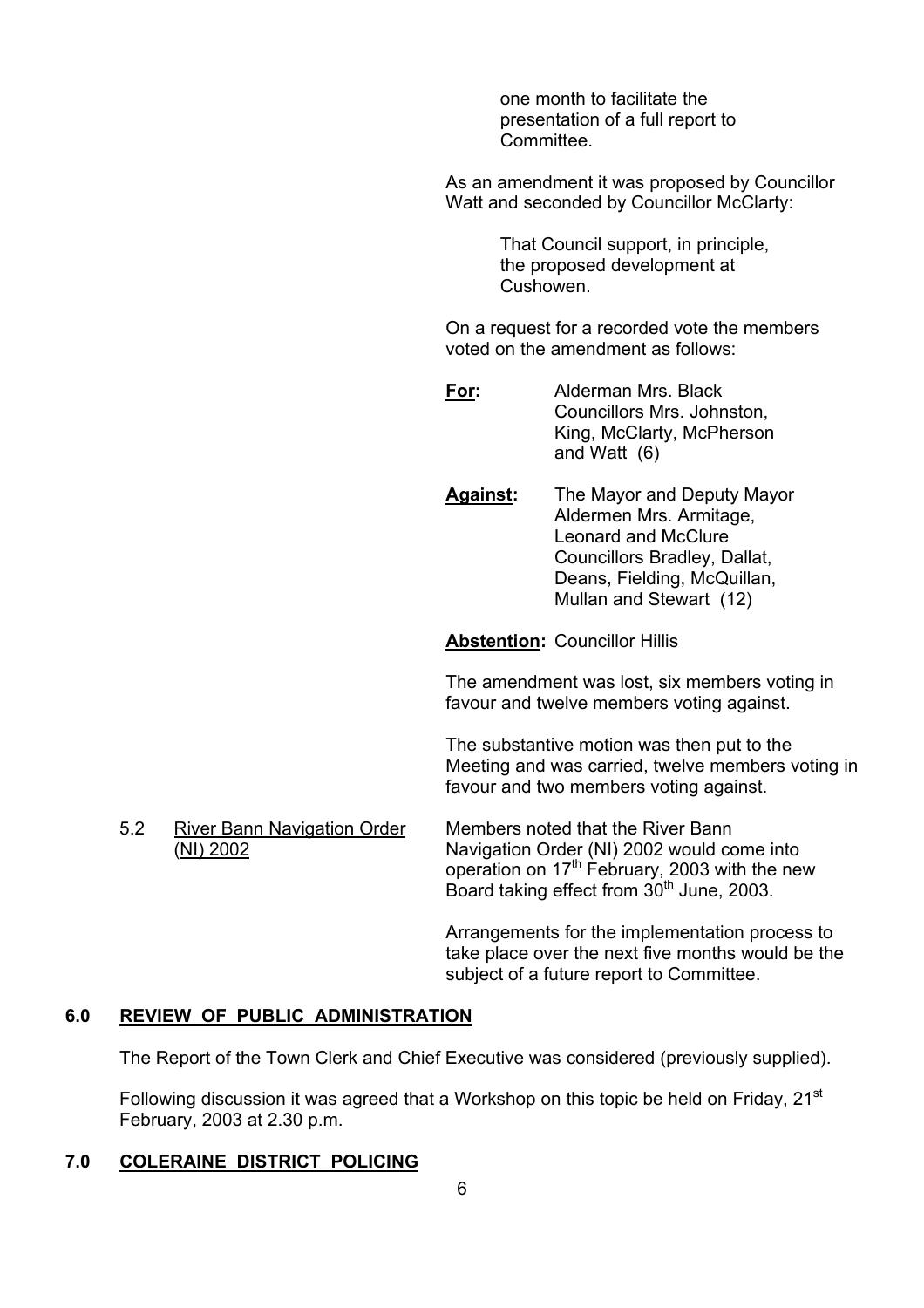## **PARTNERSHIP - UPDATE**

 The Town Clerk and Chief Executive updated members on the progress to date regarding the formation of Coleraine District Policing Partnership.

It was noted that the position of District Policing Partnership Manager had been advertised and shortlisted.

## **8.0 DEPARTMENT OF AGRICULTURE AND RURAL DEVELOPMENT - GOVERNMENT'S STATEMENT ON MODERNISATION OF DARD**

 Consideration was given to the Department of Agriculture and Rural Development - Government's Statement on Modernisation of DARD (including Response to the O'Hare Report on the Arrangement for the Provision of Agri-Food Education and R&D in Northern Ireland) (previously supplied).

It was noted that the O'Hare recommendation had been accepted and that the School of Agriculture and Food Science would transfer to either Queen's University, Belfast or the University of Ulster.

It was agreed that Council keep a watching brief on the procedures involved in selecting the appropriate university.

## **9.0 NORTHERN IRELAND OFFICE - CRIMINAL LAW BRANCH - PROPOSAL FOR A DRAFT CRIMINAL JUSTICE (NI) ORDER 2003**

 Consideration was given to the Northern Ireland Office - Criminal Law Branch - Proposal for a draft Criminal Justice (NI) Order 2003 (Explanatory Document previously supplied). Noted.

#### **10.0 TENDERS - NEW TOILET BLOCK GARVAGH ROAD, KILREA**

 Consideration was given to the Director of Technical Services Report on tenders received for the New Toilet Block - Garvagh Road, Kilrea (previously supplied).

|  | 0.1 |  | <b>Building Contract</b> |
|--|-----|--|--------------------------|
|--|-----|--|--------------------------|

 10.1 Building Contract Seven tenders had been received for the building contract as follows:

| 1.          | Duneane Contracts, Toomebridge    | 103,450.00 |
|-------------|-----------------------------------|------------|
| 2.          | LM Contracts, Omagh               | 106,400.00 |
| 3.          | PMC Contracts, Carrickmore        | 109,216.00 |
| 4.          | PVH Contracts, Garvagh            | 118,770.31 |
| 5.          | E C Hasson, Rasharkin             | 121,487.21 |
| 6.          | McGuigan Construction, Donaghmore | 122,295.00 |
| $7^{\circ}$ | P McKaigue Ltd., Maghera          | 127,000.00 |
|             |                                   |            |

 It was agreed that the lowest tender received from Duneane Contracts, Toomebridge in the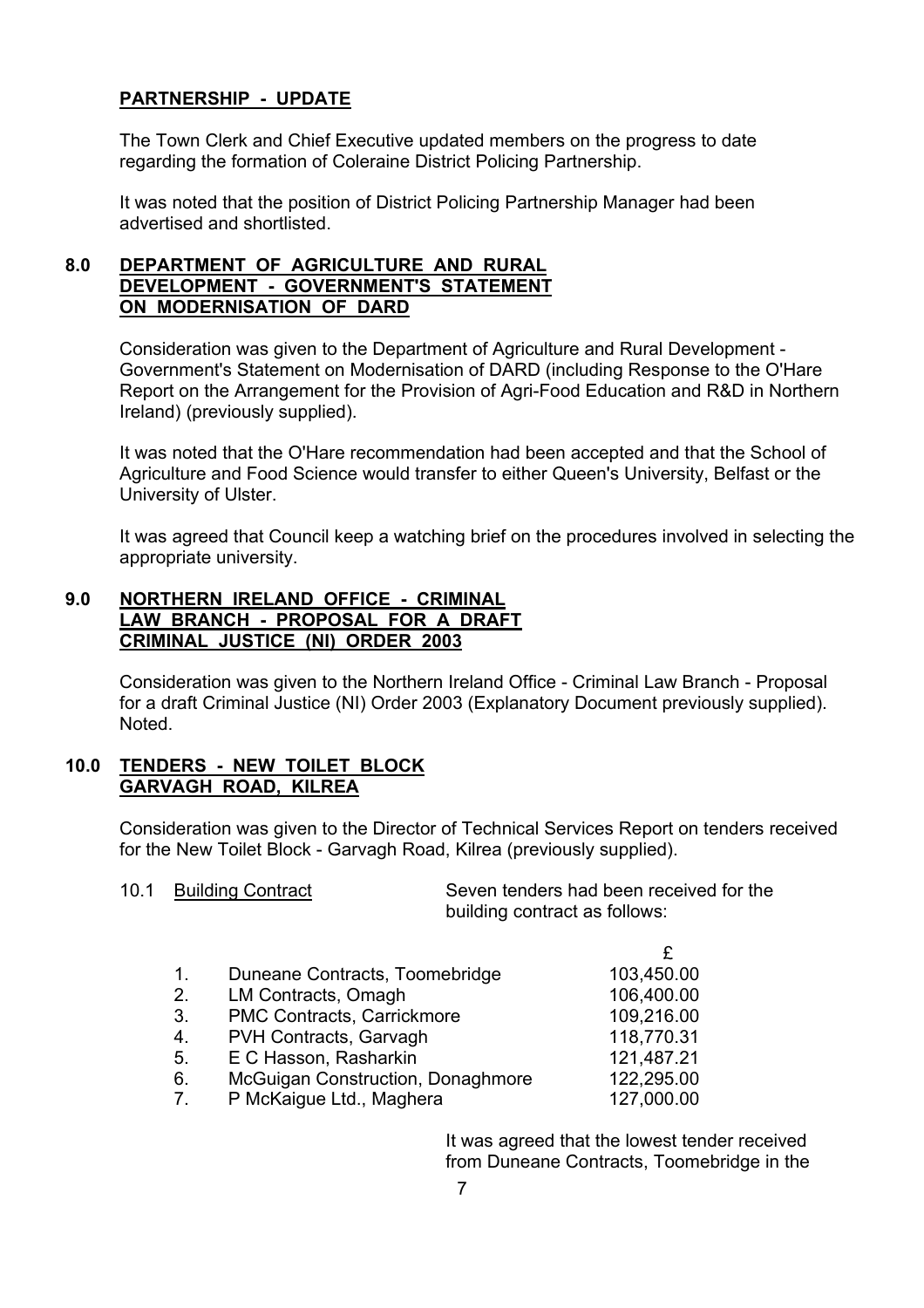sum of £103,450.00 be accepted.

10.2 Electrical Services Seven tenders had been received for the electrical services installation as follows:

| $1_{-}$     | Nevin Electrics, Coleraine                | 8,044.00  |
|-------------|-------------------------------------------|-----------|
| 2.          | M & E Services, Castlerock                | 8,663.00  |
| 3.          | Braid Electrical Services Ltd., Ballymena | 9,367.00  |
| 4.          | P & L Electrics Ltd., Limavady            | 9,872.00  |
| 5.          | JF & H Dowds, Ballymoney                  | 10,603.00 |
|             |                                           |           |
| 6.          | R H K Davidson & Co. Ltd., Coleraine      | 10,992.09 |
| $7^{\circ}$ | W A Pinkerton, Limavady                   | 11,527.00 |
|             |                                           |           |

 It was agreed that the lowest tender received from Nevin Electrics, Coleraine in the sum of £8,044.00 be accepted.

10.3 Mechanical Services Six tenders had been received for the mechanical services installation as follows:

| $1_{-}$ | P & H Services, Coleraine             | 14,946.00 |
|---------|---------------------------------------|-----------|
| 2.      | F Quigg, Kilrea                       | 15,762.00 |
| 3.      | M & E Services, Ballymoney            | 15,930.00 |
| 4.      | R & F Mechanical Services, Ballymoney | 18,553.00 |
| 5.      | D. Mooney, Rasharkin                  | 19,301.63 |
| 6.      | McKay P & H, Randalstown              | 24,654.00 |

 It was agreed that the lowest tender received from P & H Services, Coleraine in the sum of £14,946.00 be accepted.

#### **11.0 LEGAL AID REFORM IN NORTHERN IRELAND**

 The Town Clerk and Chief Executive referred to the letter and Explanatory Memorandum from the Northern Ireland Court Service regarding Legal Aid Reform in Northern Ireland (previously supplied).

Noted.

## **12.0 NORTHERN AREA PLAN 2016 - WORKSHOP**

 Read letter from the Sub-Divisional Planning Office regarding arranging a Workshop for the Northern Area Plan 2016.

It was agreed that the Workshop be held on Wednesday, 26<sup>th</sup> February, 2003 at 3 pm in Cloonavin when the distribution of the district housing indicator and second homes would be discussed.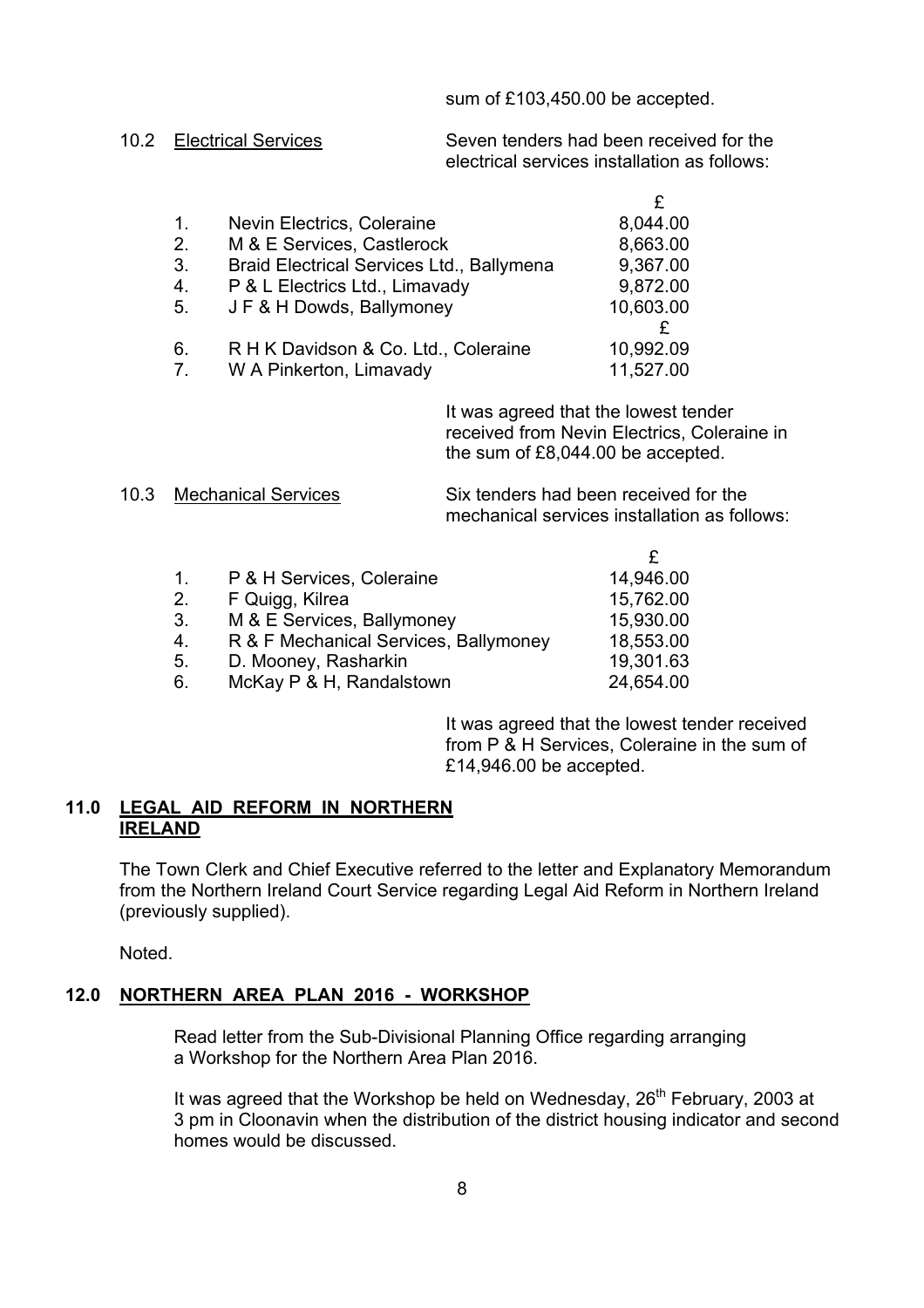### **13.0 FREEDOM OF THE BOROUGH**

 Members noted that the Freedom of the Borough Ceremony for Coleraine and District Motor Club and The Northern Ireland Milk Cup Committee would be held on Saturday, 12<sup>th</sup> April, 2003.

#### **14.0 RINGSEND POST OFFICE**

 Read letter from the Post Office advising members of the temporary closure of the Ringsend branch commencing  $27<sup>th</sup>$  January, 2003 due to the resignation of the Sub-Postmaster. The premises were no longer available for Post Office use but normal services would be restored as soon as possible.

Noted.

#### **15.0 LAW TO MODERNISE PUBLIC AUDIT POWERS**

 Reported that the Audit and Accountability Order (NI) 2002 would be operational from 1<sup>st</sup> April, 2003. The Order would reorganise the structure of public audit in Northern Ireland and would augment the powers of the Comptroller and Auditor General, who audits government departments and public bodies.

Noted.

#### **16.0 RELIEF SCHEME FOR NON-DOMESTIC RATEPAYERS**

 Reported that a Transitional Rate Relief Scheme that will target small businesses affected by the Non-Domestic Revaluation would be introduced on 1<sup>st</sup> April. 2003.

Noted.

## **17.0 DOCUMENTS TABLED**

- (a) Northern Ireland Office Draft Strategic Investment and Regeneration of Sites (Northern Ireland) Order 2002;
- (b) Economic Policy Unit of the Office of the First Minister and Deputy First Minister - Building on Progress: Policy Priorities and Budget for 2003-06;
- (c) Northern Ireland Economic Council Annual Report 2001-2002;
- (d) Northern Health and Social Services Board Annual Report  $1<sup>st</sup>$  April, 2001 -  $31<sup>st</sup>$  March, 2002;
- (e) Central Appointments Unit of the Office of the First Minister and Deputy First Minister - Sixth Annual Report on Public Appointments in Northern Ireland;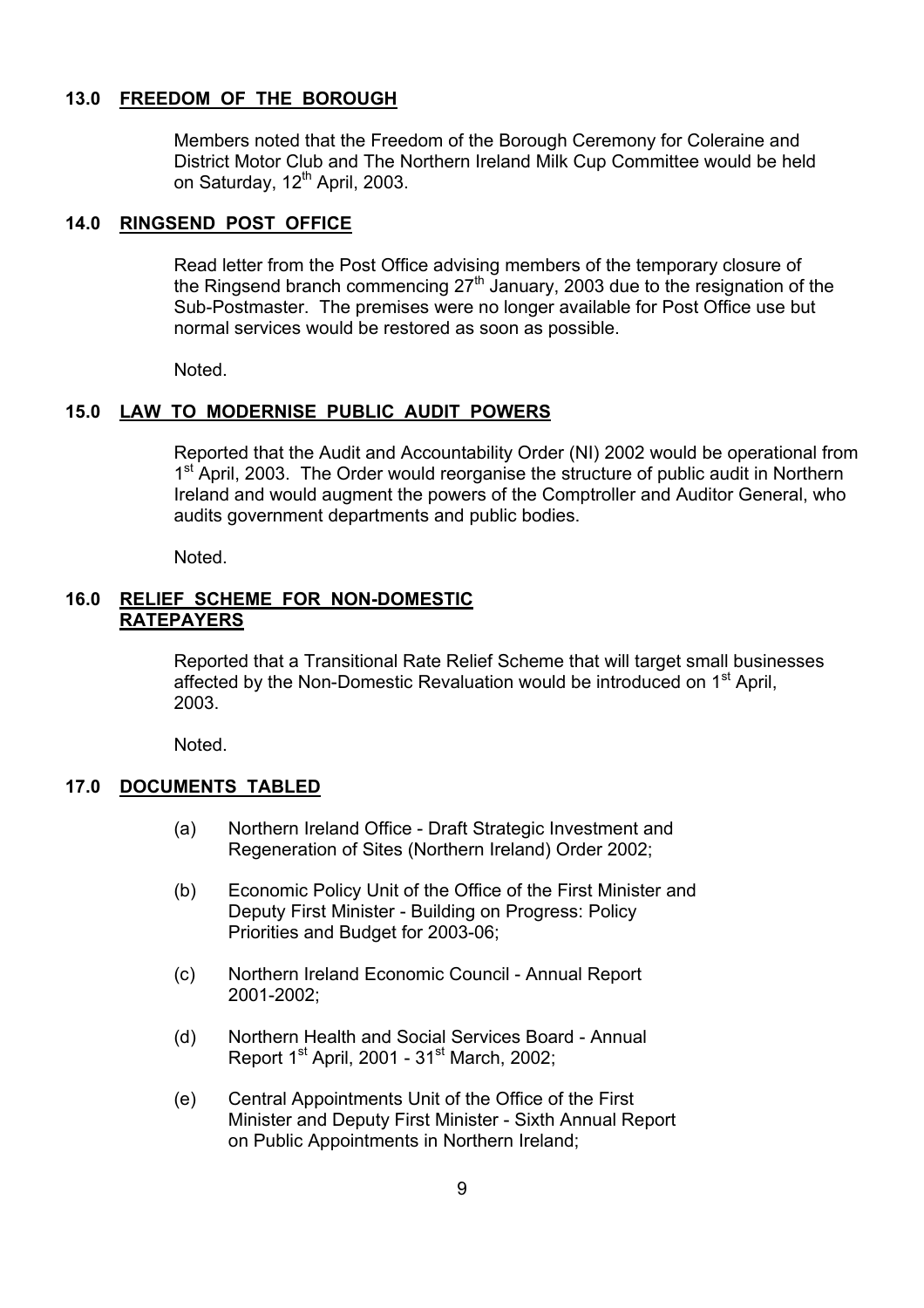- (f) Commissioner for Public Appointments for Northern Ireland - 7th Report 2001-2002;
- (g) The Northern Ireland Housing Market Review and Perspectives 2003-2006;
- (h) North-Eastern Education and Library Board Minutes dated  $26<sup>th</sup>$  November, 2002;
	- (i) New Opportunities Fund Annual Review 2001/2002;
	- (j) Ofreg Annual Report 2000;
	- (k) Roads Service Annual Report and Accounts 2001-2002;
	- (I) Community Relations Council  $12<sup>th</sup>$  Annual Report 2002.

#### **18.0 DOCUMENTS FOR SEALING**

Resolved:

That the following documents be sealed:

| 1. | <b>Grant of Easement and</b><br><b>Counterpart</b> | Seaport Lodge, Portballintrae;<br>Council and Seymour and Carol Sweeney,<br>40 Seaport Avenue, Portballintrae.                                               |
|----|----------------------------------------------------|--------------------------------------------------------------------------------------------------------------------------------------------------------------|
| 2. | <b>Agreement and Counterpart</b>                   | Sculpture at Mill Road Roundabout,<br>Portstewart; Mr. Stephen Todd and Council.                                                                             |
| 3. | <b>Agreement and Counterpart</b>                   | Sculpture at Wattstown Roundabout,<br>Coleraine; Mr. Stephen Todd and Council.                                                                               |
| 4. | <b>Agreement and Counterpart</b>                   | Collection of mixed dry recyclable material,<br>processing and returning same to industry for<br>recycling; Glassdon Wastes and Reclamations<br>and Council. |
| 5. | <b>Car Loan Agreement</b>                          | Senior Environmental Health Officer (Food);                                                                                                                  |
| 6. | <b>Cemetery Titles</b>                             | Grant of Right of Burial Deeds;<br>Register Nos. 2851 - 2865 inclusive:                                                                                      |
|    |                                                    | Agherton<br>2<br>$\overline{2}$<br><b>Ballywillan</b><br>Coleraine<br>$\overline{7}$<br>Kilrea<br>Portstewart<br>4                                           |
|    |                                                    | <b>Advanced Deeds;</b>                                                                                                                                       |

Register Nos. 0046 - 0048 inclusive: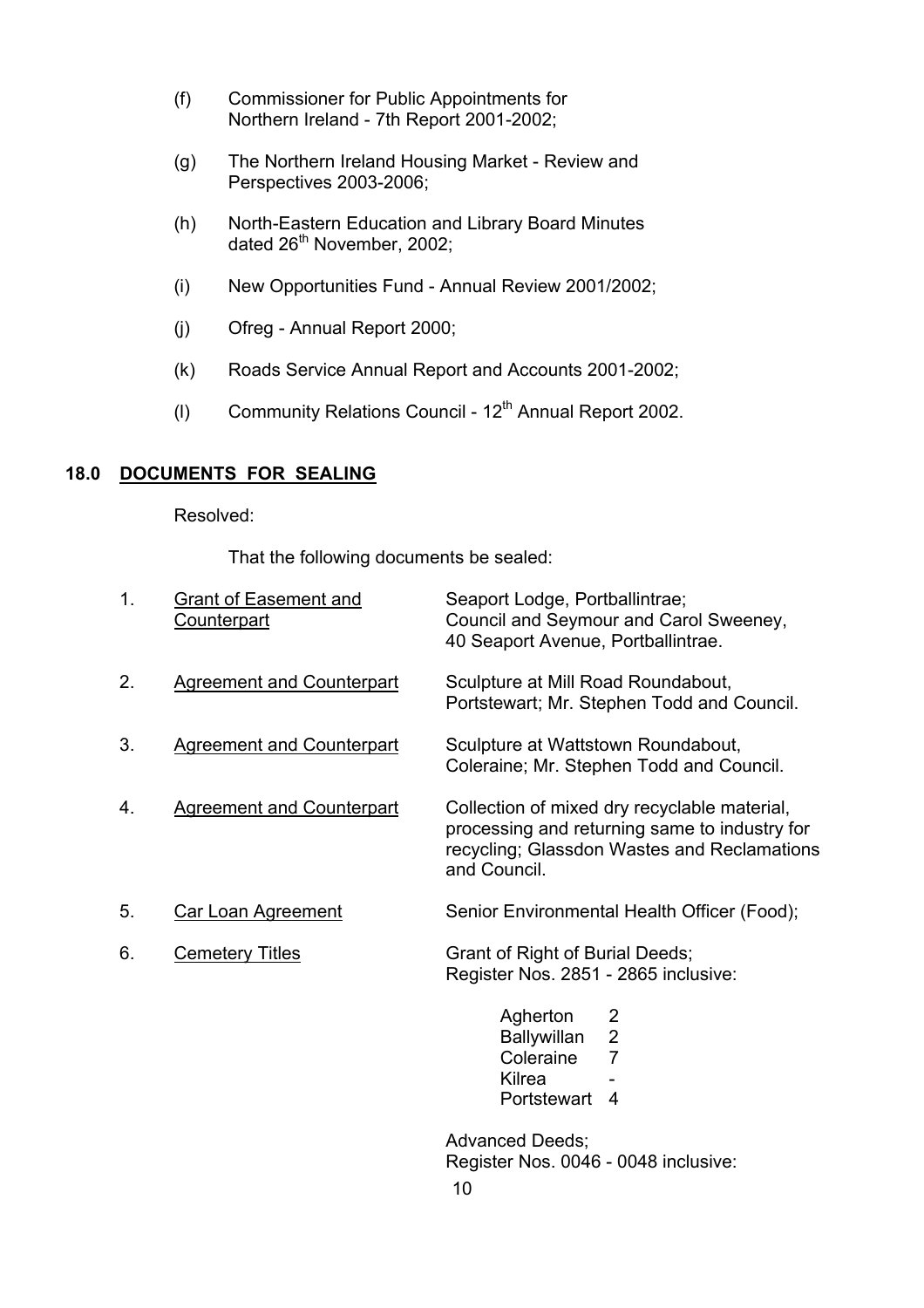Agherton 1 Ballywillan 1999 - Ballywillan 1999 - Ballywillan 1999 - Ballywillan 1999 - Ballywillan 1999 - Ballywillan 199 **Coleraine - Coleraine - Coleraine** Portstewart 1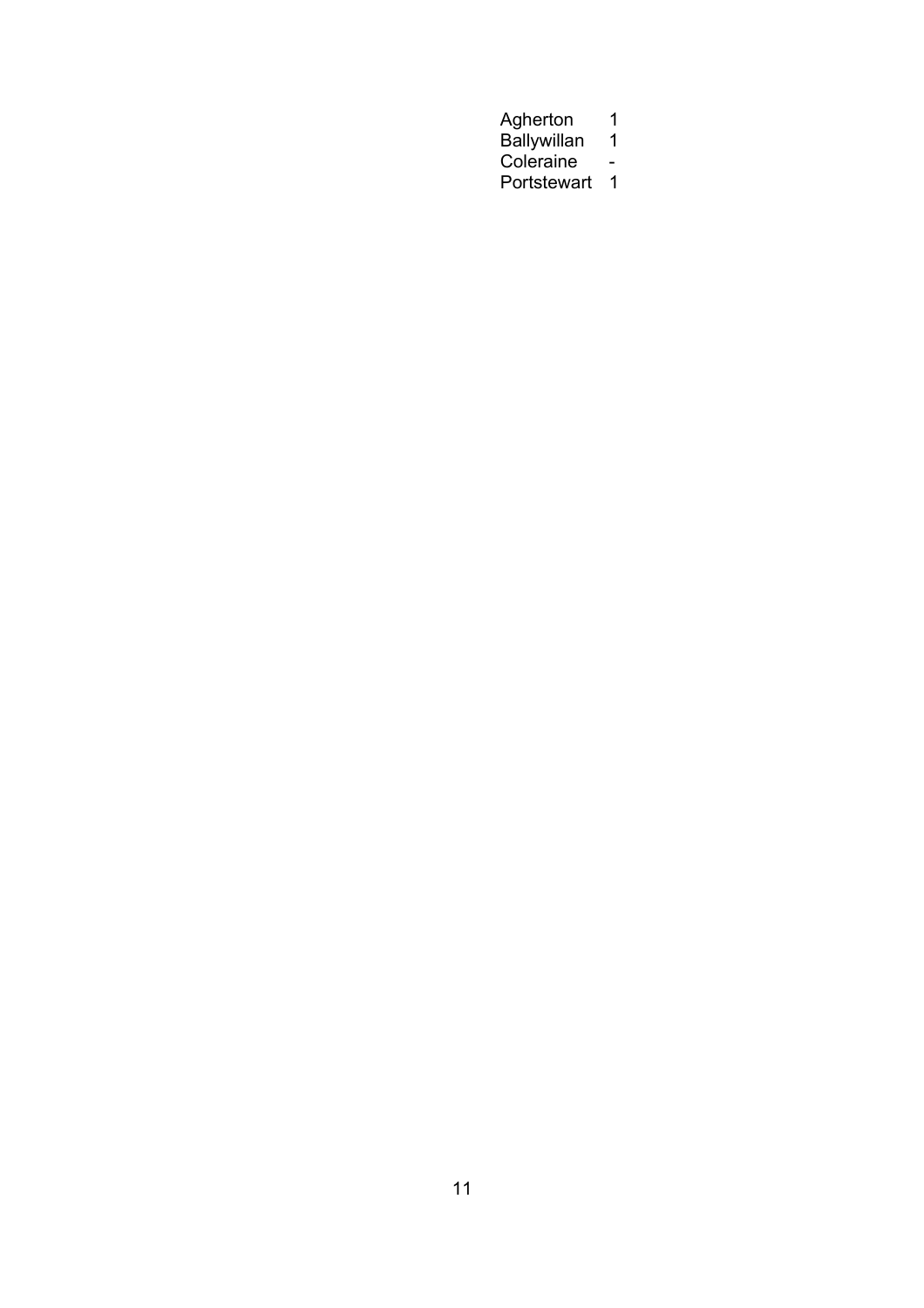### **SPECIAL MEETING**

## **4th February, 2003.**

| Convened:                                |                                                                                                               | To consider the Rate Estimates and strike a Borough<br>Rate for the year ending 31 <sup>st</sup> March, 2004                                                                                                                                                        |  |
|------------------------------------------|---------------------------------------------------------------------------------------------------------------|---------------------------------------------------------------------------------------------------------------------------------------------------------------------------------------------------------------------------------------------------------------------|--|
| <b>Present:</b>                          |                                                                                                               | The Mayor, Councillor O. M. Church (Mrs.) in the Chair                                                                                                                                                                                                              |  |
|                                          | <b>Aldermen</b>                                                                                               |                                                                                                                                                                                                                                                                     |  |
|                                          | P. E. A. Armitage (Mrs.)<br>E. T. Black (Mrs.)                                                                | <b>B.</b> Leonard<br>W. J. McClure                                                                                                                                                                                                                                  |  |
|                                          | <b>Councillors</b>                                                                                            |                                                                                                                                                                                                                                                                     |  |
|                                          | C. S. Alexander (Ms.)<br>D. D. Barbour<br>J. J. Dallat<br>N. F. Hillis<br>E. A. Johnston (Mrs.)<br>W. A. King | D. McClarty<br>R. A. McPherson<br>A. McQuillan<br>E. M. Mullan<br>R. D. Stewart<br>W. J. Watt                                                                                                                                                                       |  |
| <b>Officers in</b><br><b>Attendance:</b> |                                                                                                               | Town Clerk and Chief Executive, Director of Corporate Services,<br>Director of Environmental Health, Director of Leisure Services,<br>Director of Technical Services, Finance Officer, Leisure Services<br><b>Officer (Facilities) and Administrative Assistant</b> |  |
| Apologies:                               | Deans and Mrs. Fielding                                                                                       | The Deputy Mayor, Alderman Creelman, Councillors Bradley,                                                                                                                                                                                                           |  |

## **1.0 BEST WISHES**

The Mayor referred to the Deputy Mayor's wife who was currently in hospital and extended best wishes for a speedy recovery.

Members asked to be associated with these remarks.

## **2.0 RATE ESTIMATES 2003/2004**

 The Director of Corporate Services presented his report on the Rate Estimates for 2003/2004 and members noted the main factors which gave rise to the proposed increase viz:

- the 2003/04 pay award is known, and a rise of 3.5% has been budgeted for
- the government has imposed an additional 1% on employers' national insurance contributions from  $6<sup>th</sup>$  April, 2003
- a further increase of £1 per tonne has been levied by government on landfill tax from 1<sup>st</sup> April, 2003
- the dramatic increase in insurance premiums experienced in 2002/03 has been reflected in a significant rise in the budget for the next financial year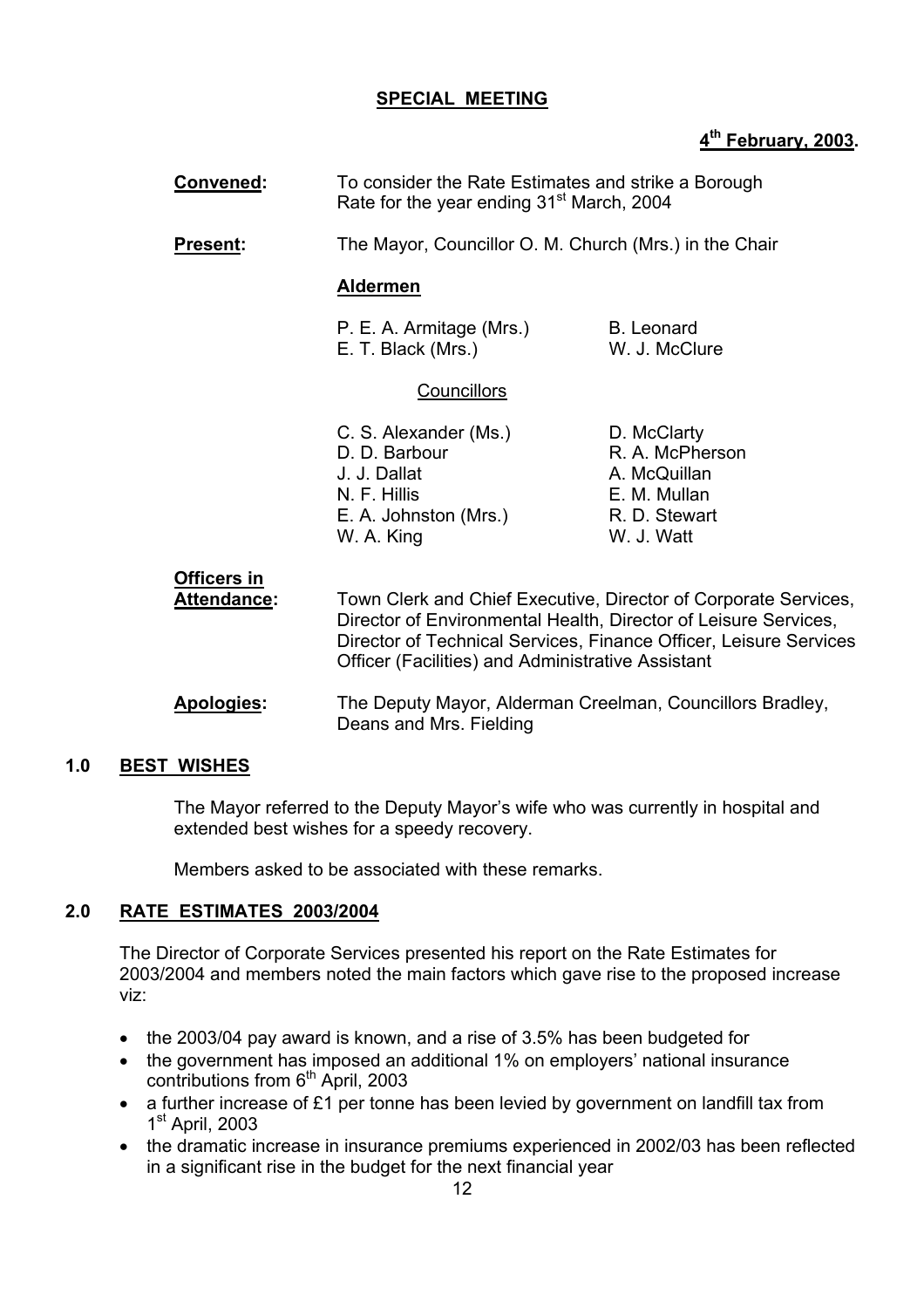- significant additional costs will be incurred in the area of Waste Management and Recycling. These include the expansion of the second "blue bin" collection service, and costs of transporting, storing and disposing of recycable materials
- a full year's operating budget has been allowed in relation to Coleraine District Policing Partnership

Members noted additional areas of growth.

- Staffing
	- a full-time post of Countryside/Rural Officer could be created to replace the current fixed-term part-time post
	- Council has already agreed to appoint a new Senior Environmental Health Officer
	- it is proposed to appoint a Bio-Diversity Officer for a fixed period
	- additional posts are being created at the newly extended Flowerfield Arts Centre (part-year only)
- Capital Schemes

The completion of the major schemes at Flowerfield and the Arcadia will have a significant impact on the Council's loan charges.

A number of schemes proposed to commence in 2003/04 will have a limited impact next year, but will have a larger influence in future years. These schemes include:

- Portrush Town Hall
- Anderson Park Phase 3
- Crescent, Coleraine and Parker Avenue, Portrush pavilions
- Landfill Site Closures
- Ongoing Craigahulliar Development
- Events

In line with the Tourism Development Strategy, increased resources are proposed for the development and extension of the current Events Programme throughout the Borough.

Members noted various additional aspects of Council's income and expenditure programme.

| 2.1 | <b>Estimate Summary</b> | The estimate of rates culminated in the following<br>rate requirement: |                |  |
|-----|-------------------------|------------------------------------------------------------------------|----------------|--|
|     |                         | Net Cost of Services                                                   | £<br>9,965,780 |  |
|     |                         | <b>Less General Grant</b>                                              | 526,582        |  |
|     |                         | Amount to be raised                                                    | 9,439,198      |  |
|     |                         | Estimated product of 1p rate                                           | 623,400        |  |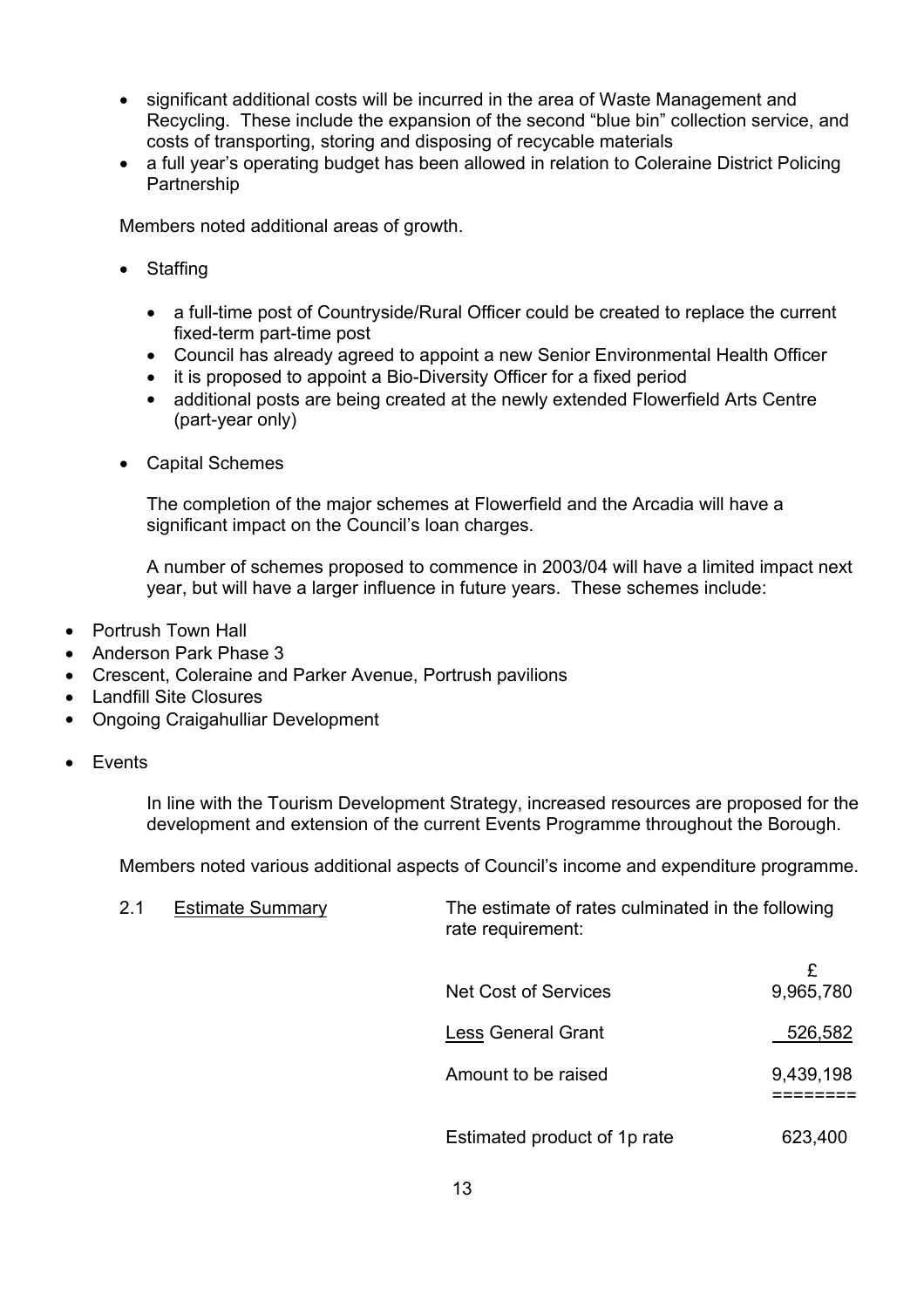It was proposed by Councillor Hillis, seconded by Councillor Mrs. Johnston and agreed:

> That Council strike a Borough Rate for the 2003/2004 year as follows:

- (a) Non-Domestic Rate of 15.14 pence (This was a reduction of 3.1 pence (17%) from 2002/03 due to the impact of the revaluation of non-domestic property which had been carried out by Valuation and Lands Agency)
- (b) Domestic Rate of 115.00 pence

 This represented a percentage increase of 6.98%.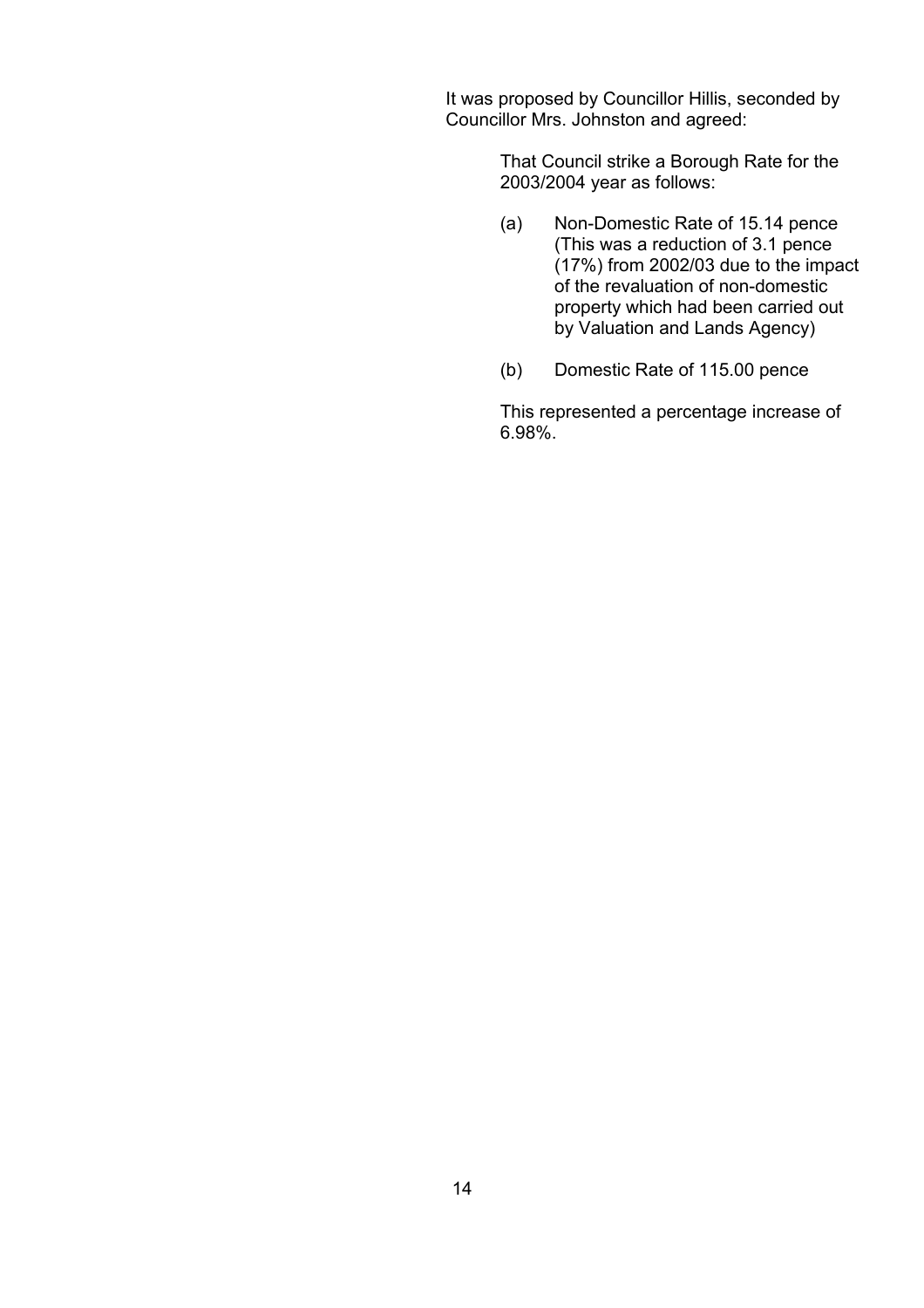### **LEISURE AND ENVIRONMENT COMMITTEE**

#### **4th February, 2003.**

## **Present:** Alderman E. T. Black (Mrs.), in the Chair

The Mayor, Councillor O. M. Church (Mrs.)

#### **Aldermen**

P. E. A. Armitage (Mrs.) B. Leonard (Items 1.0 - 6.0) W. J. McClure

#### **Councillors**

- C. S. Alexander (Ms.) W. A. King  $($ ltems  $1.0 - 4.3)$  R. A. McPherson D. D. Barbour A. McQuillan J. J. Dallat E. M. Mullan N. F. Hillis R. D. Stewart E. A. Johnston (Mrs.) W. J. Watt
- 

#### **Officers in**

 **Attendance:** Town Clerk and Chief Executive, Director of Environmental Health, Director of Technical Services, Director of Corporate Services (Items 1.0 - 2.2), Leisure Services Officer (Facilities), Senior Technical Officer (Items 1.8 - 9.4), Finance Officer (Items 1.0 - 2.2), Principal Building Control Officer (Item 3.0) and Administrative Assistant

> **Apologies:** The Deputy Mayor, Alderman Creelman, Councillors Bradley, Deans, Mrs. Fielding and McClarty

#### **1.0 REVIEW OF CHARGES - COUNCIL FACILITIES**

Consideration was given to the Director of Corporate Services' Report on Revision of Charges - Council Facilities (previously supplied).

Matters arising:

1.1 Burial Grounds Recommended:

 That the following revised charges be applied with effect from  $1<sup>st</sup>$  April, 2003:

| 100.00 |
|--------|
| 100.00 |
| 80.00  |
| 25.00  |
| 25.00  |
|        |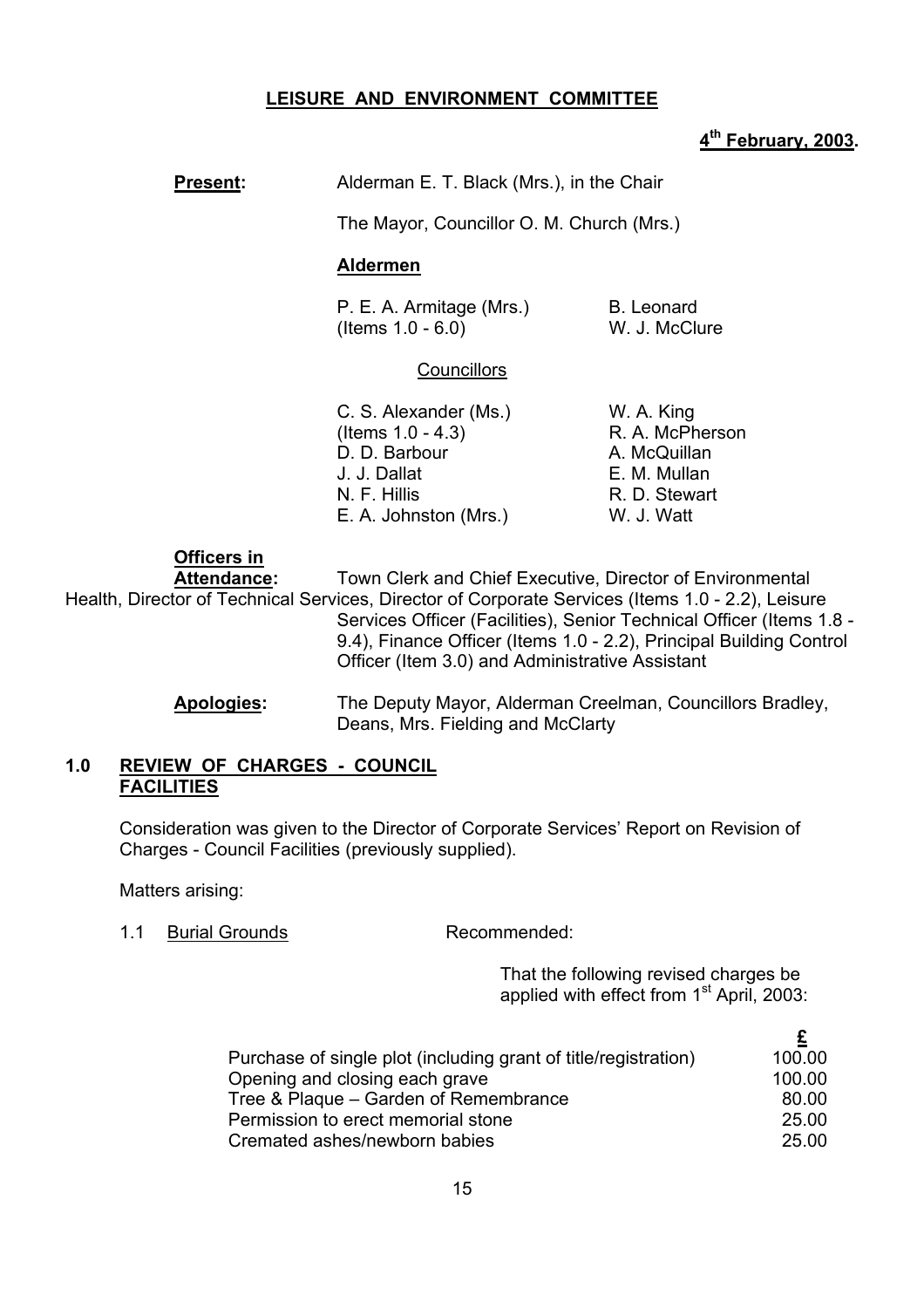The charge for a tree and plaque has not been increased for 7 years, and costs have risen significantly during that period.

1.2 Kilrea Sports Hall As this facility has only been in operation for one year, it is recommended that the current charges, as outlined below, are retained: Group Rate -  $£7.00$  per hour at peak times  $(6.00 \text{pm} - 10.00 \text{pm})$ £3.50 per hour at off-peak times  $(10.00am -$  6.00pm) Individual Rate - £2.00 per hour Commercial Rate - £15.00 per hour or 1/3 share of total income (applicable rate at the discretion of management) Waterworld (a) Water Play Area

> Charges for this facility have been increased every other year in recent times. As they were raised in 2002, it is recommended that the current charges, as undernoted, be retained for 2003:

|                                            |                                 | Peak<br>£ | <b>Off-Peak</b> |
|--------------------------------------------|---------------------------------|-----------|-----------------|
| Water Play Area Admission (includes        |                                 |           |                 |
| general admission)                         |                                 | 4.50      | 3.25            |
| Water Play Area - Family Ticket (3 people) |                                 | 11.75     | 8.75            |
|                                            | Family Ticket (4 people)        | 15.60     | 11.60           |
|                                            | <b>Family Ticket (5 people)</b> | 19.50     | 14.50           |
| Water Play Area - under 6 years            |                                 | 1.50      | 1.50            |
| Group Rate (over 20 people)                |                                 | 3.50      | 3.00            |
| Sunbed                                     |                                 | 3.00      | 3.00            |
|                                            |                                 |           |                 |

(b) Ten-Pin Bowling

These charges have not been raised since the facility opened in 2001. The undernoted charges are now recommended:

|                     | <b>Peak</b><br>£ | <b>Off-Peak</b><br>£ |
|---------------------|------------------|----------------------|
| <b>Bowling Lane</b> | 13.00            | 9.00                 |

1.4 Dunluce Centre Recommended:

 That the following revised charges be applied with effect from  $1<sup>st</sup>$  April, 2003: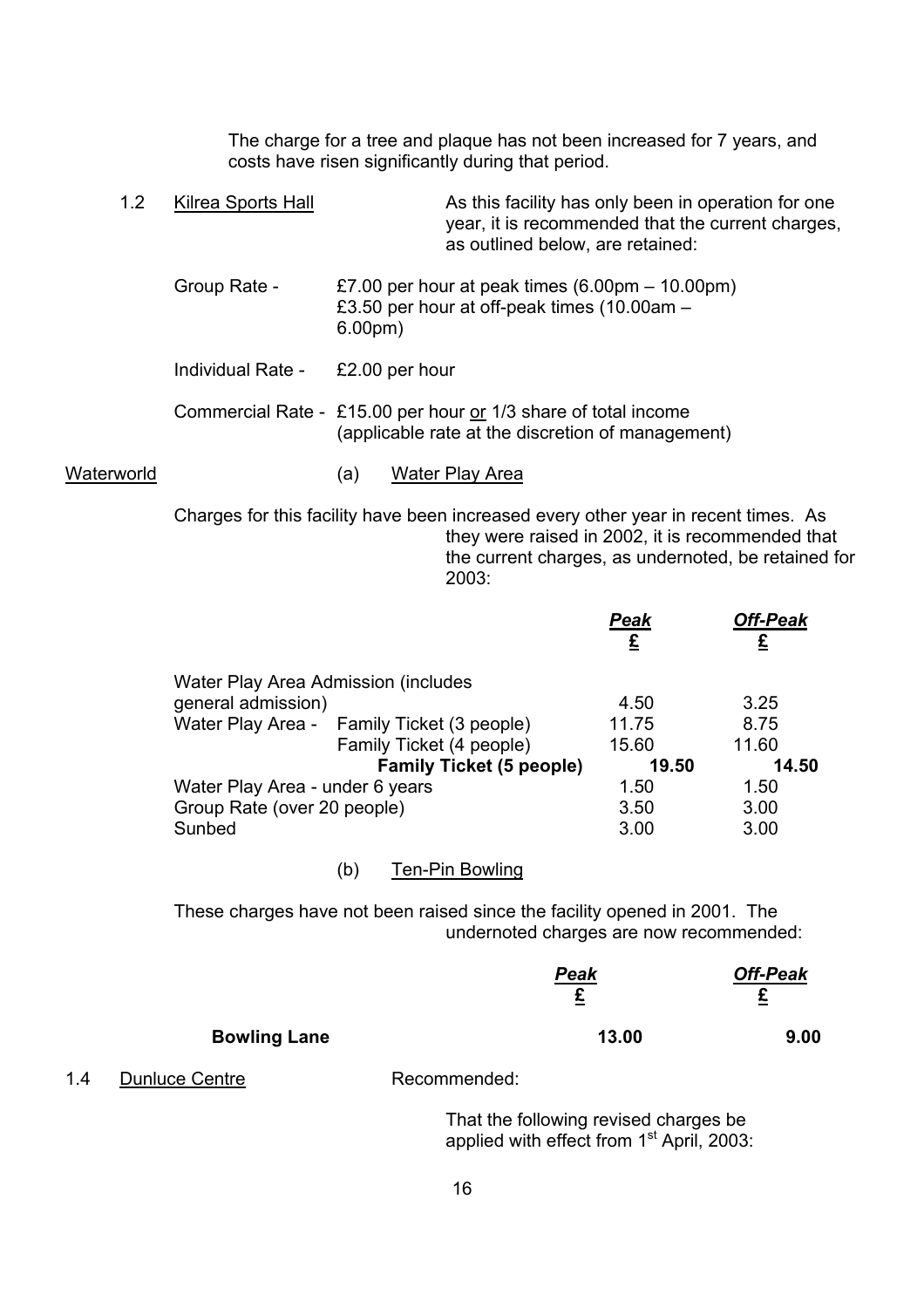|                                           | £<br>3.00<br>Finn McCool's Playground (per session)<br>Children under 4 years<br>Children up to 14 years                                                                                  | 3.00<br>4.00                                                          |
|-------------------------------------------|-------------------------------------------------------------------------------------------------------------------------------------------------------------------------------------------|-----------------------------------------------------------------------|
| Treasure Fortress (per session)           | 3.00                                                                                                                                                                                      |                                                                       |
| <b>Turbo Tours</b>                        | 3.00                                                                                                                                                                                      |                                                                       |
| Inclusive ticket for all three activities | 7.00                                                                                                                                                                                      |                                                                       |
| <b>Family Tickets:</b>                    | 2 Adults plus 2 Children<br>1 Adult plus 3 Children<br>Extra Members to a maximum of 3 (each)                                                                                             | 21.00<br>22.50<br>6.00                                                |
| 1.5<br><b>Ballyreagh Golf Course</b>      | Recommended:<br>That the current charges be retained for<br>2003/04:                                                                                                                      |                                                                       |
|                                           | <b>Adult - Weekday</b><br>- Weekends, Public Holidays, July & August<br>Juveniles & Senior Citizens - Weekday<br>- Weekends, Public Holidays, July & August                               | £<br>5.25<br>6.25<br>3.50<br>5.25                                     |
| <b>Putting</b>                            | <b>Weekly Ticket</b><br>- Adult<br>- Juvenile/Senior Citizen<br><b>Season Ticket</b><br>- Adult<br>- Juvenile/Senior Citizen                                                              | $\underline{\mathbf{f}}$<br>0.60<br>26.00<br>16.00<br>100.00<br>55.00 |
|                                           | <b>Pitch &amp; Putt</b><br><b>Adult - Weekday</b><br>- Weekends, Public Holidays, July & August<br>Juveniles & Senior Citizens - Weekday<br>- Weekends, Public Holidays,<br>July & August | £<br>2.50<br>3.00<br>1.75<br>2.00                                     |
| 1.6<br><b>Seasonal Facilities</b>         | Recommended:                                                                                                                                                                              |                                                                       |
|                                           | That the undernoted be retained for 2003/04:                                                                                                                                              |                                                                       |
|                                           | <b>Bowling</b><br><b>Hourly Charge</b>                                                                                                                                                    | £<br>2.00                                                             |

| <b>Hourly Charge</b>                    | 2.00  |
|-----------------------------------------|-------|
| Session Charge (3 hours)                | 4.00  |
| Session Charge (Clubs)                  | 14.00 |
| Weekly Ticket                           | 11.00 |
| Weekly Ticket (Senior Citizen/Juvenile) | 9.00  |
| Season Ticket                           | 34.00 |
|                                         |       |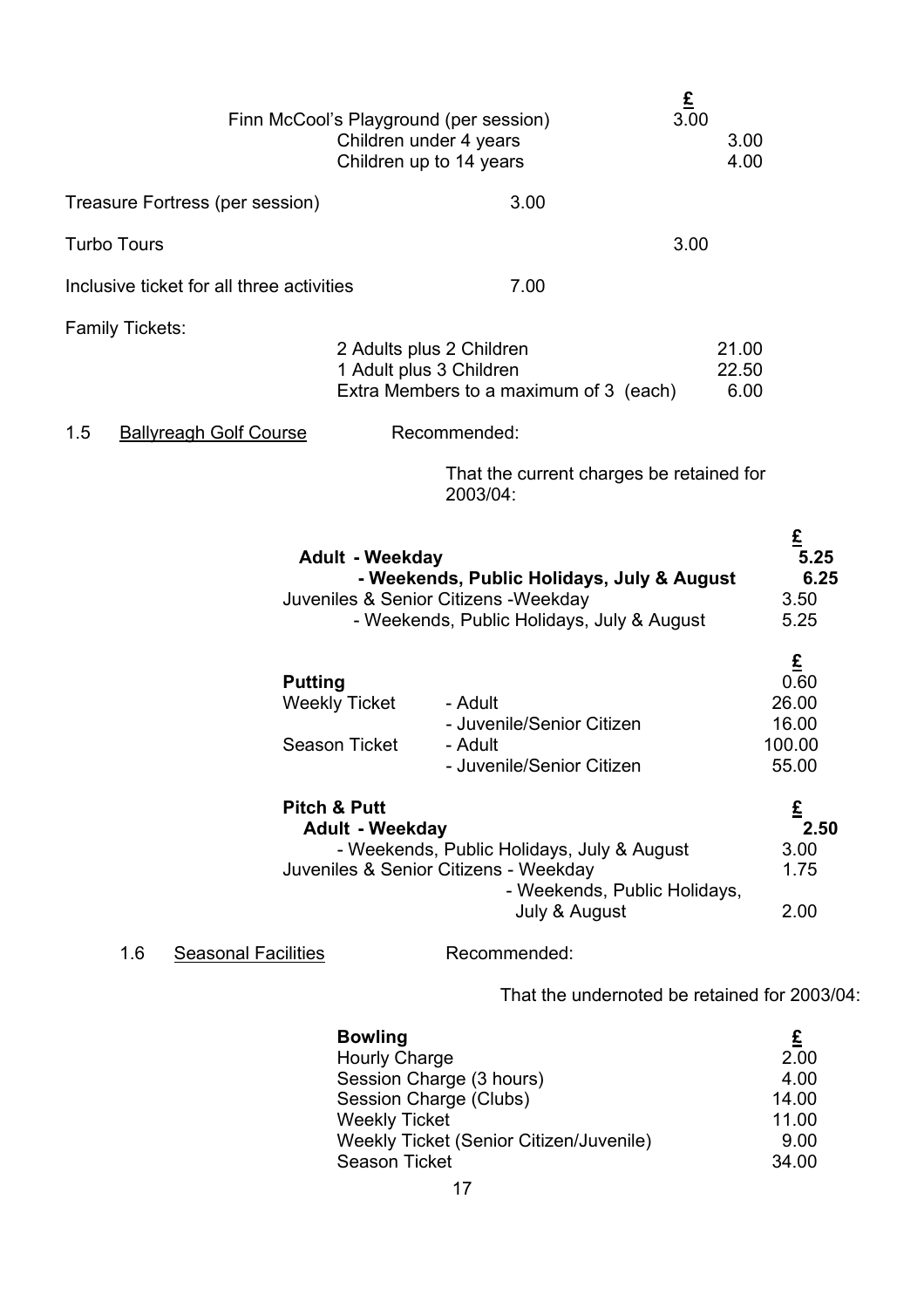|                                        | Season Ticket (Senior Citizen/Juvenile)<br>Hire of Woods<br>Hire of Shoes<br>Locker Rent (per season)                                                                                                                                                                 | £<br>18.00<br>1.00<br>1.00<br>2.00                                                  |
|----------------------------------------|-----------------------------------------------------------------------------------------------------------------------------------------------------------------------------------------------------------------------------------------------------------------------|-------------------------------------------------------------------------------------|
|                                        | <b>Portrush Playpark</b>                                                                                                                                                                                                                                              | 1.40                                                                                |
|                                        | <b>Putting/Crazy Golf</b>                                                                                                                                                                                                                                             | 0.60                                                                                |
|                                        | <b>Tennis</b><br>Hourly Charges - Singles (per player)<br>- Doubles (per court)<br><b>Weekly Ticket</b><br><b>Season Ticket</b><br>Season Ticket (under 18)<br><b>Racquet Hire</b><br>Shoe Hire<br>Ball Hire (Set of Three)<br>Floodlighting - Member<br>- Non Member | £<br>1.50<br>3.20<br>8.00<br>32.00<br>18.00<br>1.00<br>0.80<br>0.60<br>2.00<br>3.75 |
|                                        | Tennis Club Session Charge (per session)                                                                                                                                                                                                                              | 10.00                                                                               |
| 1.7<br><b>Coleraine Leisure Centre</b> | Recommended:                                                                                                                                                                                                                                                          |                                                                                     |
|                                        | That the following charges be applied<br>from $1st$ April, 2003:                                                                                                                                                                                                      |                                                                                     |
|                                        | <b>Entrance Fees</b><br>Adult<br>Juvenile<br>Senior Citizen/Disabled                                                                                                                                                                                                  | £<br>0.50<br>0.45<br>Nil                                                            |
|                                        | <b>Centre Membership</b><br>Family<br>Adult<br>Juvenile<br>Senior Citizen/Disabled                                                                                                                                                                                    | 14.00<br>8.00<br>5.00<br>Nil                                                        |
|                                        | Swimming<br>Adult<br>Juvenile<br>Senior Citizen/Disabled<br>Early Bird/Lunch Hour                                                                                                                                                                                     | £2.00<br>£1.45<br>£1.00<br>£1.50                                                    |

School Swim

Adult Concession (10) 616.00 Juvenile Concession (10)<br>
Waterslide Ticket (5) 60.60 Waterslide Ticket (5)<br>
Waterslide Ticket (10)<br>
E1.00 Waterslide Ticket (10) £1.00

Main Pool Hire (Per Hour) 633.00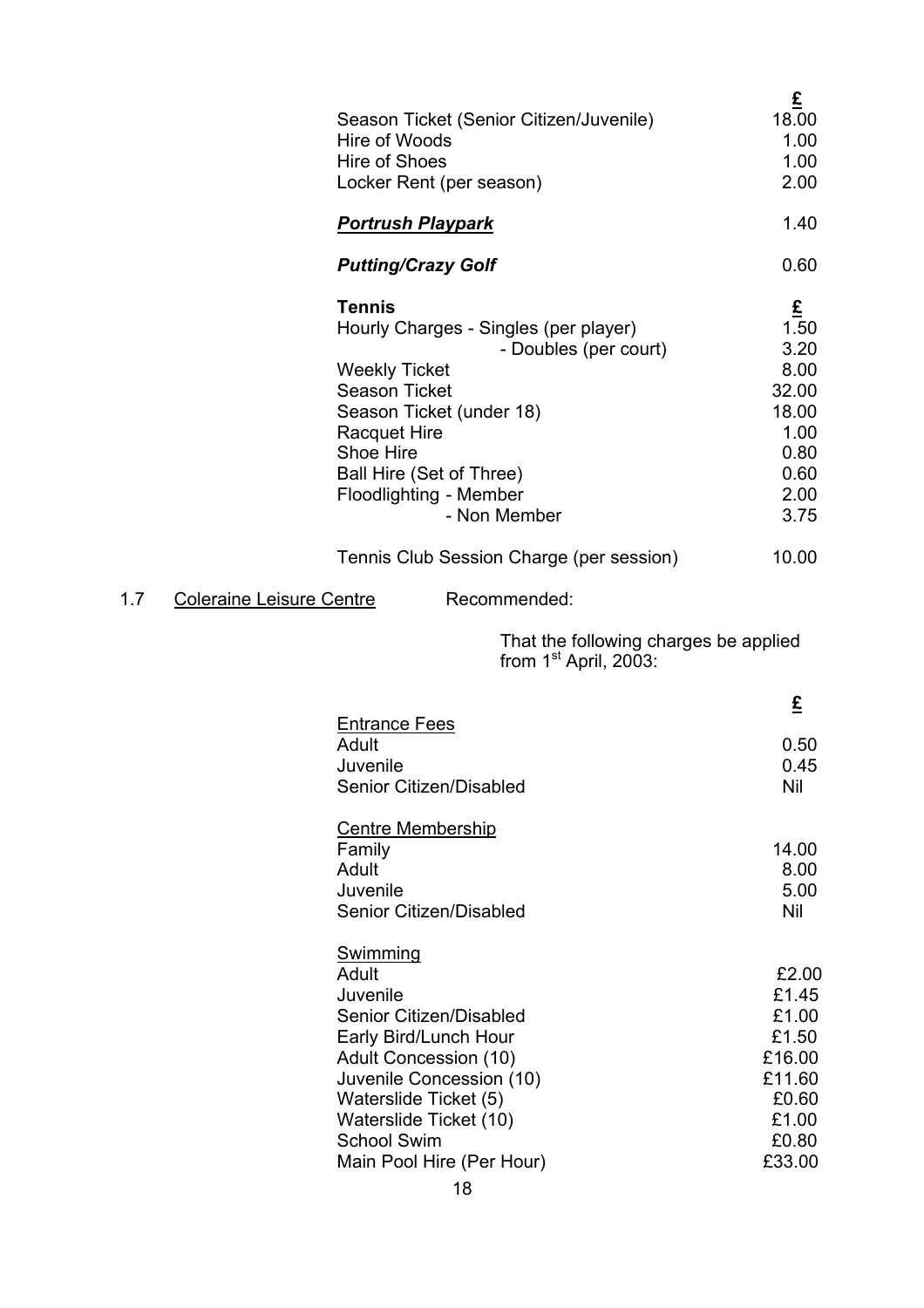| Minor Pool Hire (Per Hour)<br>Group Rate (Min 20 Children) includes | £24.00           |
|---------------------------------------------------------------------|------------------|
| use of Waterslides                                                  | £1.75            |
| <b>General Activities</b><br>Squash (Adult)                         | £3.50            |
| Squash (Juvenile)                                                   | £2.20            |
| Badminton (Adult)                                                   | £4.70            |
| Badminton (Juvenile)                                                | £2.70            |
| <b>Table Tennis (Adult)</b>                                         | £2.20            |
| Table Tennis (Juvenile)                                             | £1.20            |
| Showering/Changing Room                                             | £1.00            |
| <b>Hall Hire Per Hour (Sports)</b>                                  |                  |
| Main Hall - Full                                                    | £36.00           |
| Main Hall $\frac{2}{3}$<br>Main Hall $\frac{1}{3}$                  | £22.00<br>£14.00 |
| Main Hall $\frac{1}{2}$                                             | £18.00           |
| <b>Minor Hall</b>                                                   | £14.00           |
| Birthday Party (1 hour)                                             | £21.00           |
| Birthday Party (1 1/2 hours)                                        | £28.00           |
| Club Room                                                           | £9.00            |
| <b>Hall Hire (Special Events) Per Day</b>                           |                  |
| Main Hall (Commercial)                                              | £850.00          |
| Main Hall (Non Commercial)                                          | £625.00          |
| <b>Health Suite</b>                                                 |                  |
| Spa/Steam/Sauna<br>Spa/Steam/Sauna/Swim                             | £4.00<br>£4.50   |
| Spa/Steam/Sauna Concession (6)                                      | £20.00           |
| Spa/Steam/Sauna/Swim Concession (6)                                 | £22.50           |
| Sunbed                                                              | £4.00            |
| Sunbed/Swim                                                         | £4.50            |
| Sunbed Concession (6)                                               | £21.00           |
| Sunbed/Swim Concession (6)                                          | £24.00           |
| <b>Other Activities</b>                                             |                  |
| Juvenile 5-a-side                                                   | £12.00           |
| <b>Racquet Hire</b><br><b>Ball Hire</b>                             | £0.75<br>£1.00   |
| Trampoline (Hour)                                                   | £9.00            |
| Bowls (Per Mat Per Hour)                                            | £6.00            |
| Archery (Hour)                                                      | £8.00            |
|                                                                     |                  |

## 1.8 Coleraine Marina **Recommended:**

That the following charges be applied for the 2003/04 financial year in respect of this facility: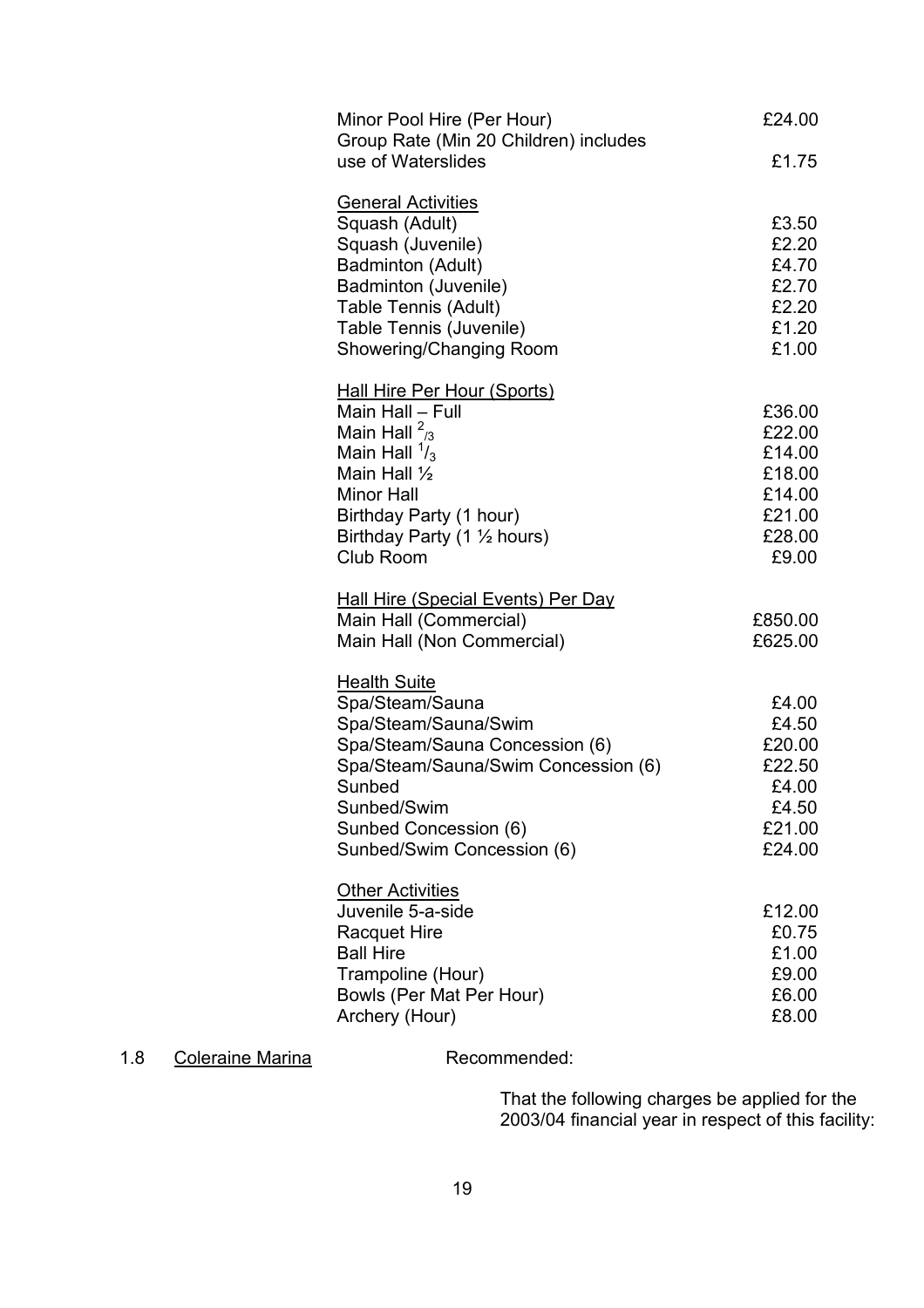|                                   |              | April - September                                                                                                                                              |                                   |
|-----------------------------------|--------------|----------------------------------------------------------------------------------------------------------------------------------------------------------------|-----------------------------------|
|                                   |              | Boats up to 25ft<br>Boats over 25ft                                                                                                                            | £<br>16.00 per ft<br>19.00 per ft |
|                                   |              | October - March                                                                                                                                                |                                   |
|                                   |              | Boats up to 25ft<br>Boats over 25ft                                                                                                                            | 11.00 per ft<br>13.50 per ft      |
|                                   |              | Monthly:                                                                                                                                                       |                                   |
|                                   |              | Boats up to 25ft<br>Boats over 25ft                                                                                                                            | 100.00<br>125.00                  |
|                                   |              | Daily:                                                                                                                                                         |                                   |
|                                   |              | Boats up to 25ft<br>Boats over 25ft                                                                                                                            | 10.00<br>13.00                    |
|                                   |              | A number of years ago, Council introduced a 50% discount to the charge for rowing<br>boats owned locally.                                                      |                                   |
| Recommended:                      |              |                                                                                                                                                                |                                   |
|                                   |              | That this discount should be phased out<br>over the next two years. The full charge is currently £60 from April to<br>September and £40 from October to March. |                                   |
|                                   |              | It was also recommended that a review of the<br>operation of this facility be carried out and a report<br>provided for a future meeting.                       |                                   |
| 1.9<br><b>Portstewart Harbour</b> |              | Recommended:                                                                                                                                                   |                                   |
|                                   |              | That the following charges be applied for 2003/04:                                                                                                             |                                   |
| Season:                           |              |                                                                                                                                                                | $\underline{\pounds}$             |
|                                   |              | Boats up to 25ft                                                                                                                                               | 12.50 per ft                      |
| Boats over 25ft                   | 17.50 per ft | All boats in Outer Harbour                                                                                                                                     | 6.50 per ft                       |
|                                   |              | Monthly:                                                                                                                                                       |                                   |
| Boats over 25ft                   | 100.00       | Boats up to 25ft                                                                                                                                               | 80.00                             |
|                                   |              | Weekly:                                                                                                                                                        |                                   |
|                                   |              | Boats up to 25ft<br>20                                                                                                                                         | 30.00                             |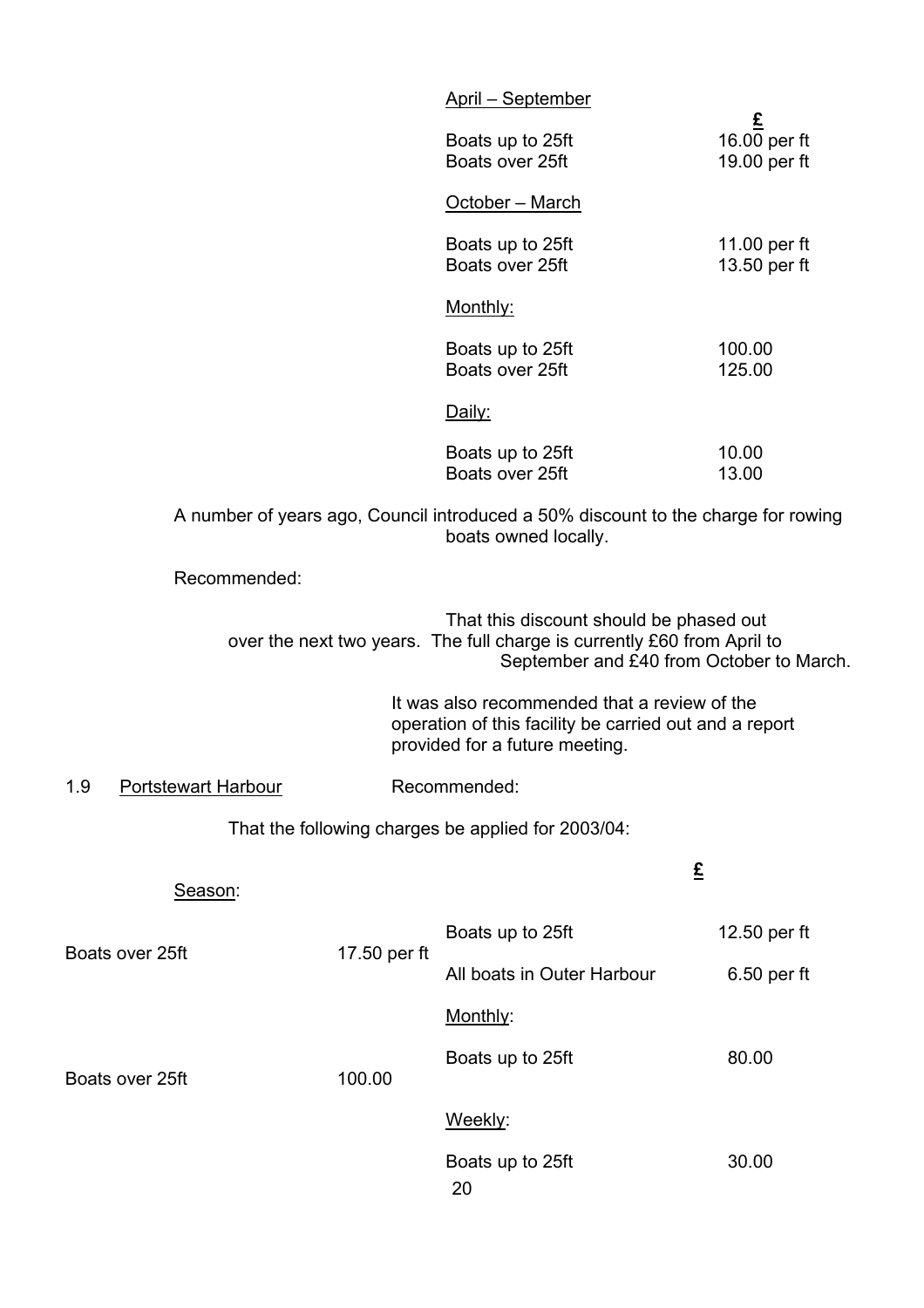| 35.00 |
|-------|
|       |

Daily Charge: 7.00

## 1.10 Portrush Harbour Recommended:

That the following schedule of charges be applied for 2003/04:

| Season:                               |                                                                                                                                                                                                                                    | £                                             |
|---------------------------------------|------------------------------------------------------------------------------------------------------------------------------------------------------------------------------------------------------------------------------------|-----------------------------------------------|
|                                       | Boats up to 25ft<br>Boats over 25ft                                                                                                                                                                                                | 14.00 per ft<br>18.50 per ft                  |
|                                       | Monthly:                                                                                                                                                                                                                           |                                               |
|                                       | Boats up to 25ft<br>Boats over 25ft                                                                                                                                                                                                | 80.00<br>100.00                               |
|                                       | Weekly:                                                                                                                                                                                                                            |                                               |
|                                       | Boats up to 25ft<br>Boats over 25ft                                                                                                                                                                                                | 30.00<br>35.00                                |
|                                       | Daily Charge:                                                                                                                                                                                                                      |                                               |
|                                       | Boats up to 25ft<br>Boats over 25ft                                                                                                                                                                                                | 8.00<br>10.00                                 |
|                                       | Rowing Boats:                                                                                                                                                                                                                      | 50.00                                         |
|                                       | Other Charges:                                                                                                                                                                                                                     |                                               |
|                                       | <b>Tenders</b><br><b>Covered Winter Storage</b><br>(£70.00 for boats over 25ft)<br><b>Slipping Charges</b><br>- Casual                                                                                                             | 6.00<br>60.00<br>3.00                         |
|                                       | - Season                                                                                                                                                                                                                           | 30.00                                         |
|                                       | <b>Commercial Shipping:</b>                                                                                                                                                                                                        |                                               |
|                                       | Pilotage<br><b>Tonnage Charge</b><br><b>Loading Dues</b><br>Passenger Dues                                                                                                                                                         | 40.00<br>0.60 per ton<br>0.60 per ton<br>0.30 |
| 1.11<br><b>Waste Disposal Charges</b> | The current basic charge levied is £25 per tonne<br>(plus landfill tax).<br>It is recommended to increase this to £28 per<br>tonne as Craigahulliar remains one of the cheaper<br>engineered sites in Northern Ireland. It is also |                                               |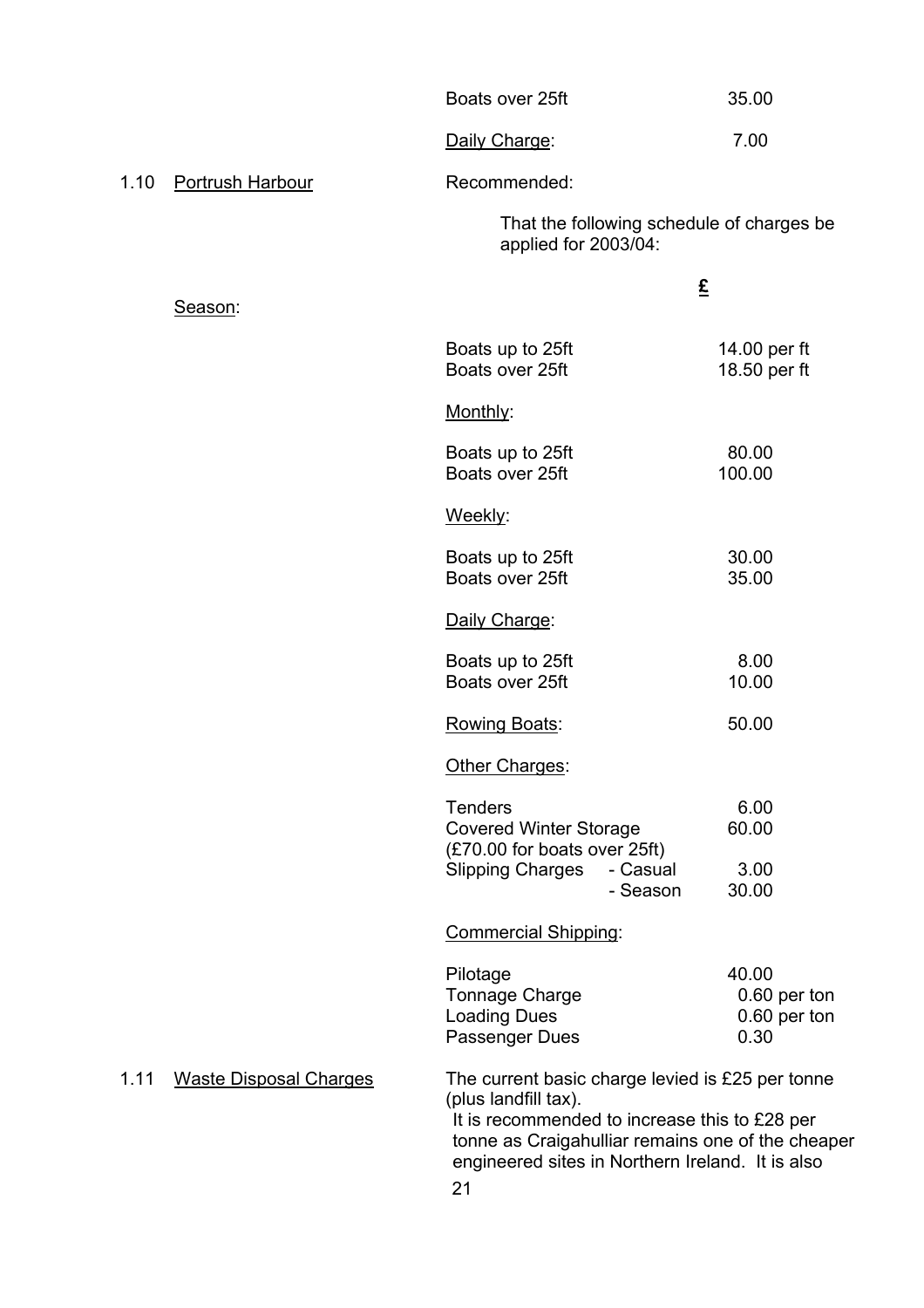considered that a higher charge would encourage recycling.

Last year, a new charge of £35.00 per tonne was introduced for commercial waste companies depositing waste at Craigahulliar. This charge also applies to handling difficult waste. It is recommended to increase this rate to £40.00 per tonne (plus landfill tax).

1.12 Trade Waste Collection One element of these charges is the disposal cost Charges **Charges and, therefore, subject to Council agreeing the** waste disposal charges, the undernoted are recommended for 2003/04:

**£** 

| 120L Bin         | 0.97  |
|------------------|-------|
| 240L Bin         | 1.43  |
| 660L Bin         | 3.80  |
| <b>1100L Bin</b> | 6.88  |
| Bags (each)      | 0.69  |
| Tape (30m)       | 35.20 |

The recommended charges reflect the increased cost of the service.

## **2.0 ENVIRONMENTAL HEALTH REPORT**

The Report of the Director of Environmental Health was considered (previously supplied).

Matters arising:

| 2.1 | Legal Proceedings - Public  |
|-----|-----------------------------|
|     | Health Acts - Public Health |
|     | (Ireland) Act 1878          |

It was proposed by Councillor Stewart, seconded by Councillor Watt and agreed:

> That this matter be considered "In Committee" at the end of the meeting.

 2.2 Radiation Monitoring The Chairman welcomed Mr. P. Donaldson, Principal Environmental Health Officer, Northern Group Systems, who was in attendance to address Committee regarding Radiation Monitoring.

The Northern Ireland Radiation Monitoring Committee had recently published a report on its activities over the last three years and Mr. Donaldson elaborated on the contents of the report.

> Discussion ensued on this topic during which Mr. Donaldson answered various members' questions.

The Chairman thanked Mr. Donaldson for his interesting and informative presentation after which he withdrew.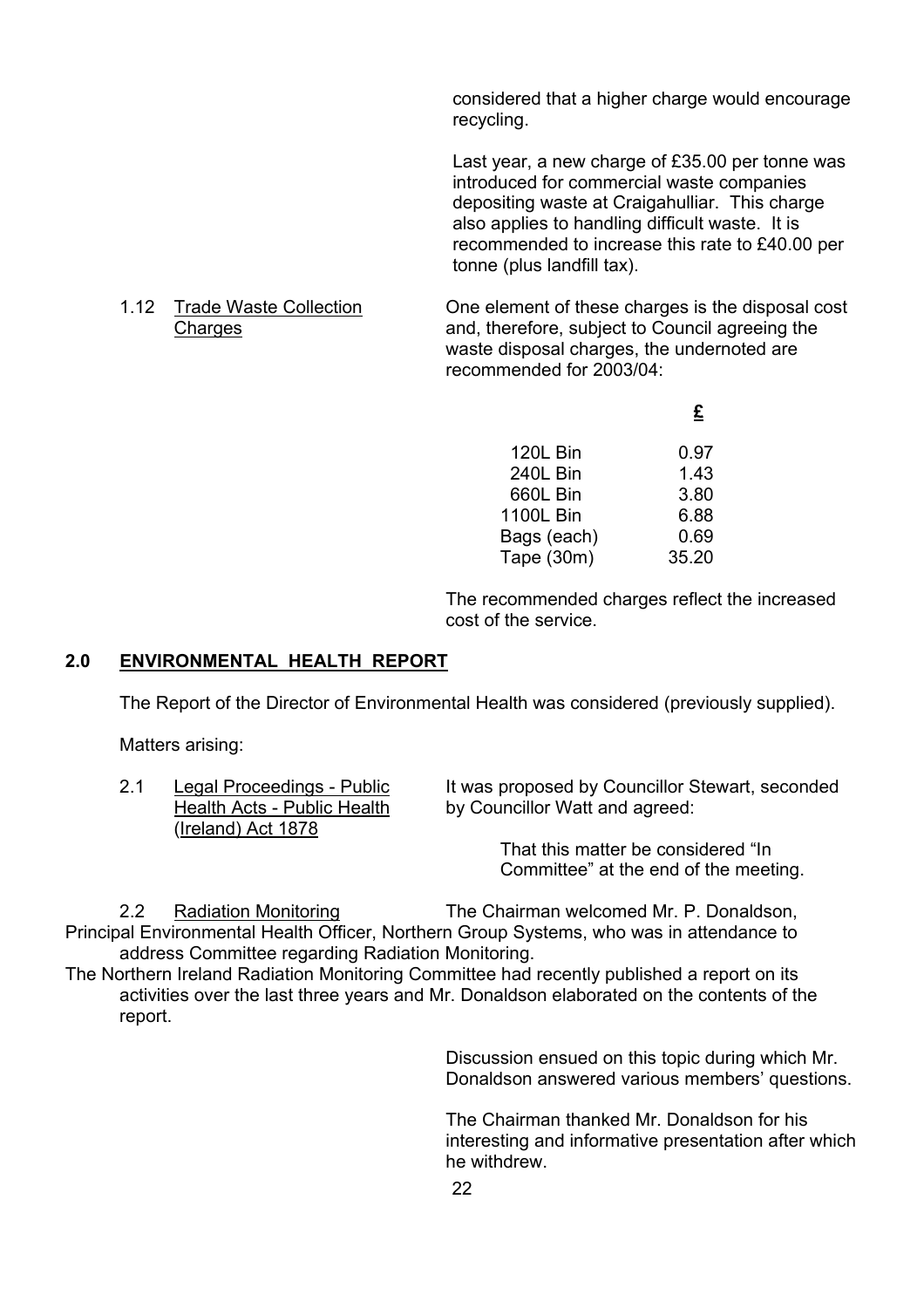2.3 Opening Hours - Hot Food Consideration was given to information, as detailed Carry Outs - Entertainment in the report, regarding a recent meeting on this Venues topic.

> Council is recommended to agree to continue to adjourn consideration of the closing order procedure in respect of premises in Portrush until the outcome of these deliberations.

Council is also recommended to agree to be represented at future meetings by all members representing the Skerries Ward.

 2.4 Keeping of Wild Animals Consideration was given to information, as detailed in 2000 in the report, regarding a consultation paper issued by the Department of the Environment regarding the Keeping of Wild Animals in 2000.

> Council is recommended to make representation requesting that a comprehensive review of the outdated controls on the keeping of wild animals and animal welfare in general be conducted as a matter of urgency.

> Council is also recommended to support the establishment of a centralised licensing authority operated by the Department of the Environment/DARD.

2.5 Pollution Prevention and Committee noted information, as detailed in the<br>Control Charging Scheme report, regarding proposals by the Department of report, regarding proposals by the Department of the Environment to introduce a charging scheme to recover costs of issuing permits under the new Pollution Prevention and Control Regulations (N.I.) 2003.

2.6 New Legislation - The To enable the functions as contained in Part III of Environment (N.I.) Order the Regulations in relation to air quality to be 2002 carried out Council is recommended to:

> Delegate authority to appoint and authorise officers to act on behalf of Council. This would be in accordance with Section 47A of the Local Government (N.I.) Act 1972.

#### **3.0 TECHNICAL SERVICES REPORT**

The Report of the Director of Technical Services was considered (previously supplied).

Matters arising:

3.1 Legal Proceedings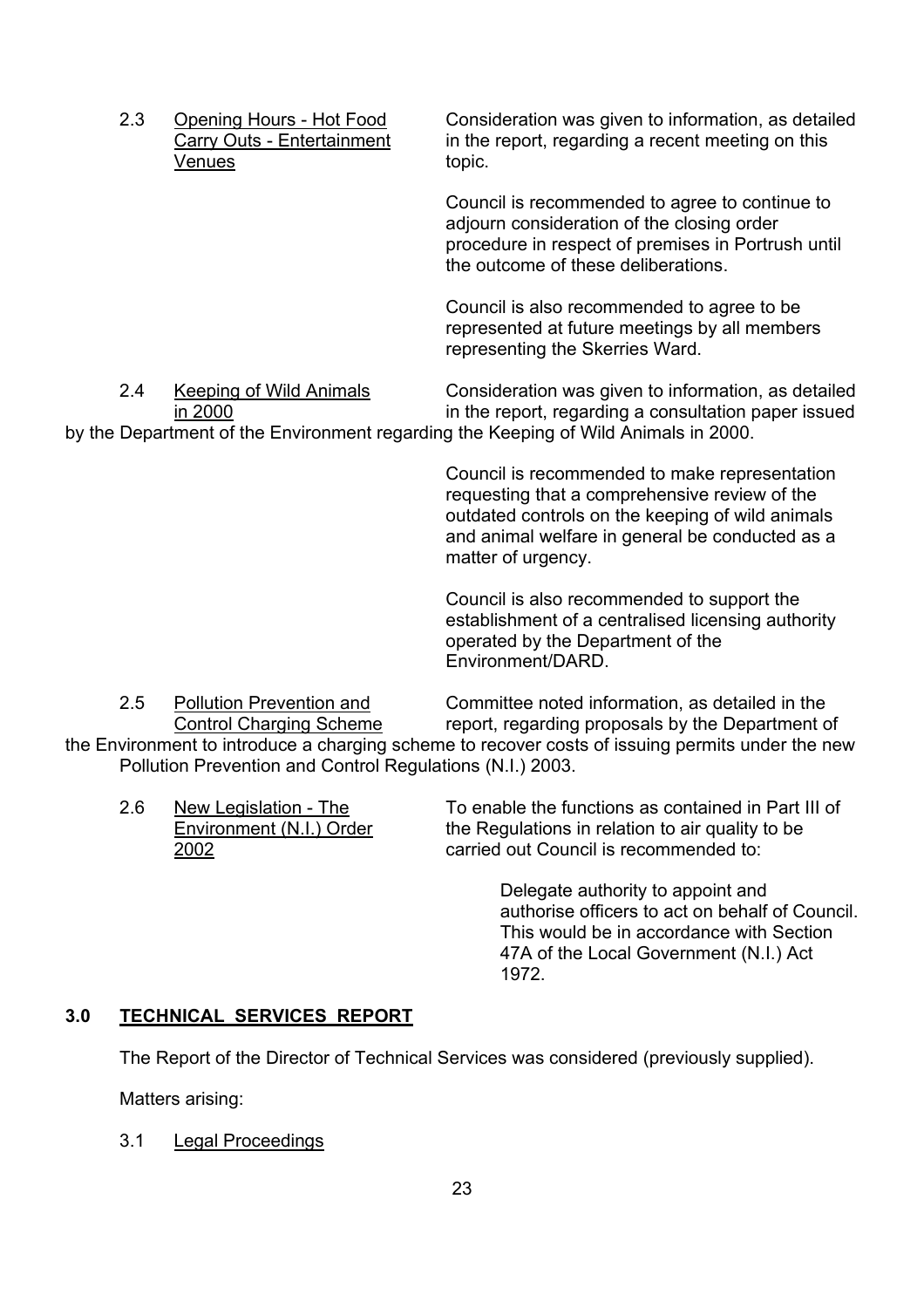|     | 3.1.1<br><b>The Pollution Control</b><br>and Local Government<br>(N.I.) Order 1978 | It was proposed by Councillor Watt, seconded by<br>Alderman McClure and agreed:<br>That this matter be considered "In<br>Committee" at the end of the meeting. |
|-----|------------------------------------------------------------------------------------|----------------------------------------------------------------------------------------------------------------------------------------------------------------|
|     |                                                                                    |                                                                                                                                                                |
| 3.2 | <b>Civic Amenity Sites -</b><br>Portrush and Portstewart                           | Consideration was given to information, as detailed<br>in the report, regarding civic amenity sites at<br>Portrush and Portstewart.                            |
|     |                                                                                    | Following a full discussion on this topic it was<br>recommended:                                                                                               |
|     |                                                                                    | That a new Civic Amenity Site (CAS) be<br>developed in Portstewart at the existing<br>Roselick location.                                                       |
|     |                                                                                    | The Director of Technical Services would provide a<br>further report to Committee for the development of<br>a Civic Amenity Site in Portrush.                  |
| 3.3 | <b>Building Control</b>                                                            |                                                                                                                                                                |
|     | 3.3.1 Approvals                                                                    | Approval had been given for sixty-one applications.                                                                                                            |
|     | 3.3.2 Rejections                                                                   | Recommended:                                                                                                                                                   |
|     |                                                                                    | That twelve applications, as detailed in the<br>report, be rejected in accordance with<br>Schedule 2 of the Building Regulations (N.I.)<br>2000.               |
| 3.4 | For Information                                                                    | The Director of Technical Services included<br>information in his report on the following:                                                                     |
|     |                                                                                    | <b>Blue Bin Scheme</b>                                                                                                                                         |

## **4.0 LEISURE SERVICES REPORT**

The Report of the Director of Leisure Services was considered (previously supplied).

Matters arising:

| 4.1 | <b>Countryside and Access</b><br><b>Officer's Contract</b> | It was proposed by Alderman McClure, seconded<br>by Councillor Mrs. Johnston and agreed:                    |
|-----|------------------------------------------------------------|-------------------------------------------------------------------------------------------------------------|
|     |                                                            | That this matter be considered "In<br>Committee" at the end of the meeting.                                 |
| 4.2 | Lower Bann Development<br>Strategy                         | Council is recommended to accept the Lower<br>Bann Development Strategy as detailed in the<br>report.<br>24 |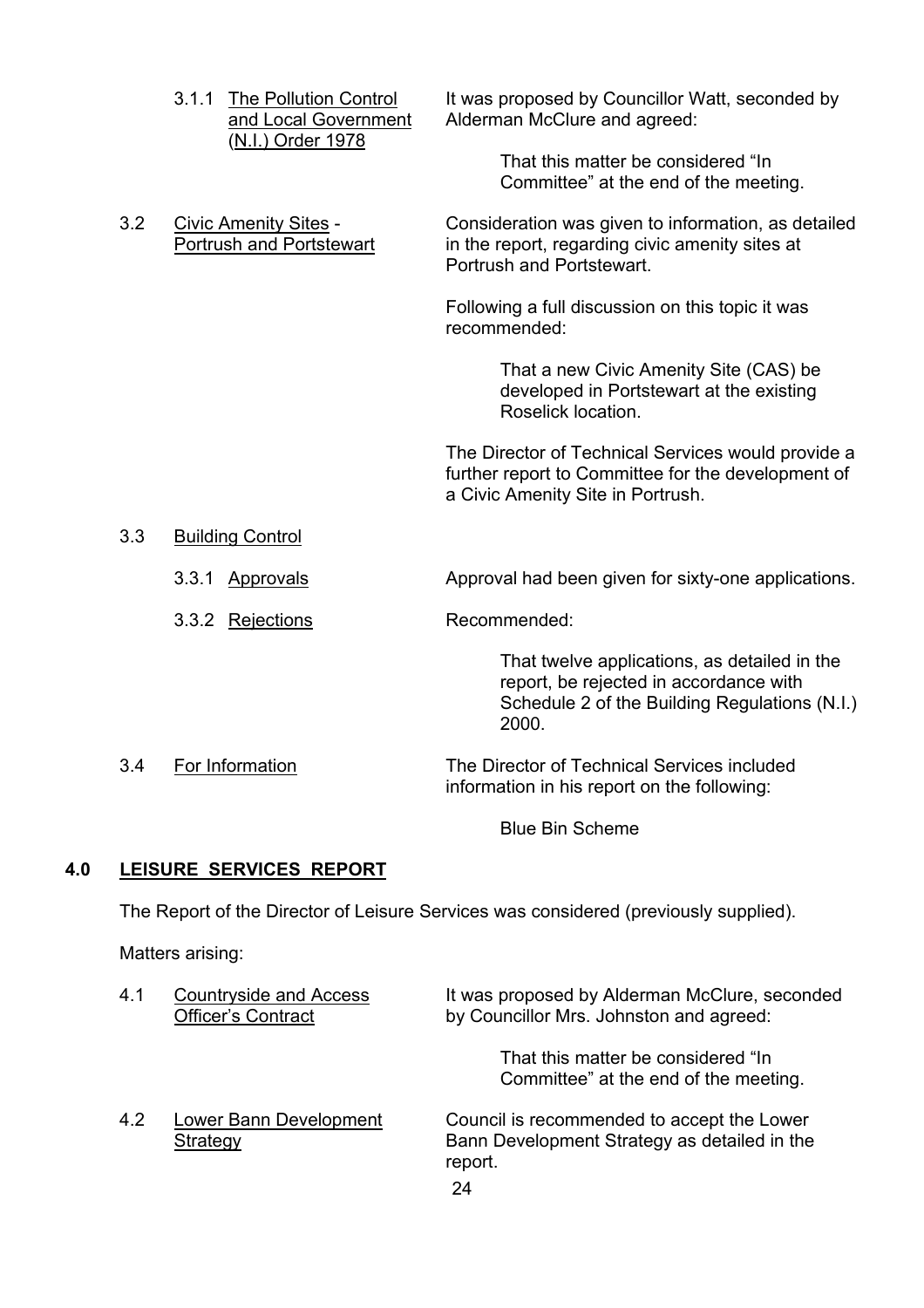seconded by Alderman Mrs. Armitage:

4.2.1 Board of Directors It was proposed by Alderman McClure and

 That Councillor King represent Council on the new Board of Directors.

It was proposed by Councillor Mullan and seconded by Councillor Dallat:

> That Alderman Leonard represent Council on the new Board of Directors.

On being put to the vote, Councillor King received eleven votes and Alderman Leonard four votes.

Council is recommended to agree to the appointment of Councillor King to the new Board of **Directors** 

#### 4.3 For Information The Director of Leisure Services provided information in his report on the following:

- (a) Millburn Road/Portrush Road Junction, Coleraine;
- (b) Irish Museums Association Spring Seminar.

#### **5.0 NOTICE OF MOTION SUBMITTED BY COUNCILLOR E. M. MULLAN**

The undernoted Notice of Motion was proposed by Councillor Mullan and seconded by Alderman Leonard:

 ìThat this Council to show its commitment to the cultural diversity of our society organise an appropriate St. Patrick's Day event in the Borough of Coleraine."

Following a period of discussion it was proposed by Councillor Watt, seconded by Alderman McClure and recommended:

 That an all party sub-committee be established to consider an appropriate St. Patrick's Day event.

It was agreed that the Town Clerk and Chief Executive contact the party leaders regarding membership of the sub-committee and report back to the February meeting of Council.

#### **6.0 CONSULTATION PAPERS**

The Town Clerk and Chief Executive reported that the undernoted consultation papers had been received and were available for members who wished to consider making a response:

(i) Department of Culture, Arts and Leisure - "A Geographic Information Strategy for Northern Ireland"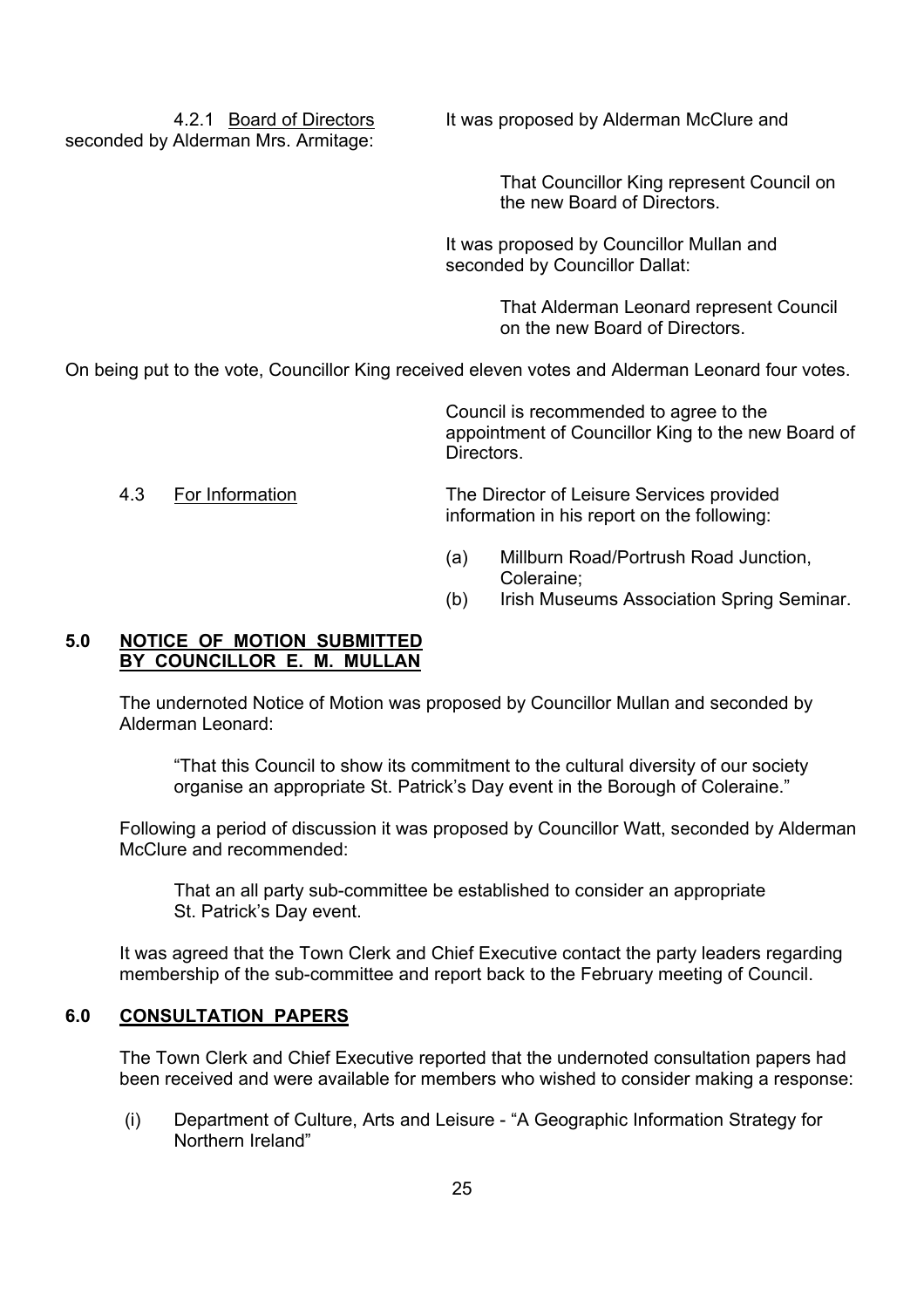Comments due by: 7<sup>th</sup> March, 2003

(ii) Northern Ireland Office - Criminal Justice Service Division - State Pathology Branch - State Pathologist's Department - Consultation Paper - "The Way Forward"

Comments due by: 30<sup>th</sup> April, 2003

## **7.0 DATE FOR DIARY**

Monday, 24<sup>th</sup> February, 2003 at 6.30 p.m. - The Brown Trout, Aghadowey - CREDI Development Group meets Council

#### **8.0 NORTHERN IRELAND LOCAL GOVERNMENT ASSOCIATION**

 A newspaper from the Northern Ireland Local Government Association regarding the Review of Public Administration was circulated to each member.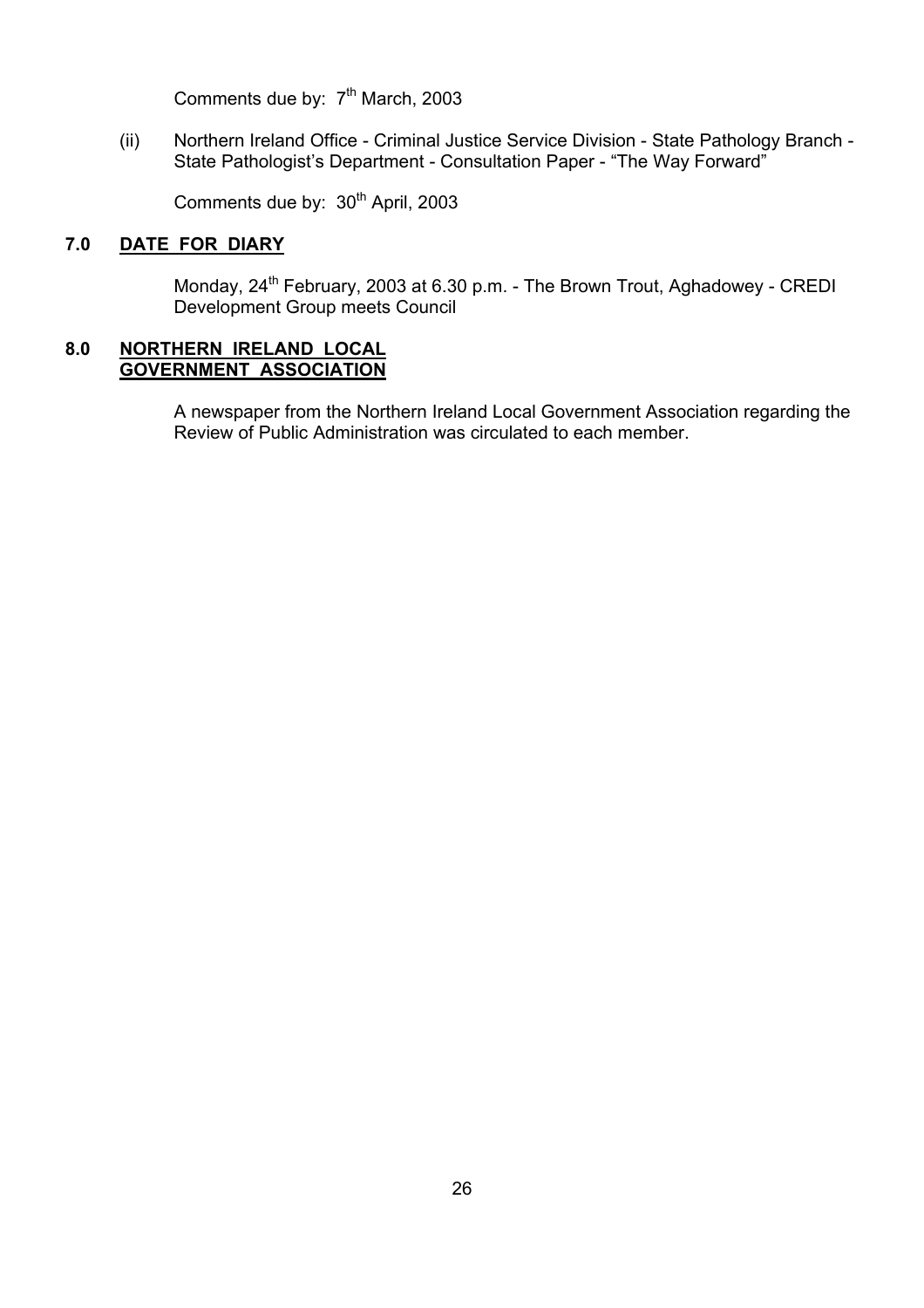#### **POLICE LIAISON COMMITTEE**

#### **6th February, 2003.**

**Present:** Councillor Mrs. E. A. Johnston (in the Chair)

The Mayor, Councillor O. M. Church (Mrs.)

The Deputy Mayor, Councillor G. L. McLaughlin

#### **Aldermen**

P. E. A. Armitage (Mrs.) B. Leonard W. T. Creelman

#### **Councillors**

D. D. Barbour W. A. King J. M. Bradley R. A. McPherson  $($ ltems  $3.0 - 5.0)$  A. McQuillan J. J. Dallat E. M. Mullan E. P. Fielding (Mrs.) W. J. Watt N. F. Hillis

| <b>Representatives</b><br>from P.S.N.I.: | Chief Superintendent R. Russell and WPC T. McKendry                                                       |
|------------------------------------------|-----------------------------------------------------------------------------------------------------------|
| <b>Officers in</b><br><b>Attendance:</b> | Director of Environmental Health, Principal Administrative<br><b>Officer and Administrative Assistant</b> |
| <b>Apologies:</b>                        | Councillors Ms. Alexander and Deans                                                                       |

#### **1.0 WELCOME**

The Chairman welcomed Chief Superintendent Russell, WPC McKendry and Mr. J. Willis, Vice Chairman of the Disabled Police Officers' Association, to the meeting.

#### **2.0 CONGRATULATIONS**

Committeeís congratulations were extended to Mr. Paul Leighton, currently serving as Assistant Chief Constable in Northumbria, who had been appointed Deputy Chief Constable for the Police Service of Northern Ireland.

#### **3.0 DISABLED POLICE OFFICERSí ASSOCIATION**

Mr. J. Willis, Vice Chairman of the Disabled Police Officersí Association, addressed Committee on the work of the Association and answered various members' questions. During the ensuing discussion Mr. Willis sought assistance from Council by way of the provision of a concrete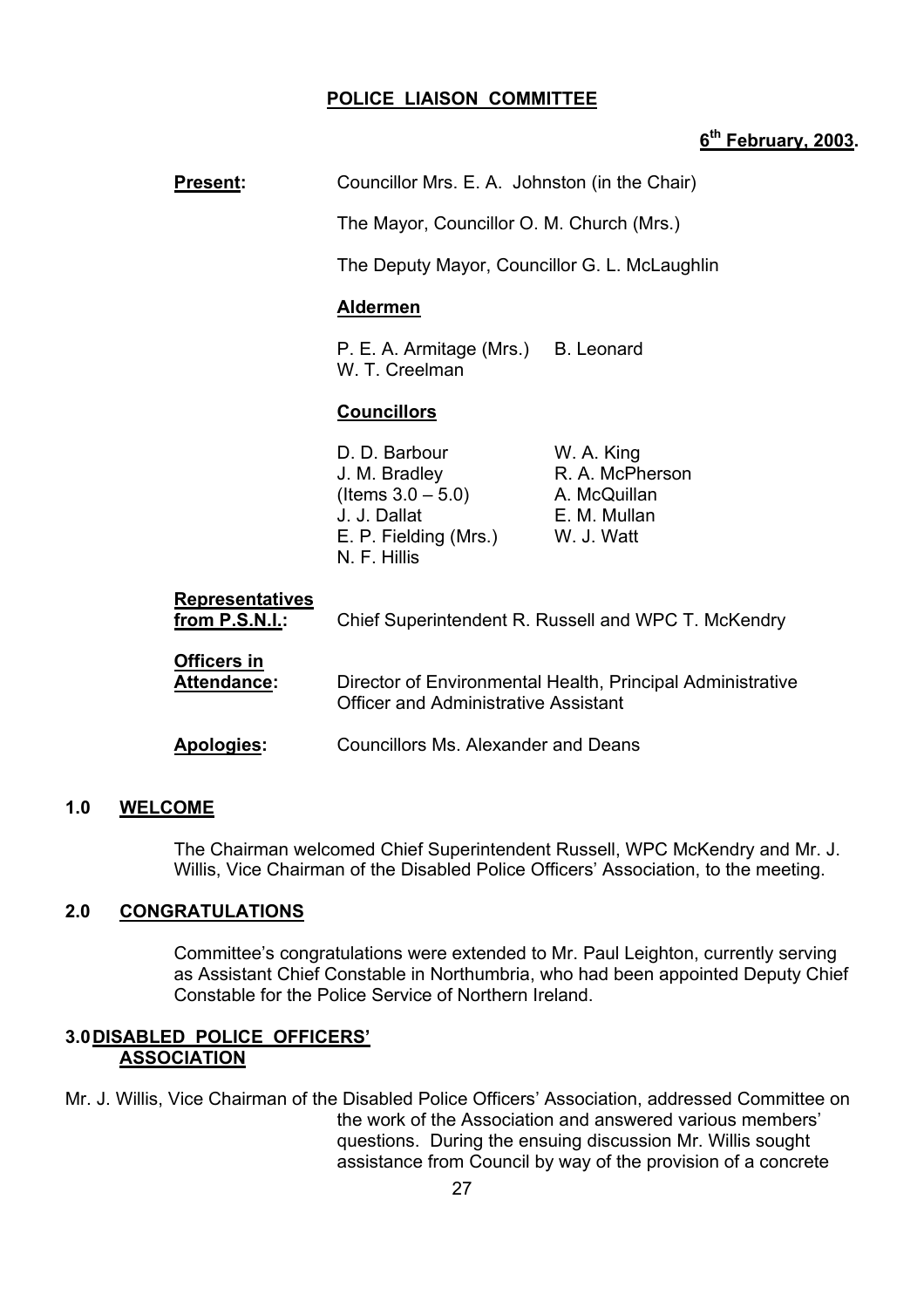base and ramp for a disabled access at their caravan to be sited at Juniper Hill Caravan Park.

Recommended:

 That Council agree to the request and that the appropriate officers of Council liaise with Mr. Willis as to detailed requirements.

Before withdrawing from the meeting, Mr. Willis thanked members for their invitation to address the meeting and presented the Chairman with a plaque to mark the occasion.

## **4.0 CRIME REPORTS**

 Chief Superintendent Russell reported on statistics regarding crime, drug seizures, arrest figures and road traffic accidents in the area and advised of PSNI initiatives which had been undertaken in an effort to reduce crime. He then answered various questions posed by members.

Members thanked Chief Superintendent Russell for his comprehensive and detailed report.

#### **5.0 SYMPATHY**

 Members extended sympathy to the wife of Mr. Arthur Doherty, a former Mayor of Limavady Borough Council, who had recently passed away.

It was agreed that a letter of sympathy be sent to Mrs. Doherty.

#### **6.0 NEW POLICE STATION**

 Chief Superintendent Russell informed members that the new police station was now operational.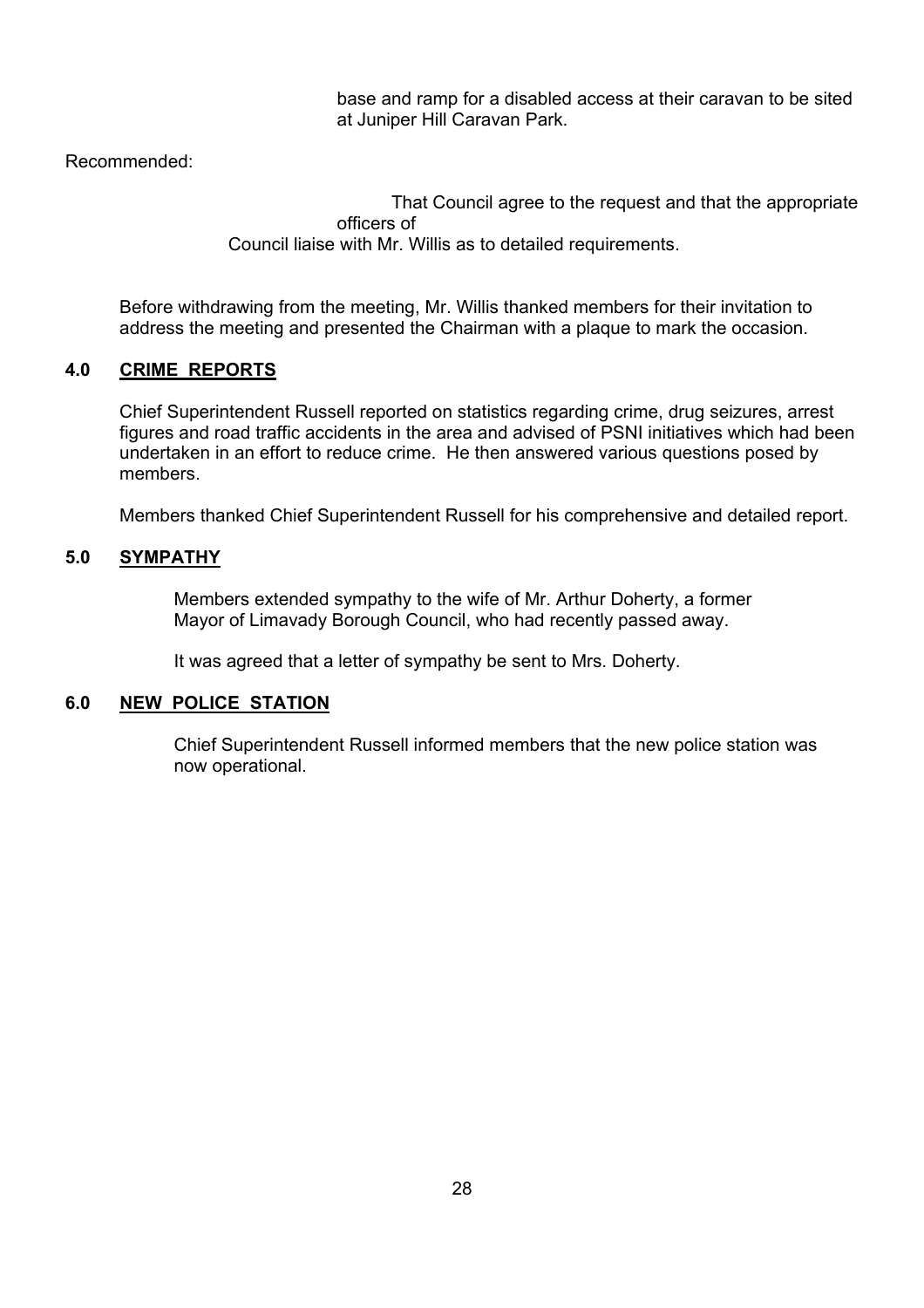## **PLANNING COMMITTEE**

## **11th February, 2003.**

| Present:                            | Councillor J. M. Bradley in the Chair                                                                                                 |                                                                                                |  |
|-------------------------------------|---------------------------------------------------------------------------------------------------------------------------------------|------------------------------------------------------------------------------------------------|--|
|                                     | The Mayor, Councillor O. M. Church (Mrs.)<br>The Deputy Mayor, Councillor G. L. McLaughlin<br>(Items 1.0 - 1.26)                      |                                                                                                |  |
|                                     |                                                                                                                                       |                                                                                                |  |
|                                     | <b>Aldermen</b>                                                                                                                       |                                                                                                |  |
|                                     | P. E. A. Armitage (Mrs.)<br>E. T. Black (Mrs.)<br>W. T. Creelman                                                                      | <b>B.</b> Leonard<br>W. J. McClure                                                             |  |
|                                     | <b>Councillors</b>                                                                                                                    |                                                                                                |  |
|                                     | C. S. Alexander (Ms.)<br>D. D. Barbour<br>J. J. Dallat<br>T. J. Deans<br>E. P. Fielding (Mrs.)<br>E. A. Johnston (Mrs.)<br>W. A. King | D. McClarty<br>$($ ltem 1.0)<br>R. A. McPherson<br>A. McQuillan<br>R. D. Stewart<br>W. J. Watt |  |
| Also in<br><b>Attendance:</b>       | Representatives from the Planning Service -<br>Mr. E. Lynch and Miss J. McMath                                                        |                                                                                                |  |
| Officers in<br><b>Attendance:</b>   | Principal Administrative Officer, Senior Environmental<br>Health Officer, Administrative Officer and Administrative<br>Assistant      |                                                                                                |  |
| Apology:                            | <b>Councillor Hillis</b>                                                                                                              |                                                                                                |  |
| <b>PLANNING APPLICATIONS</b><br>1.0 |                                                                                                                                       |                                                                                                |  |
|                                     | A list of ninety-one applications was considered (previously supplied).                                                               |                                                                                                |  |

#### **Applications Deferred from Previous Meeting**

1.1 Application No. D4 C/2002/0724/F Erection of 10 no. two and a half storey 4 bed, town houses, 2 no. semi-detached dwellings and 1 no. detached dwelling at Lissadell Avenue, Portstewart (adjacent to

The opinion of the Planning Service was to approve.

Mr. J. Tinman, Director of The Presbyterian Housing Association, was in attendance and spoke against the application outlining concerns about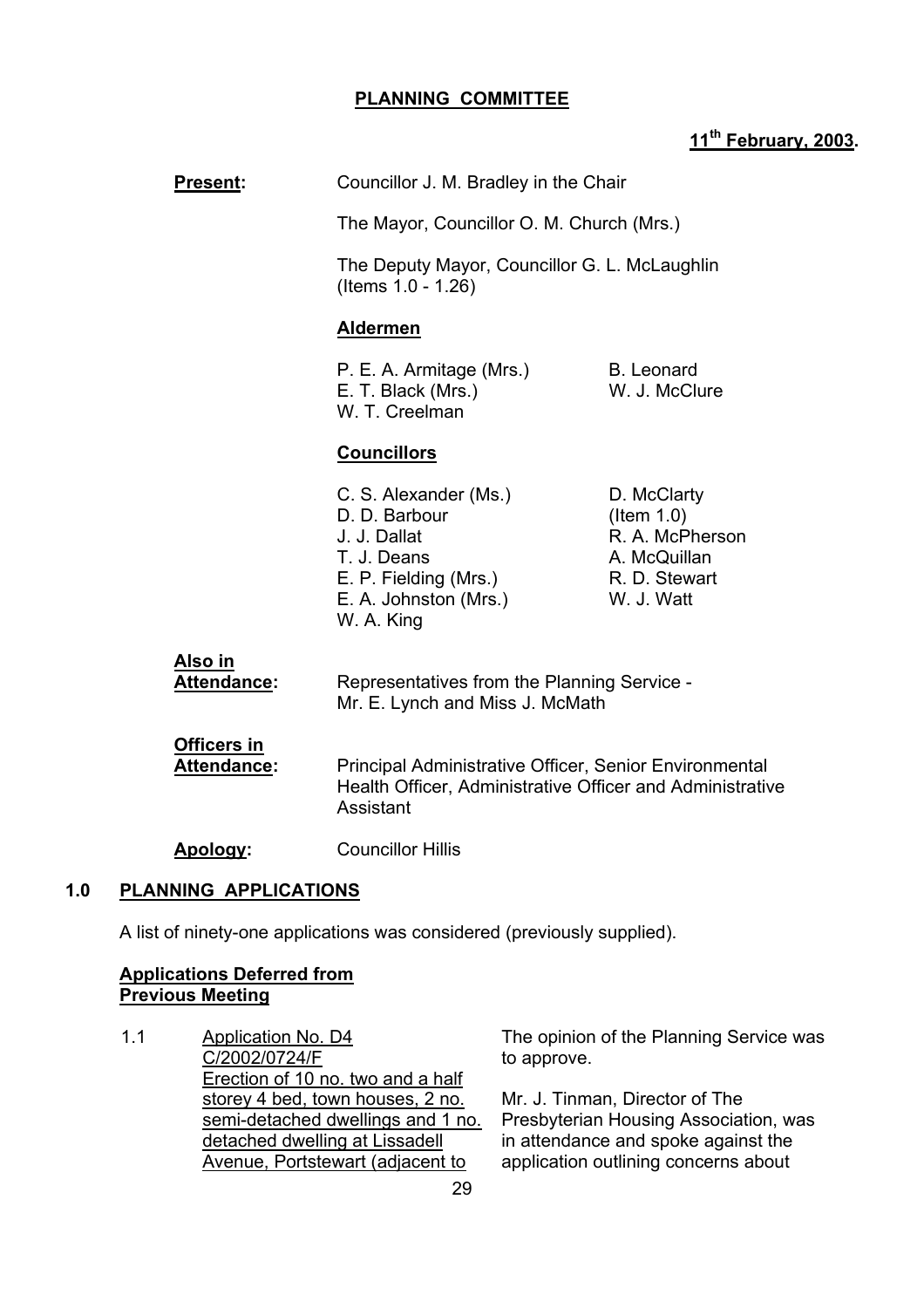No. 32 Mill Road) for Seahaven Homes Ltd.

height of dwellings, overlooking and multiple occupation.

Mr. K. Cartin, Architect, addressed Committee and outlined the proposal. Following discussion it was proposed by Councillor Ms. Alexander, seconded by Councillor Deans and agreed:

> That the application be deferred for one month to facilitate further discussions with the applicant and residents.

The opinion of the Planning Service was to approve.

Reported that satisfactory amended plans had been received and the application would be approved.

The opinion of the Planning Service was to approve.

It was agreed that the application be approved.

The opinion of the Planning Service was to refuse.

It was agreed that the application be refused.

The opinion of the Planning Service was to refuse.

It was agreed that the application be refused.

1.2 Application No. D1 C/2002/0039/F Residential Development to consist of semi-detached and apartment at 108 Mountsandel Road, Coleraine for Mr. P. McIntyre

- 1.3 Application No. D2 C/2002/0064/F Proposed new housing development (erection of 8 no. dwellings) and determination of roads layout for same at rear of 55 and 57 Letterloan Road, Coleraine for W. Taylor
- 1.4 Application No. D3 C/2002/0189/F Redevelopment of existing dwellings to provide four townhouses and four apartments at lower level at 51 and 53 Dhu Varren, Portrush for Messrs. McCombe & McIlmoyle
- 1.5 Application No. D5 C/2002/0854/F Installation of 15m high slimline monopole telecommunications tower, 3 no. 3G antennas and 2 no. equipment cabinets on grass verge, approx. 25m south of Somerset Road/Riverside Park South Junction, Coleraine for Hutchinson 3G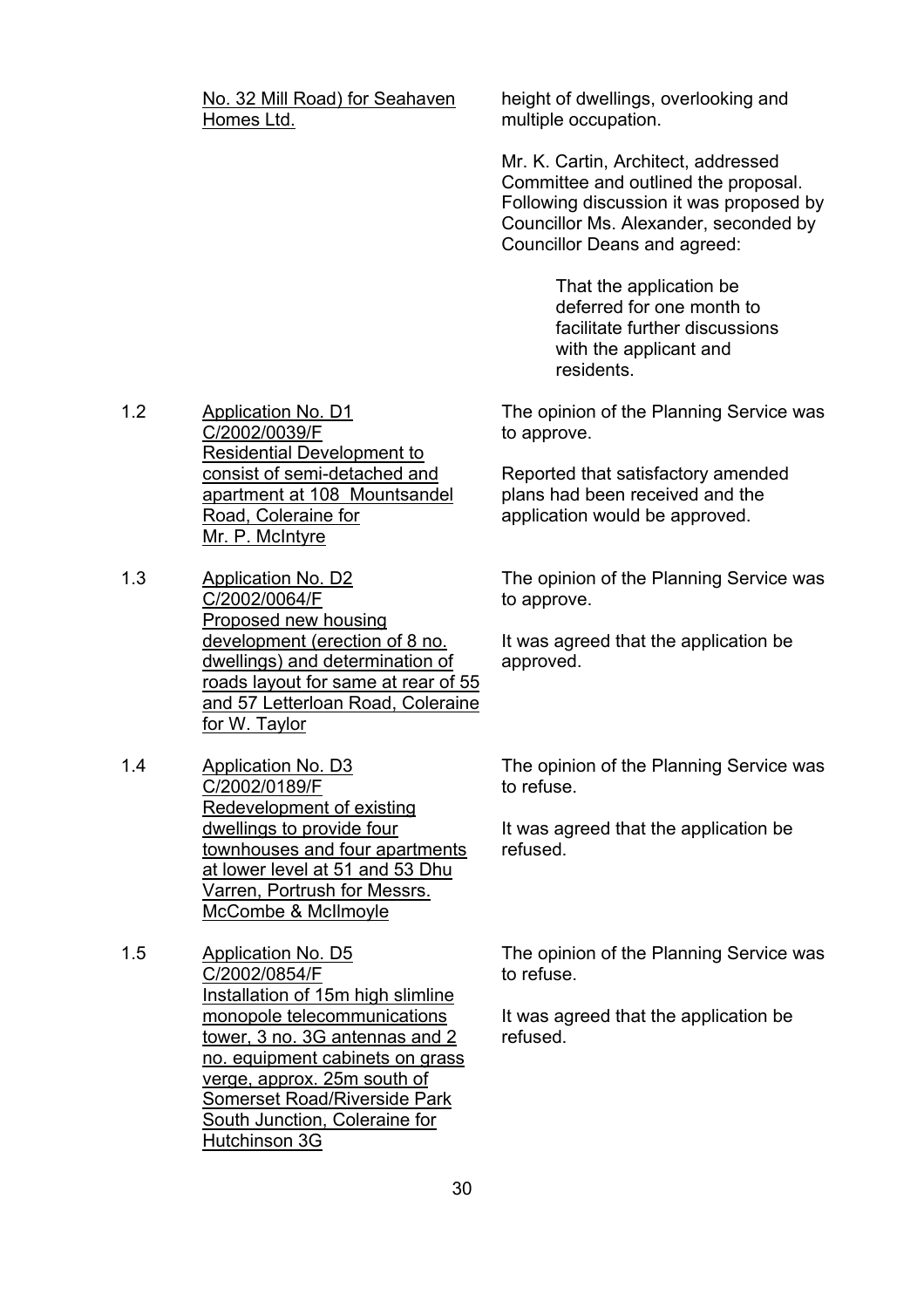1.6 Application No. D6 C/2002/0860/O Site for dwelling to replace existing dilapidated former dwelling opposite No. 56 Ballyclogh Road, Bushmills for Mr. D. G. Ramage

The opinion of the Planning Service was to refuse.

It was proposed by Councillor McPherson and seconded by Alderman McClure:

> That the application be approved.

On being put to the Meeting the proposal was carried, seventeen members voting in favour and no one voting against.

The opinion of the Planning Service was to refuse.

It was agreed that the application be deferred for one month to facilitate withdrawal.

The opinion of the Planning Service was to refuse.

It was proposed by Councillor McQuillan, seconded by Councillor Dallat and unanimously agreed:

> That the application be approved.

The opinion of the Planning Service was to refuse.

It was agreed that the application be deferred for two weeks to facilitate an office meeting with the Agent.

The opinion of the Planning Service was to approve.

It was agreed that the application be approved.

The opinion of the Planning Service was to refuse.

It was proposed by Councillor McQuillan, seconded by Councillor Watt and unanimously agreed:

1.7 Application No. D7 C/2002/0919/O Site for bungalow with garage adjacent to 8 Gortmacrane Road, Kilrea for Mr. J. and S. McFadden

1.8 Application No. D8 C/2002/0999/O Site for dwelling adjacent to No. 14 Laragh Road, Swatragh for Mr. M. Diamond

1.9 Application No. D9 C/2002/1014/F Two storey detached dwelling with detached garage at Site No. 46 Greenhall Manor, Coleraine for W. F. Kennedy & Sons

1.10 Application No. D10 C/2002/1020/F Bungalow and garage at Laragh Lane, Swatragh for Mr. F. O'Kane

1.11 Application No. D11 C/2002/1021/O Site for two dwellings adjacent to No. 38 Lisachrin Road, Garvagh for Mr. M. Glass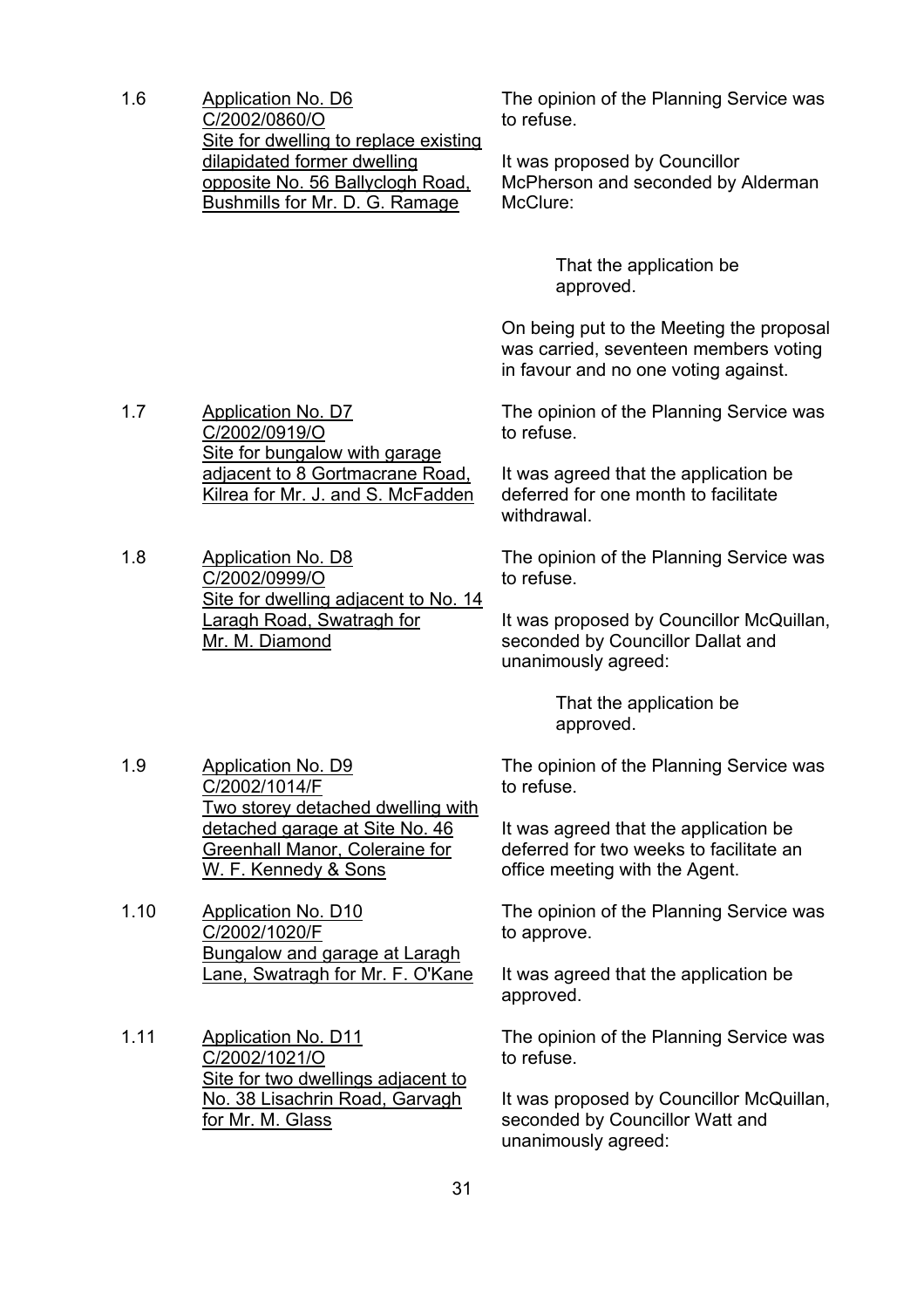That the application be approved.

1.12 Application No. D12 C/2002/1039/F Change of use from Estate Agents to Amusement Centre at 29 New Row, Coleraine for Mr. M. Moffatt

The opinion of the Planning Service was to approve.

Following discussion it was proposed by Alderman McClure, seconded by Councillor McPherson and unanimously agreed:

> That the application be deferred to facilitate further discussions between the Planning Service and the Environmental Health Department.

The opinion of the Planning Service was to refuse.

It was proposed by Councillor McQuillan, seconded by Councillor Stewart and unanimously agreed:

> That the application be approved.

#### **New Applications**

1.13 Application No. D13 C/2002/1043/O

Mr. A. Thompson

1.14 Application No. 3 C/2002/0764/F Covered and open storage of timber, processing of timber, office, display and sales at Cushowen Site, The Harbour, Millburn Road, Coleraine for Coleraine Harbour **Commissioners** 

Site for dwelling adjacent to 83 Moneydig Road, Garvagh for

- 1.15 Application No. 4 C/2002/0768/O Site of 8 no. semi-detached holiday cottages at rear of No. 27 Ballyhome Road, Portrush for Mr. R. Dorrans
- 1.16 Application No. 5 C/2002/0796/F Bungalow and detached garage, relocation of house type approved under previous application Ref:

The opinion of the Planning Service was to approve.

It was agreed that the application be deferred for one month to facilitate a Council site visit.

The opinion of the Planning Service was to refuse.

It was agreed that the application be deferred for one month to facilitate an office meeting.

The opinion of the Planning Service was to refuse.

It was agreed that the application be deferred for one month to facilitate a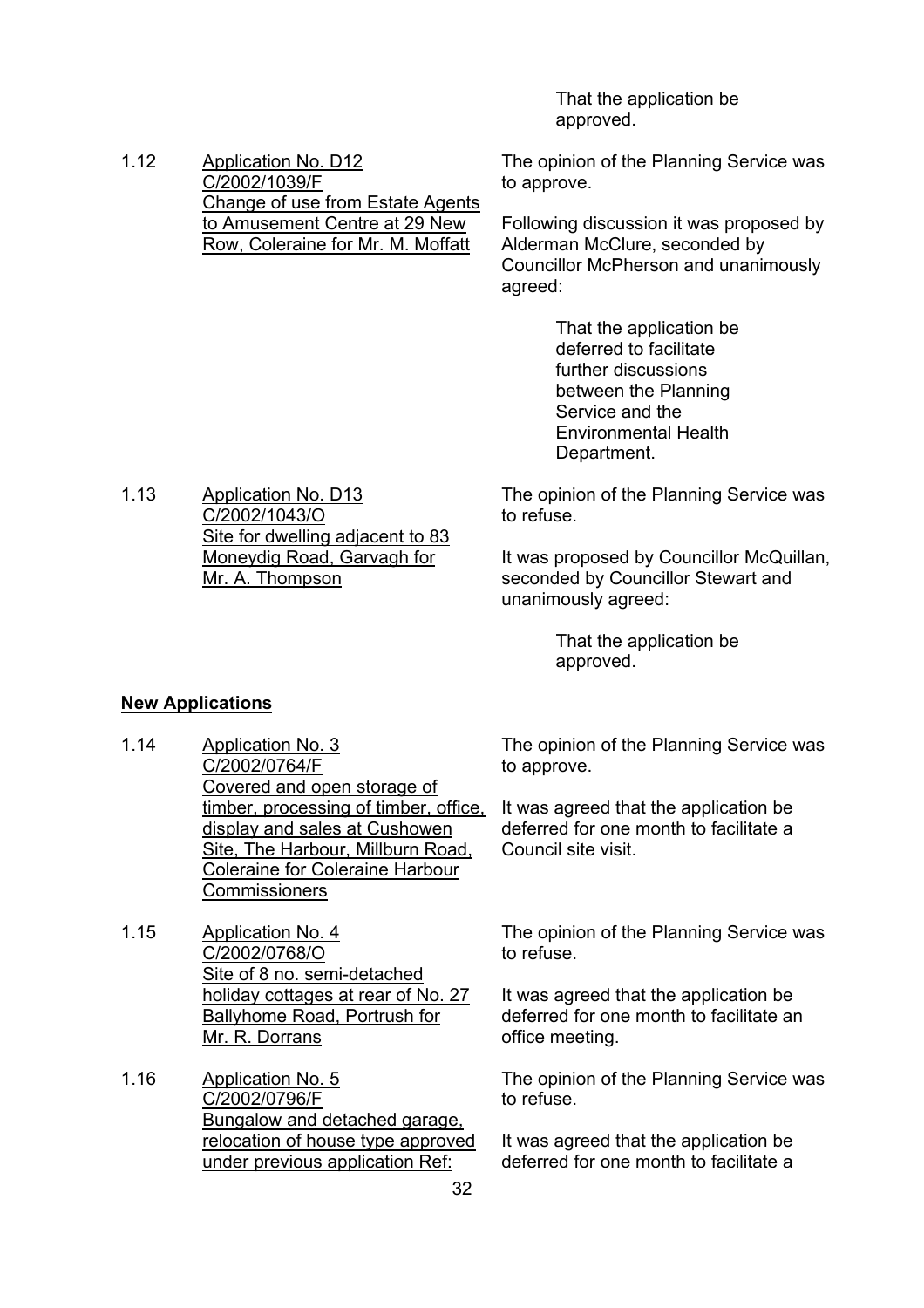C/2001/0414 adjacent to 27 Brockagh Road, Garvagh for Mr. P. Higgins

1.17 Application No. 12 C/2002/0953/O New bungalow at 39 Dunderg Road, Coleraine for Mrs. M. Kerr

1.18 Application No. 20 C/2002/0996/F Change of use from vacant shop to Amusement Arcade at 11 The Diamond, Kilrea for Mr. U. Hogg

- 1.19 Application No. 24 C/2002/1033/O Site of dwelling and garage at Ballinrees Lane, Coleraine for Mulrose Developments
- 1.20 Application No. 26 C/2002/1044/O Site of one and a half storey farm dwelling with detached garage adjacent to 32 Tirkeeran Road, Garvagh for Mr. R. Boylan
- 1.21 Application No. 27 C/2002/1050/O Site for erection of one and a half or one storey dwelling with detached garage 180m north of 36 Knocknougher Road, Coleraine for Mr. J. Pollock
- 1.22 Application No. 28 C/2002/1051/F Erection of a 3.8m high ball catch fence along edge of playing pitch at Loreto College, Castlerock Road, Coleraine for The Board of **Trustees**
- 1.23 Application No. 30 C/2002/1056/F

Council site visit.

The opinion of the Planning Service was to refuse.

It was agreed that the application be deferred for one month to facilitate a Council site visit.

The opinion of the Planning Service was to approve.

Following discussion it was agreed that the application be deferred to facilitate further discussions between the Planning Service and the Environmental Health Department.

The opinion of the Planning Service was to refuse.

It was agreed that the application be deferred for one month to facilitate a Council site visit.

The opinion of the Planning Service was to refuse.

It was agreed that the application be deferred for one month to facilitate a Council site visit.

The opinion of the Planning Service was to refuse.

It was agreed that the application be deferred for one month to facilitate a Council site visit.

The opinion of the Planning Service was to approve.

It was agreed that the application be deferred for one month to facilitate a Council site visit.

The opinion of the Planning Service was to approve.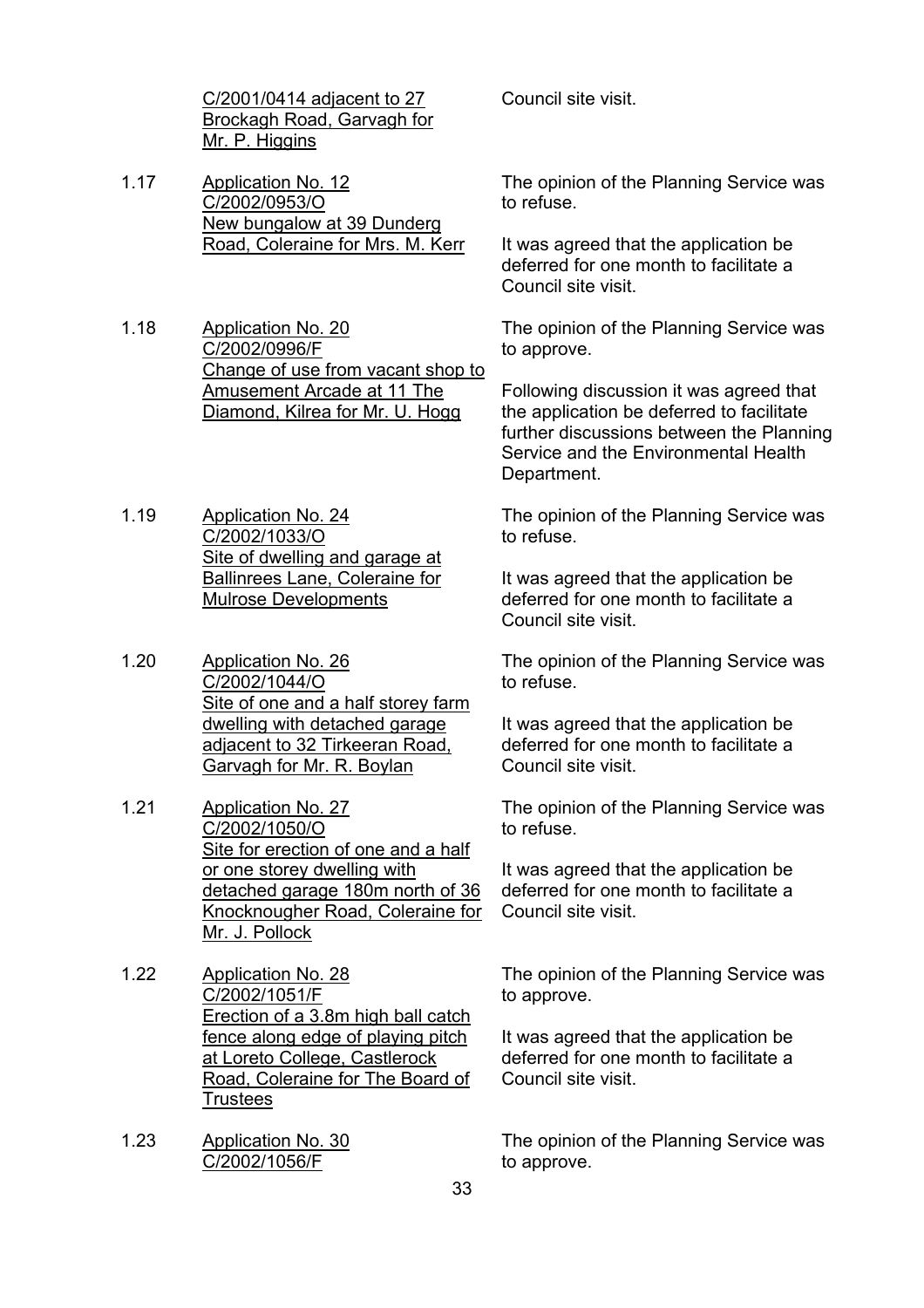|      | Alteration of roof from approval<br>C/2000/0105/F for 4 apartments at<br>12 Ramore Avenue, Portrush for<br><b>O'Kane &amp; Devine Construction</b> | It was noted that this application was the<br>subject of enforcement action.                                                                                   |
|------|----------------------------------------------------------------------------------------------------------------------------------------------------|----------------------------------------------------------------------------------------------------------------------------------------------------------------|
|      |                                                                                                                                                    | Following discussion it was agreed that<br>the application be deferred for one month<br>to facilitate further consideration by the<br><b>Planning Service.</b> |
| 1.24 | <b>Application No. 42</b><br>C/2002/1079/O                                                                                                         | The opinion of the Planning Service was<br>to refuse.                                                                                                          |
|      | Site of dwelling and garage south<br>west of No. 42 Glebe Road,<br>Articlave for Mr. J. Tanner                                                     | It was agreed that the application be<br>deferred for one month to facilitate a<br>Council site visit.                                                         |
| 1.25 | <b>Application No. 48</b><br>C/2002/1093/F<br>Erection of extension to dwelling at                                                                 | The opinion of the Planning Service was<br>to refuse.                                                                                                          |
|      | 100 Cashel Road, Macosquin,<br>Coleraine for Mr. and Mrs. G.<br>Nevin                                                                              | It was agreed that the application be<br>deferred for one month to facilitate a<br>Council site visit.                                                         |
| 1.26 | <b>Application No. 51</b><br>C/2002/1096/O                                                                                                         | The opinion of the Planning Service was<br>to refuse.                                                                                                          |
|      | Site of dwelling and garage at<br>Gortfad Road, Garvagh for<br>Mr. S. Black                                                                        | It was agreed that the application be<br>deferred for one month to facilitate a<br>Council site visit.                                                         |
| 1.27 | Application No. 65<br>C/2002/1118/O<br>Replacement of existing dwelling                                                                            | The opinion of the Planning Service was<br>to refuse.                                                                                                          |
|      | with two detached one and a half                                                                                                                   | It was agreed that the application be                                                                                                                          |

garages adjacent to 49 Priestland It was agreed that the application be deferred for one month to facilitate a Council site visit.

- 1.28 General Matters (a) Travel Lodge, Ballyreagh, Portrush - Building not in accordance with plans;
	- (b) Communication between the Planning Service and Council's Environmental Health Department;
	- (c) Application No. C/2002/0635/O Site for dwelling and detached garage at 30 Managher Road, Coleraine for Mr. S. Campbell.

## **2.0 ORANGE PERSONAL COMMUNICATIONS**

storey dwellings and detached

Road, Bushmills for R. S. Parker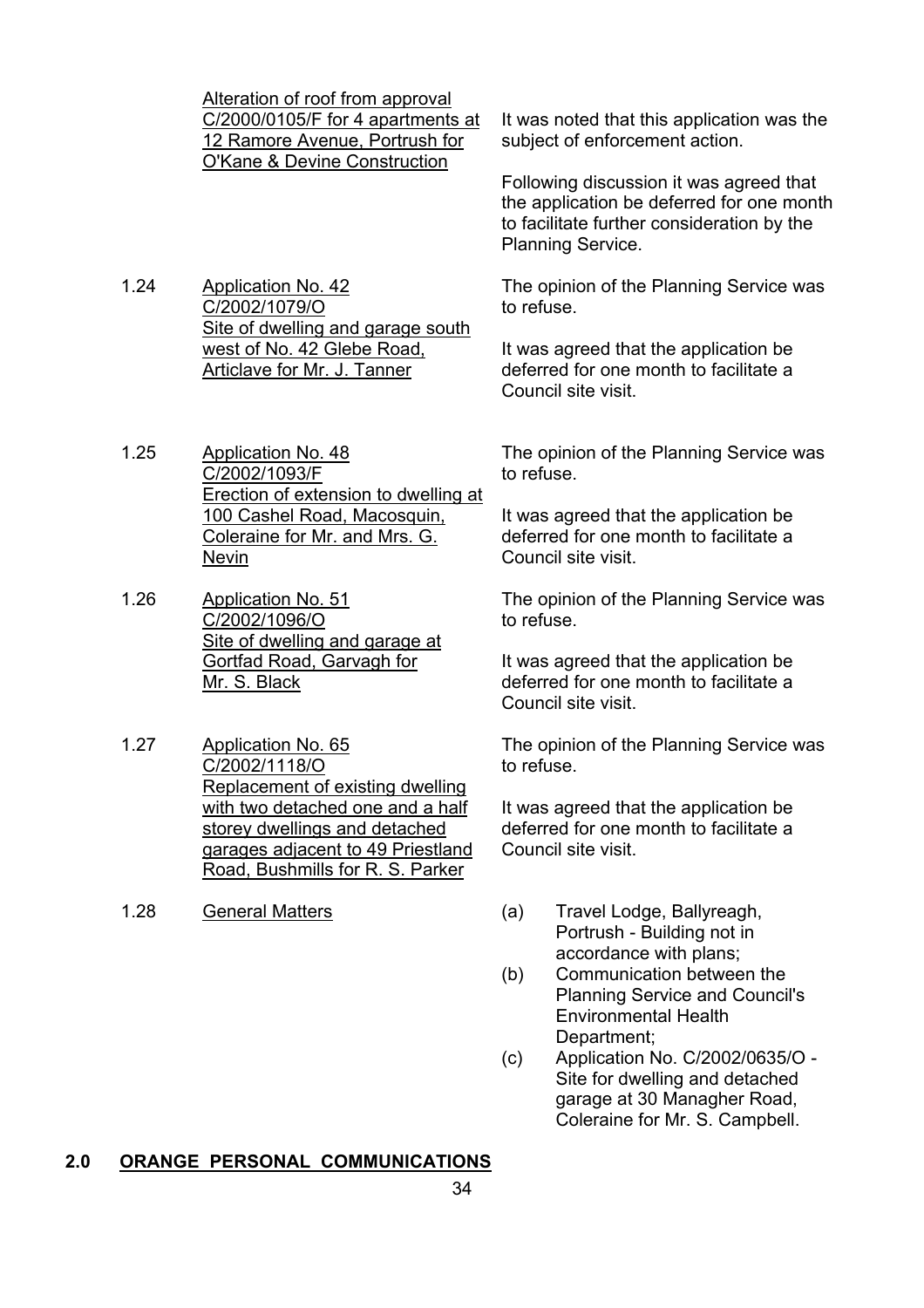#### **SERVICES LTD.**

 Letter received from Orange Personal Communications Services Ltd. regarding Annual Network Rollout Plans was circulated to each member. Noted.

#### **3.0 BALLYMONEY LIGNITE**

 Reported that a public meeting would be held in Roseyards Presbyterian Church Hall, Kirk Road, Ballymoney on Monday 17<sup>th</sup> February, 2003 at 8.00 p.m. at which the planning application for an open cast lignite mine and mine mouth power station north of Ballymoney would be discussed. Noted.

#### **4.0 NORTHERN AREA PLAN 2016 - WORKSHOP**

 The Principal Administrative Officer reminded members that the Northern Area Plan 2016 - Workshop would be held in the Council Chamber, Cloonavin on Wednesday, 26<sup>th</sup> February, 2003 at 3.00 p.m. Noted.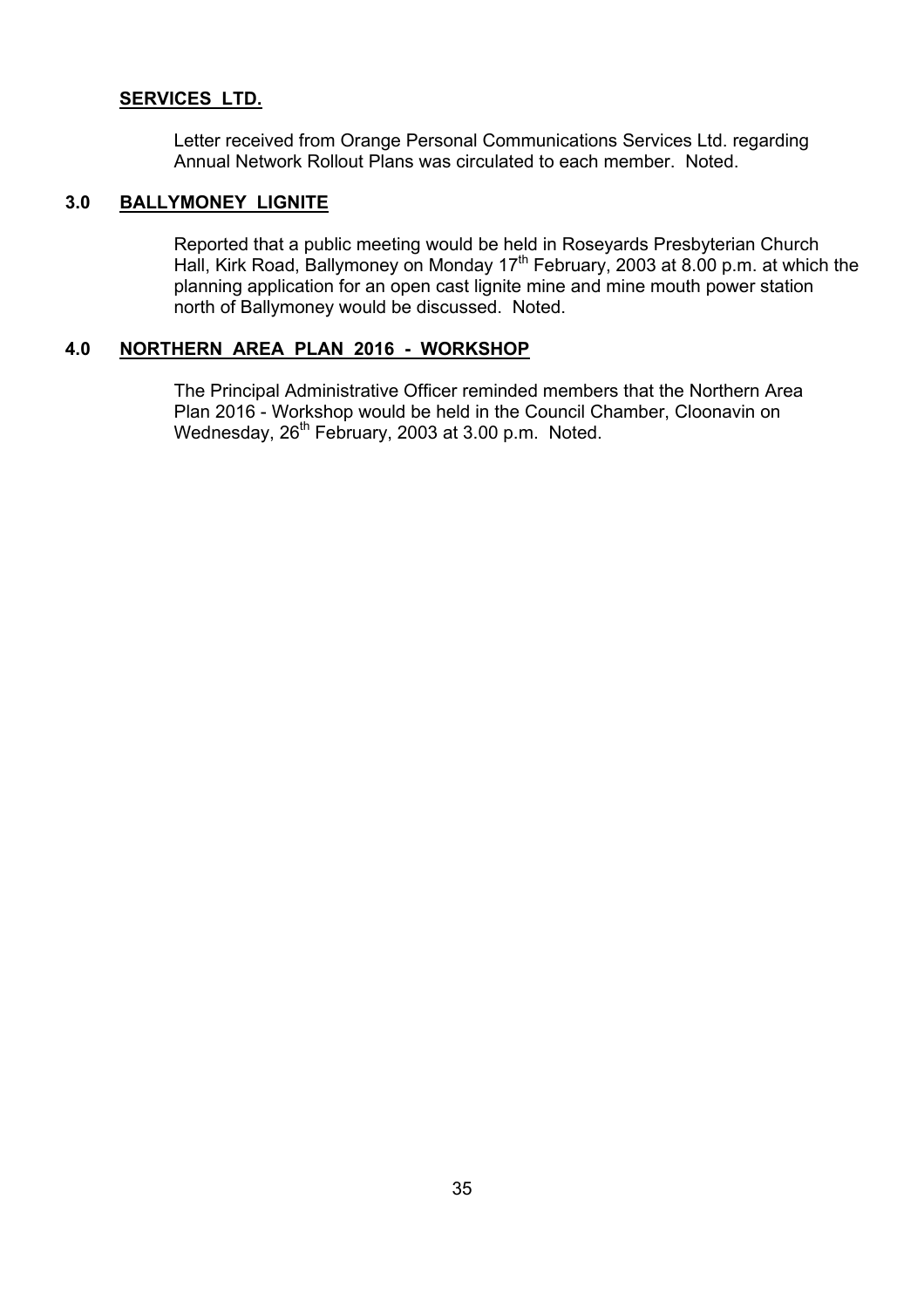#### **POLICY AND DEVELOPMENT COMMITTEE**

## **18th February, 2003.**

**Present:** Councillor N. F. Hillis, in the Chair

The Mayor, Councillor O. M. Church (Mrs.)

 The Deputy Mayor, Councillor G. L. McLaughlin  $($  ltems  $1.0 - 8.0)$ 

#### Aldermen

P. E. A. Armitage (Mrs.) W. T. Creelman E. T. Black (Mrs.) B. Leonard  $($  Items  $1.0 - 8.0$  W. J. McClure

#### **Councillors**

C. S. Alexander (Ms.) (Items  $1.0 - 10.0$ ) D. D. Barbour (Items  $1.0 - 8.0$ ) J. M. Bradley J. J. Dallat T. J. Deans E. P. Fielding (Mrs.)

> D. McClarty E. A. Johnston (Mrs.) W. A. King A. McQuillan E. M. Mullan  $($ ltems  $1.0 - 3.0)$ R. D. Stewart W. J. Watt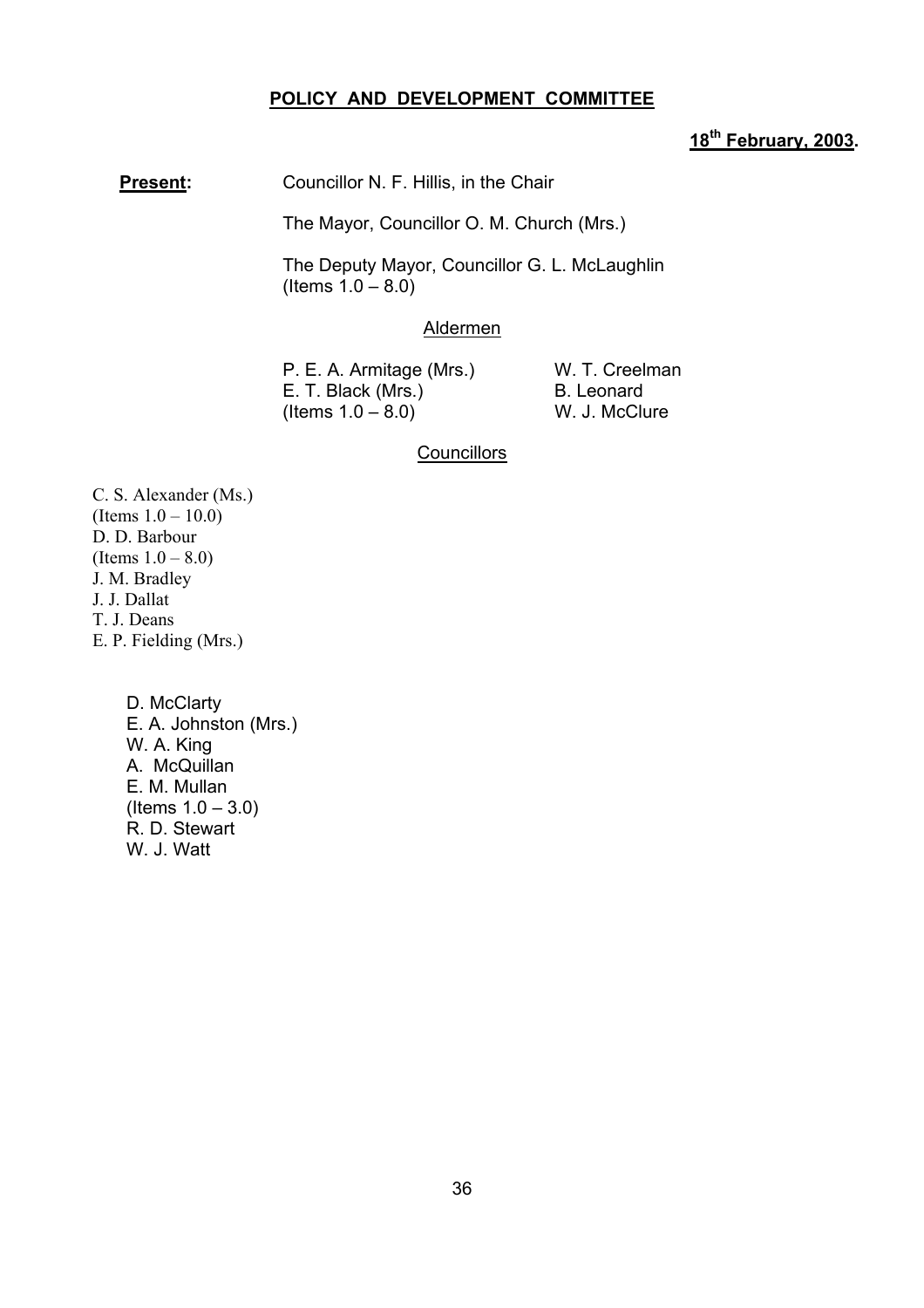# **Officers in**

 **Attendance:** Town Clerk and Chief Executive, Director of Corporate Services, Director of Leisure Services (Items  $1.0 - 8.0$ ), Head of Development Services (Items  $1.0 - 8.0$ ), Director of Technical Services, Policy Development Officer, Principal Administrative Officer, Finance Officer and Administrative Assistant

**Apology**: Councillor McPherson

## **1.0 WELCOME**

The Chairman welcomed Mr. M. Whyte, Clerk of the Course and Mr. E. Johnston, Race Secretary, of Coleraine and District Motor Club to the meeting.

## **2.0 DEVELOPMENT SERVICES REPORT**

The Report of the Head of Development Services was considered (previously supplied).

Matters arising:

2.1 International North West Mr. Whyte of Coleraine and District Motor Club ë200í Road Races addressed Committee on the growth in the North West '200' programme of events and outlined the planned programme for 2003.

> Members' questions and comments were responded to by the representatives who then outlined their request for a package of Council support for  $2003 - 2005$ .

 It was proposed by Councillor McClarty, seconded by Councillor Dallat and recommended unanimously:

> That Council agree the package of funding as outlined, viz

| Financial contribution | 2003 | £25,000 |
|------------------------|------|---------|
|                        | 2004 | £30,000 |
|                        | 2005 | £35,000 |

- Underwriting of annual campsite costs  $£ 4,000$
- Continued concession on lease of Pits area land (valued at £4,500)
- Continued assistance with an expanded events programme targetting the first half of the week in order to increase bednights
- Continued support in kind as above

2.2 CORE A proposal for CORE to be formally established as a Joint Committee was put forward by the Head of Development Services, as detailed in the report.

Members expressed concerns regarding lack of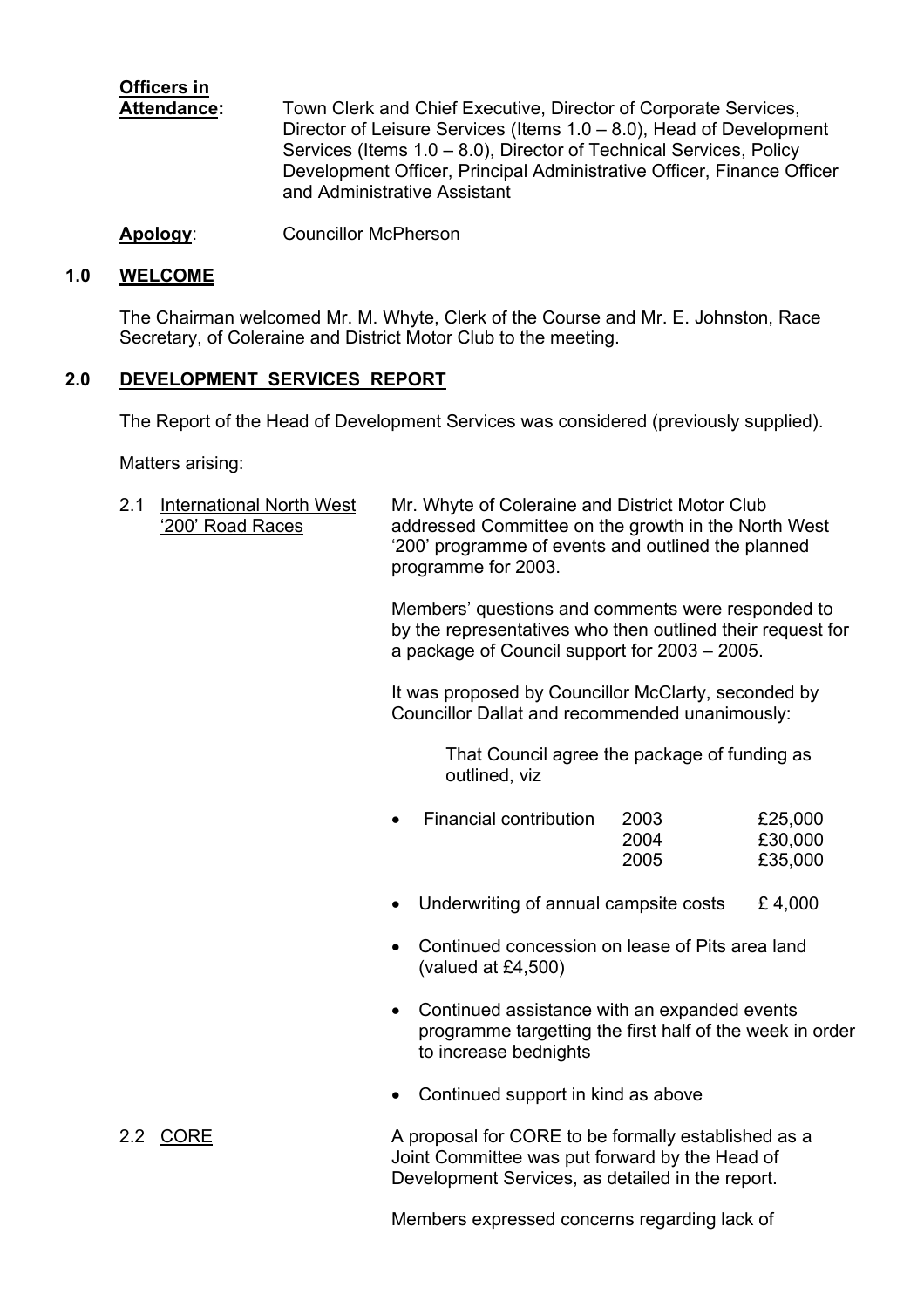information on CORE activities and it was proposed by Councillor Mullan and seconded by Alderman Leonard:

> That the decision to participate as members in the Joint Committee be deferred until a report on the activities of CORE had been received.

 On a request for a recorded vote, the proposal was put to the meeting and the members voted thus:

- **For:** The Deputy Mayor Alderman Leonard Councillors Bradley, Dallat and Mullan (5)
- **Against:** The Mayor Aldermen Mrs. Black, Creelman and **McClure**  Councillors Ms. Alexander, Barbour, Deans, Mrs. Fielding, Hillis, Mrs. Johnston, King, McClarty, McQuillan, Stewart and Watt (15)

**Abstention:** Alderman Mrs. Armitage (1)

 The amendment was, therefore, lost by fifteen votes to five.

It was, therefore, recommended:

 That Council agree to participate as members in the CORE Joint Committee.

 A report on the developments and activities of CORE would be presented at a future meeting of Committee.

- 2.3 Continental Market It was recommended that Council approve, in principle, a continental market event to be held in the Diamond, Coleraine on  $15^{th} - 17^{th}$  August, 2003.
- 2.4 Spring Tourism Conference It was recommended that Councillor Watt and Ms. Anne Clyde, Garvagh and District Development Association, attend the Tourism Conference to be held in the Glenavon House Hotel, Cookstown on the 28<sup>th</sup> and 29<sup>th</sup> March, 2003. The theme of the conference would be "Developing Natural Tourism – A Balanced Approach".
- 2.5 Maine North West Committee noted information on developments with the Strategic Alliance Maine – North West Strategic Alliance, as detailed in the report.
- 2.6 Tourism Marketing Plan Members noted that TTC Consultants had been engaged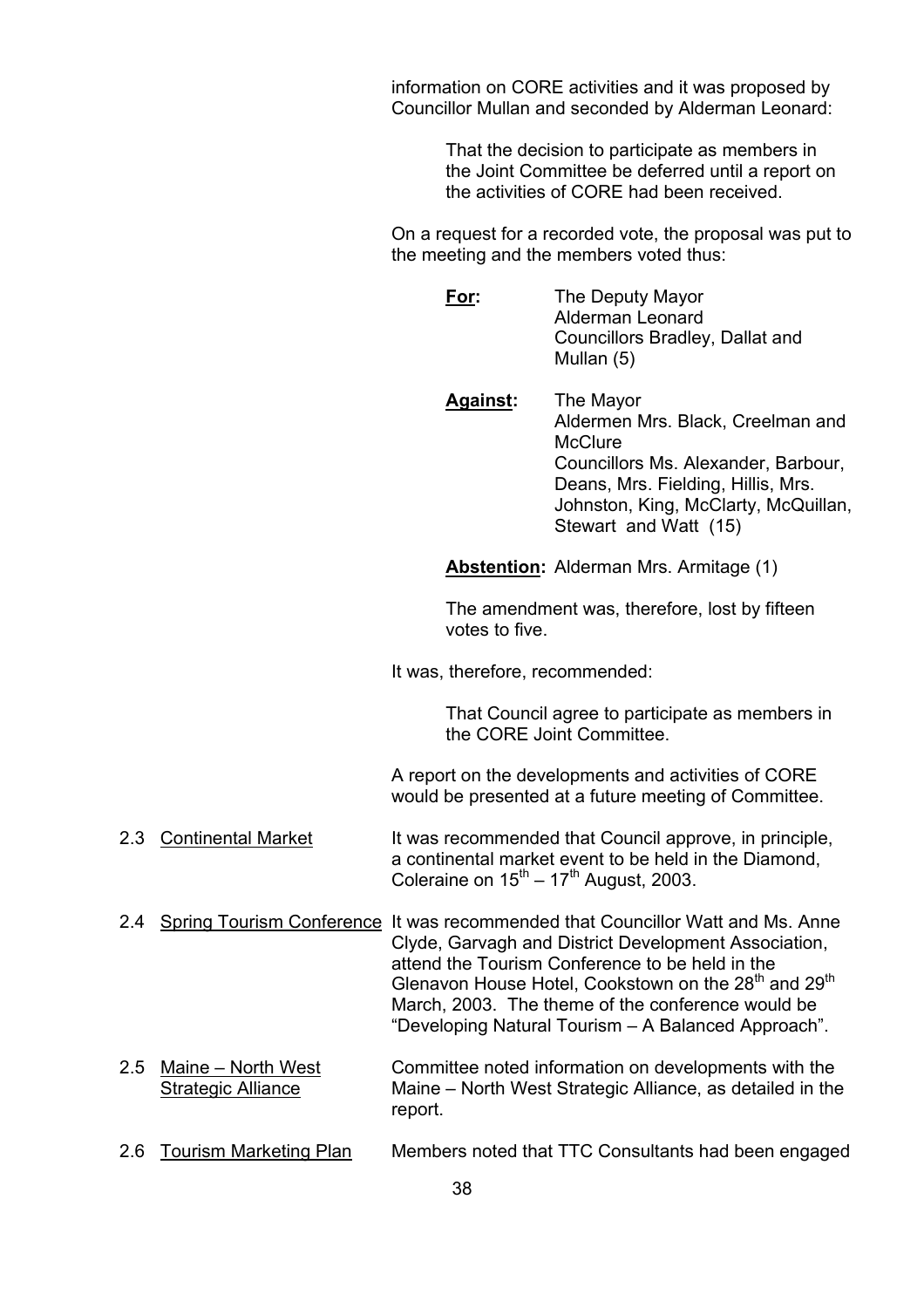to assist with the preparation of a marketing plan, implementation of which would commence at Easter 2003.

#### **3.0 NORTHERN IRELAND LOCAL GOVERNMENT ASSOCIATION**

The Chairman welcomed Ms. Heather Moorhead, Chief Executive of NILGA, who was present to address Committee on the composition and work of the Association.

Ms. Moorhead outlined NILGA's successes to date and the Business Plan for 2003/04 (handout circulated at meeting) following which she answered members' questions.

The Chairman thanked Ms. Moorhead for her interesting and informative presentation, following which she withdrew from the meeting.

## **4.0 ANNUAL TENDERS**

The report of the Director of Technical Services on Annual Tenders for 2003/04 was considered (previously supplied), viz

| 4.1 | Tender No. 1 - Small<br><u>Tools</u> | <b>Tenderer</b>                                                                                                                                            | <u>Total</u><br>£                              |
|-----|--------------------------------------|------------------------------------------------------------------------------------------------------------------------------------------------------------|------------------------------------------------|
|     |                                      | H. & T. Bellas Ltd., Coleraine<br>Jamison & Green Ltd., Belfast<br>J. W. Jacob, Coleraine<br>Christies Ltd., Coleraine<br>Scott Hire Tools & Sales, Kilrea | 746.52<br>608.76<br>767.64<br>786.72<br>854.88 |
|     |                                      | Council is recommended to accept Jamison & Green Ltd.<br>for bulk orders and H. & T. Bellas Ltd. for smaller orders.                                       |                                                |
|     | 4.2 Tender No. 2 - Timber            | <b>Tenderer</b>                                                                                                                                            | <u>Total</u><br>£                              |
|     |                                      | A. Diamond, Coleraine<br>H. & T. Bellas Ltd., Coleraine<br>J. W. Jacob Timber, Coleraine                                                                   | 3,443.00<br>4,242.16<br>4,298.64               |
|     |                                      | A. Diamond had not quoted for items 35-41 inc. and<br>their timber quality was not comparable to that of H. & T.<br>Bellas and J. W. Jacob.                |                                                |
|     |                                      | Council is, therefore, recommended to accept the tender<br>from H. & T. Bellas Ltd.                                                                        |                                                |

4.3 Tender No. 3 - Electrical Work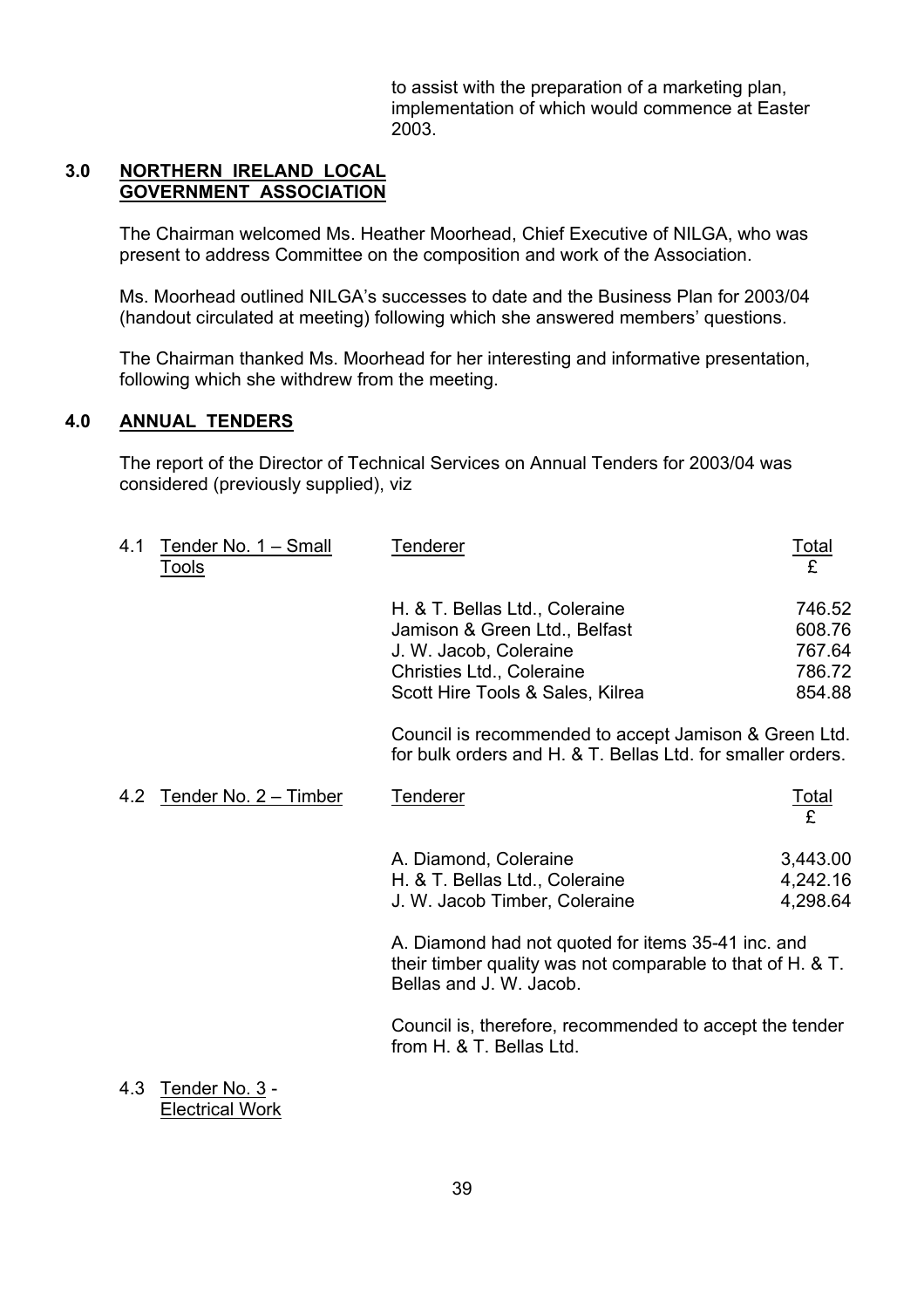| <b>Tenderer</b>                        | Labour Rate per hour |            | <b>Materials</b> |  |
|----------------------------------------|----------------------|------------|------------------|--|
|                                        | Electrician          | Apprentice | $+$ %            |  |
| Nevin Electrics, Coleraine             | £12.50               | £6.50      | 10               |  |
| R. H. K. Davidson, Coleraine           | £12.80               | £5.50      | 5                |  |
| <b>PMG Electrics, Portrush</b>         | £15.00               | £8.00      | 20               |  |
| <b>CMM Electrics Ltd., Toomebridge</b> | £15.60               | £8.00      | 5                |  |
| Image Investments Ltd., Carryduff      | £16.50               | £9.75      | 15               |  |
| Raymond Martin Electrical, Sionmills   | £18.00               | £12.00     | 15               |  |
|                                        |                      |            |                  |  |

 Council is recommend to accept the tenders received from Nevin Electrics and R.H.K. Davidson for different aspects of work.

#### 4.4 Tender No.  $4 -$  Plumbing **Work**

| Tenderer                             |         | Labour Rate per hour |       |
|--------------------------------------|---------|----------------------|-------|
|                                      | Plumber | Apprentice           | $+$ % |
| L. J. Mullan, Coleraine              | £8.50   |                      | 15    |
| P. & H. Services, Coleraine          | £11.50  | £6.00                | 5     |
| Image Investments Ltd., Carryduff    | £18.00  | £9.00                | 15    |
| Blackbourne Electrical, Ballymena    | £18.00  | £11.00               | 15    |
| Raymond Martin Electrical, Sionmills | £18.00  | £12.00               | 15    |

 Council is recommended to accept the tenders received from L. J. Mullan and P. & H. Services to be used at Officers' discretion for different aspects of work.

#### 4.5 Tender No.  $5 -$ Mechanical Work

Tenderer Labour Rate per hour Materials

| <u>i</u> chucici                 | Lavuu Talc pci Iluul |           | <b>IVIQUEI IQIS</b> |  |
|----------------------------------|----------------------|-----------|---------------------|--|
|                                  | Fitter               | Machinist | $+$ %               |  |
| J. Rainey & Co., Portrush        | £11.75               | £16.50    | 15                  |  |
| A. Farlow (Engineering), Garvagh | £12.00               | £14.00    | 10                  |  |
| Triangle Engineering, Coleraine  | £12.00               | £15.00    | 10                  |  |
| Mettican Engineering, Garvagh    | £15.00               |           | 10                  |  |
| Roe Engineering, Coleraine       | £15.00               | £15.00    | 30                  |  |
| Scott & Stinson Eng., Coleraine  | £15.00               | £18.00    | 10                  |  |
| Image Investments, Carryduff     | £18.00               | £18.00    | 15                  |  |
| TBF Thompson, Garvagh            | £19.50               |           | 25                  |  |

 Council is recommended to accept the tenders from J. Rainey, Portrush; A. Farlow (Engineering), Garvagh and Triangle Engineering, Coleraine.

4.6 Tender No. 6 – Tyres Tenderer Tenderer States Total E

£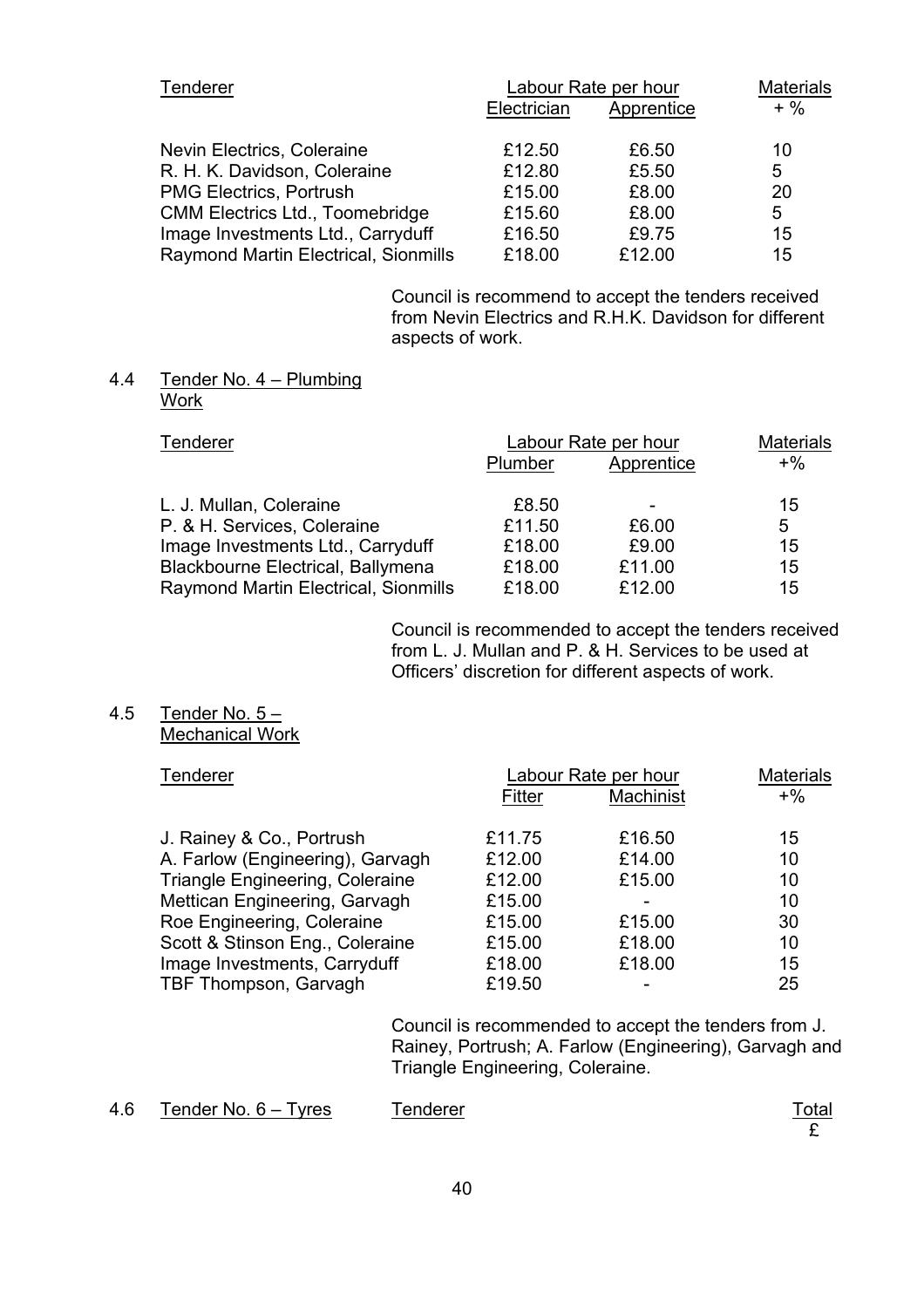|                                                       | A. T. S. Euromaster, Coleraine<br><b>Charles Hurst Tyres, Coleraine</b><br>Modern Tyre Service, Enniskillen | 3,750.55<br>4,414.85<br>4,515.50   |
|-------------------------------------------------------|-------------------------------------------------------------------------------------------------------------|------------------------------------|
|                                                       | Council is recommended to accept the lowest tender from<br>A. T. S. Euromaster, Coleraine.                  |                                    |
| Tender No. 7 - Paint<br>4.7                           | Tenderer                                                                                                    | $\frac{Total}{f}$                  |
|                                                       | Kalon Decorative Products, Carrickfergus<br>Akzo Nobel Decorative Coatings, Belfast                         | 2,473.31<br>2,782.65               |
|                                                       | Council is recommended to accept the tender from Kalon<br>Decorative Products, Carrickfergus.               |                                    |
| Tender No. 8 - Slurry<br>4.8<br><b>Tanker Service</b> | <b>Tenderer</b>                                                                                             | Hourly Rate                        |
|                                                       | N. Callaghan, Articlave<br>T. Moore, Ballymoney<br>M. Farlow, Coleraine<br>S. Nutt, Bushmills               | £6.00<br>£7.50<br>£10.00<br>£12.00 |

 Council is recommended to accept the tender from N. Callaghan.

#### 4.9 Tender No.  $9 -$  Painting **Work**

| Tenderer                     | Labour Rate per hour |            | <b>Materials</b> |  |
|------------------------------|----------------------|------------|------------------|--|
|                              | Painter              | Apprentice | $+$ %            |  |
| Image Investments, Carryduff | £20.00               | £9.75      | 20               |  |

 Council is recommended not to accept the tender but to price individual jobs as needed.

## 4.10 Tender No.  $10 -$  Joinery **Work**

| Tenderer                          | Labour Rate per hour |            | <b>Materials</b> |  |
|-----------------------------------|----------------------|------------|------------------|--|
|                                   | Joiner               | Apprentice | $+$ %            |  |
| S. M. Oliver, Coleraine           | £13.50               | £7.50      | 15               |  |
| R. Martin, Sionmills              | £18.00               | £12.00     | 15               |  |
| Image Investments Ltd., Carryduff | £20.00               | £9.75      | 20               |  |
| C. Flanagan, Coleraine            | £34.00               | £5.80      | 15               |  |

 Council is recommended to accept the tender from S. M. Oliver, Coleraine.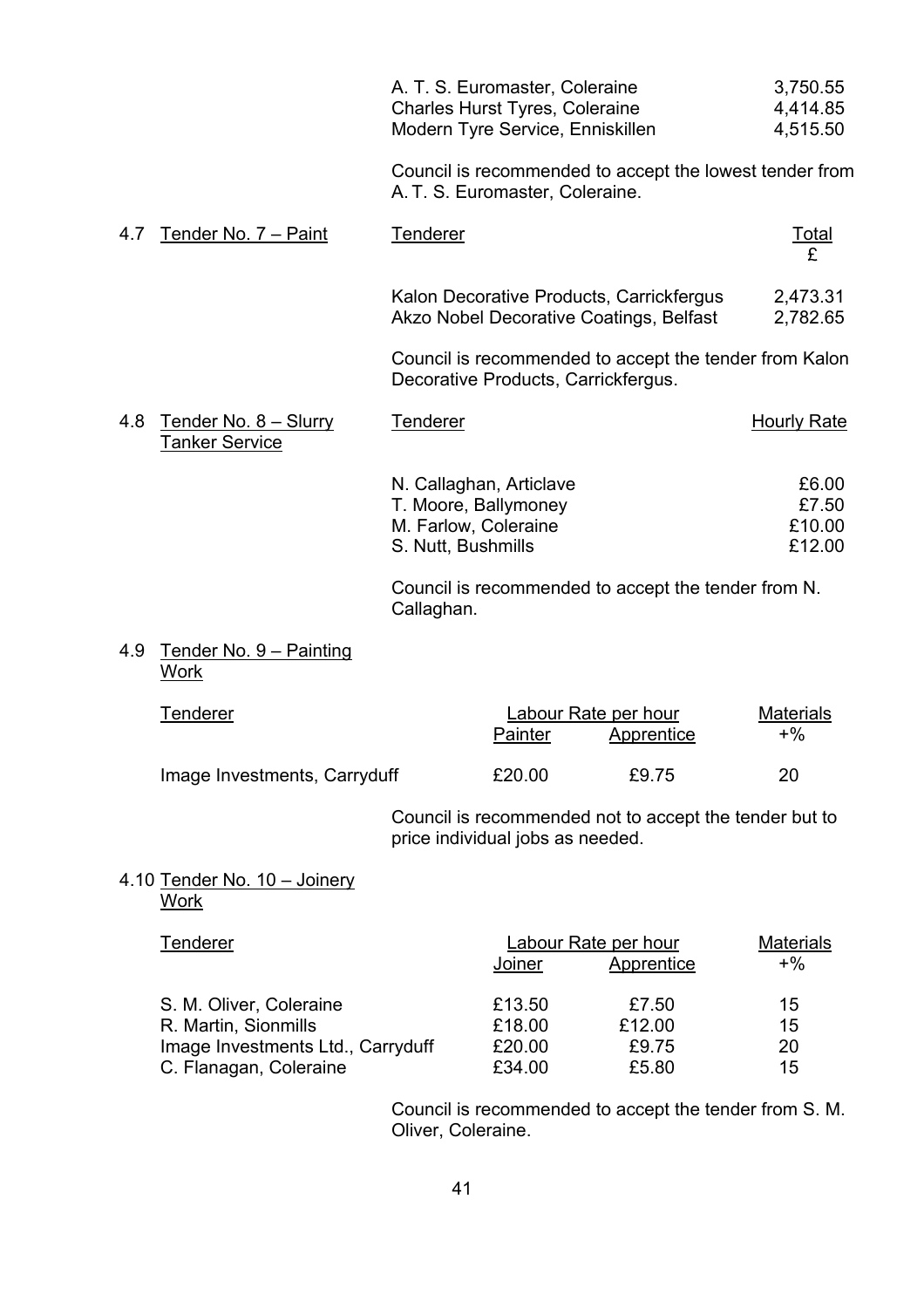4.11 Tender No. 11 – Leachate Tenderer Rate per **Transportation** tonne tonne tonne tonne tonne tonne tonne tonne tonne tonne tonne tonne tonne tonne tonne tonne tonne tonne tonne tonne tonne tonne tonne tonne tonne tonne tonne tonne tonne tonne tonne tonne tonne tonne t

| McKitterick Waste, Loughgall  | £2.65 |
|-------------------------------|-------|
| Precision, Londonderry        | £3.03 |
| Irish Waste Services, Belfast | £3.35 |
| T. Moore, Ballymoney          | £5.00 |
| Lyons Contracts, Coleraine    | £6.50 |

 Council is recommended to accept the lowest tender from McKitterick Waste, Loughgall.

discussion at the March meeting of Committee.

#### **5.0 EQUALITY IMPACT ASSESSMENT - BURIAL GROUNDS**

Consideration was given to the Equality Impact Assessment report on Burial Grounds (previously supplied).

| 5.1 | Respect for the Deceased                    | Messrs. A. Eakin and D. Parker addressed Committee on<br>the concerns of the Group.                                      |
|-----|---------------------------------------------|--------------------------------------------------------------------------------------------------------------------------|
| 5.2 | Equality Impact<br><b>Assessment Report</b> | The Director of Leisure Services and the Policy<br>Development Officer presented an outline of the report to<br>members. |
|     |                                             | It was agreed that this report would be deferred for                                                                     |

#### **6.0 CORPORATE SERVICES REPORT**

The Report of the Director of Corporate Services was considered (previously supplied).

Matters arising:

| 6.1 Domestic rates league | The Director of Corporate Services highlighted the      |
|---------------------------|---------------------------------------------------------|
| table                     | rates league table (previously circulated) and          |
|                           | members noted the press release from the Department of  |
|                           | Finance and Personnel (previously circulated) detailing |
|                           | the proposed increase in the Regional Rate.             |

#### 6.2 Requests for Donations

- 6.2.1 William Keown Council is recommended to contribute £350 for the Trust financial year 2002/03.
- 6.2.2 Royal National Council is recommend to contribute £300 in respect of Lifeboat Institution financial year 2002/03.
- 6.3 Checking of Accounts Recommended:

 That the following Councillors examine creditors' payment vouchers for the next three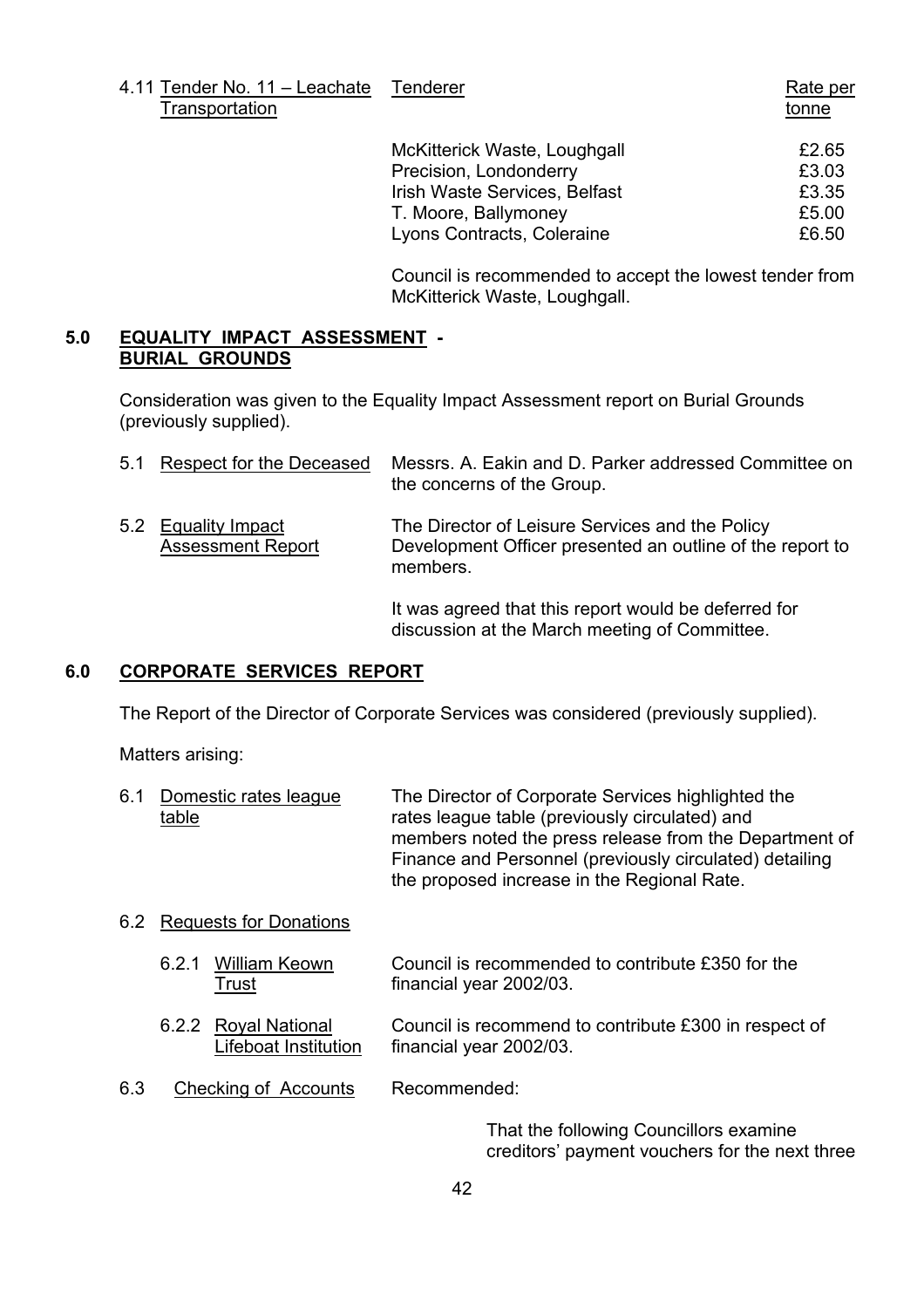months:

Alderman Creelman and Councillor Dallat.

- 6.4 Matters for Information
	- 6.4.1 Accounts Committee noted that creditorsí payments for January, as per lists circulated, had been issued as

follows:

| Revenue A/C    | £317,392.19 |
|----------------|-------------|
| Capital A/C    | £328,026.77 |
| Petty Cash A/C | £209,191.65 |

6.4.2 <u>Financial Statement</u> Members noted information on the financial statement - nine months to  $\frac{1}{10}$  for the nine months ending 31<sup>st</sup> December. 2002 as - nine months to for the nine months ending 31st December, 2002 as detailed in the report. 2002

 6.4.3 New Appointments The following appointments had been made in accordance with the Local Government Staff Commission's Code of Procedures on Recruitment and Selection.

Leisure Services Department

Working Chargehand (Fine Turf) – Replacement: Mr. M. McIlroy.

Working Chargehand (Sports Turf) - Replacement: Mr. D. McKinley

## **7.0 LAND AND PROPERTY**

The report of the Principal Administrative Officer on Land and Property was considered (previously supplied).

| 7.1 | Land at Downhill Estate | The National Trust had approached Council with a view to<br>regularising ownership of a section of land at Downhill<br>which had been managed by the Trust over the past<br>twenty years (a map of the area in question was viewed<br>at the meeting). |
|-----|-------------------------|--------------------------------------------------------------------------------------------------------------------------------------------------------------------------------------------------------------------------------------------------------|
|     |                         | Valuation of the land by the Valuation and Lands Agency<br>had resulted in an assessment of £6,000 and legal advice<br>had suggested that the National Trust pay Council 50% of<br>this valuation by way of rectification of title boundaries.         |

 Council is, therefore, recommended to rectify ownership in favour of the National Trust upon receipt of payment of £3,000.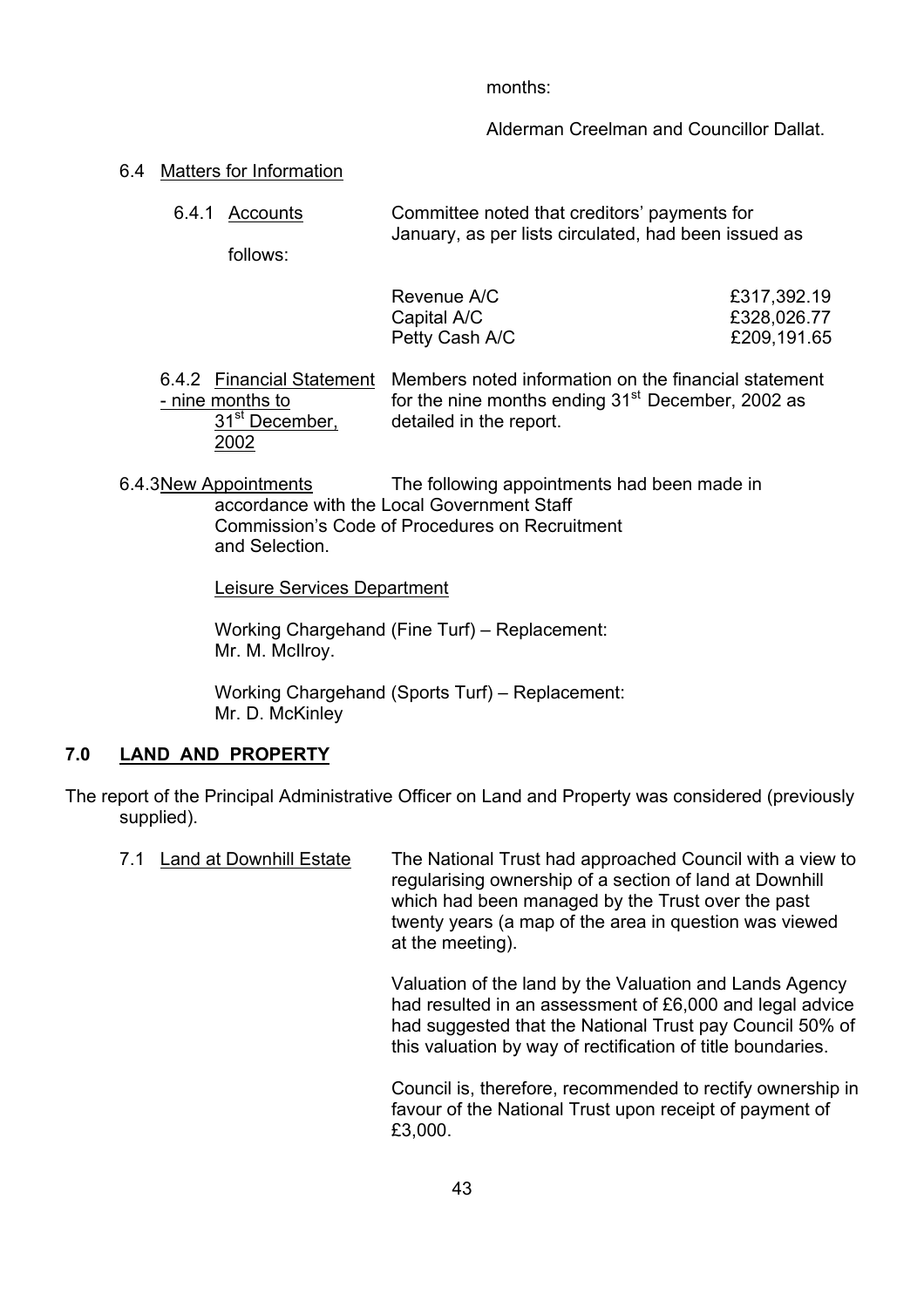## **8.0 COLERAINE HARBOUR**

Consideration was given to the report of the Town Clerk and Chief Executive on Coleraine Harbour (previously supplied) and a map provided by the Coleraine Harbour Commissionersí solicitors, which was viewed at the meeting.

A full discussion ensued during which it was proposed by Alderman McClure and seconded by Councillor McQuillan:

That:

- (a) Council respond to the Department for Regional Development advising that there are issues of public interest involved in the proposed development at Cushowen, and
- (b) that Council convene a meeting with the Coleraine Harbour Commissioners and the Town Centre Partnership to seek to address the various issues.

On being put to the Meeting the proposal was carried by seventeen votes to nil.

8.1 River Bann Navigation Members noted information on this Order, as contained Order (NI) 2002 in the report.

Recommended:

 That Council approve arrangements for the interview panel to select the new Board, viz

- (a) Mayor
- (b) Director of Corporate Services
- (c) Independent Panel Member
- (d) Expert Panel Member

## **9.0 CONSULTATION PAPERS**

The following consultation papers had been received and were available for members who wished to consider making a response:

 $(i)$  Department for Regional Development  $-$  "Proposals to fix the Harbour Limits of Ballycastle and Rathlin Harbours"

Comments due by: 14<sup>th</sup> April, 2003

(ii) Department for Regional Development – "Proposals to fix the Harbour Limits of Bangor and Groomsport Harbours"

Comments due by: 14<sup>th</sup> April, 2003

#### **9.0 ROYAL MAIL GROUP ADVISORY BOARD**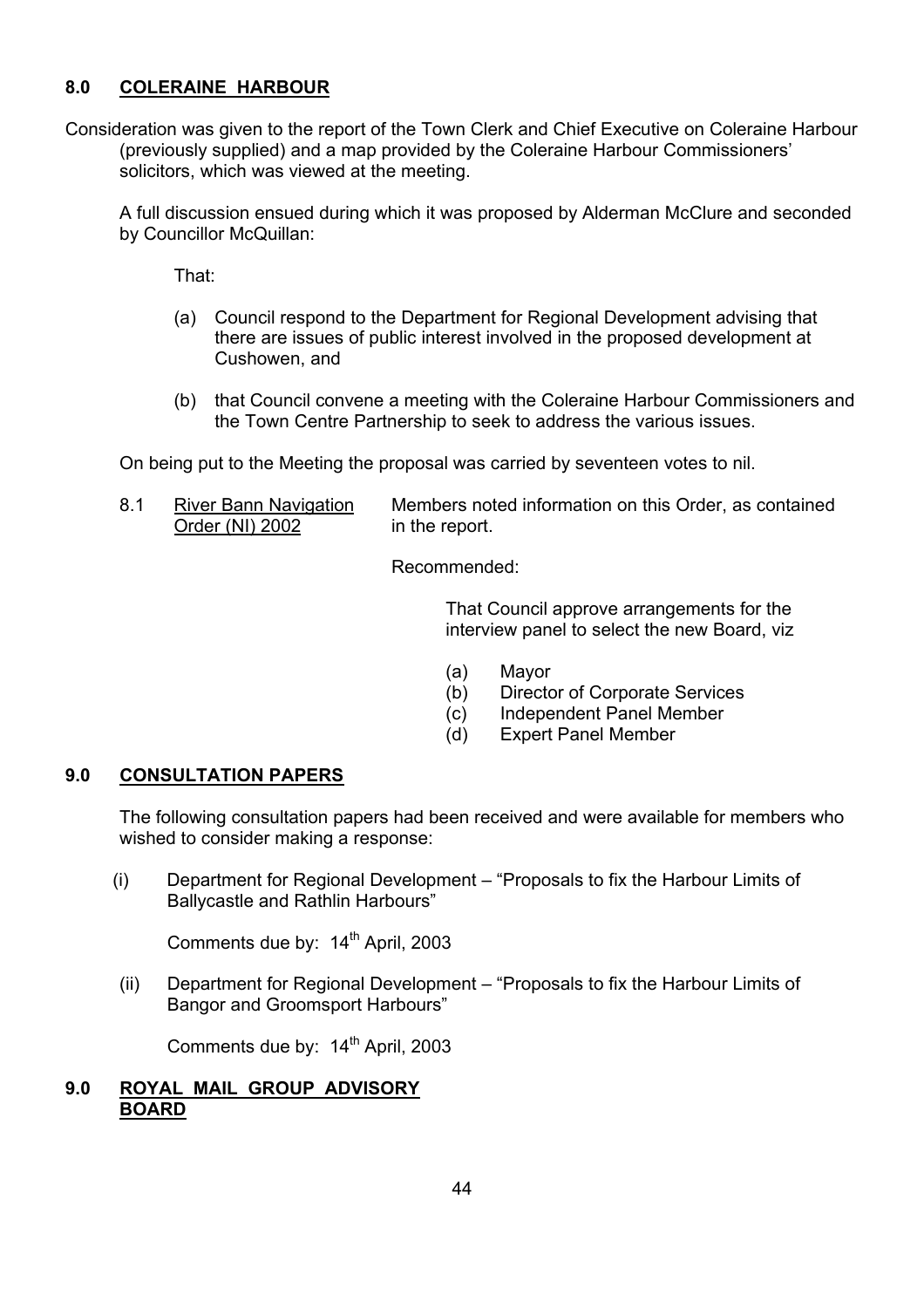Committee noted information contained in this letter (previously supplied) regarding Post Office Banking Options for Benefits Customers.

#### **10.0 THE SOMME ASSOCIATION LIMITED**

 Read letter from the Somme Association Limited regarding the 2003 Somme Pilgrimage.

Recommended:

That attendance at the pilgrimage would be counted as a member's attendance at a mainstream conference.

 Any member wishing to attend was requested to advise the Town Clerk and Chief Executive.

#### **11.0 NORTHERN IRELAND CONSUMER COMMITTEE FOR ELECTRICITY**

Read letter advising of a conference to discuss the proposed off-shore wind farm development to be held on 27<sup>th</sup> March, 2003 in the Royal Court Hotel, Portrush.

Recommended:

 That Councillor Hillis attend with one other member from the Wind Farm Working Group.

#### **13.0 NATIONAL ASSOCIATION OF COUNCILLORS**

Read letter advising of the NAC's "Restoring the Balance" Campaign designed to improve the governance and democratic accountability of local authorities.

Noted.

#### **14.0 THE CIVIC TRUST**

Read letter advising that the Civic Headquarters project would be featured at the Civic Trust Awards Night Presentation on Thursday  $3<sup>rd</sup>$  April, 2003 at the Imperial War Museum North in Salford Quays.

Recommended:

 That the Mayor and the Director of Technical Services attend the Presentation together with a representative from each party.

#### **15.0 POSTCOMM**

Tabled:

Letter and reports on "Review of Royal Mail Group plc's Price and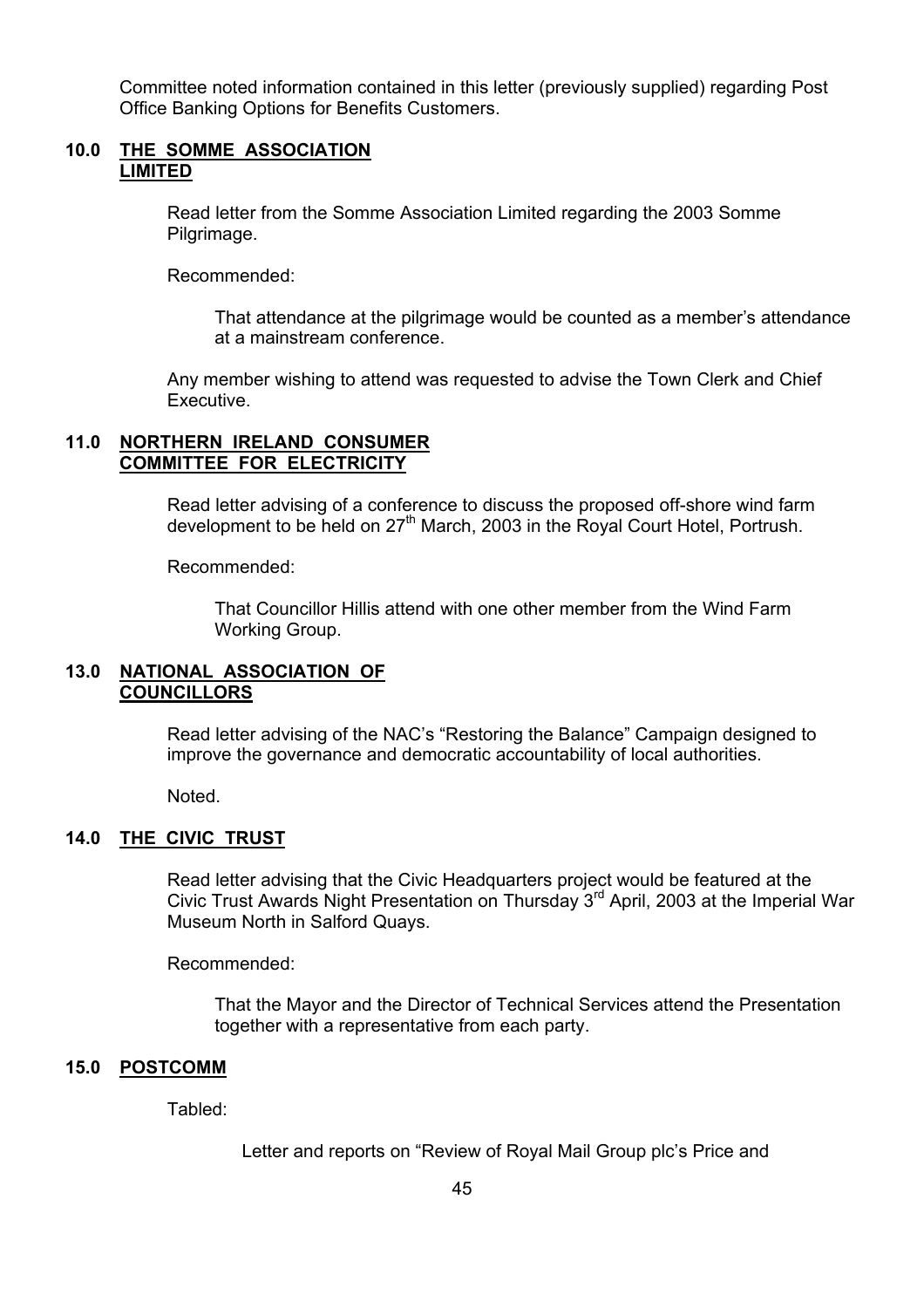#### **16.0 DEPARTMENT OF HEALTH, SOCIAL SERVICES AND PUBLIC SAFETY**

Tabled:

ìPromoting Mental Healthî Strategy and Action Plan 2003-2008

#### **17.0 CREDI DEVELOPMENT GROUP**

 The Town Clerk and Chief Executive reminded members of the meeting with the CREDI Development Group to be held in the Brown Trout, Aghadowey on Monday  $24<sup>th</sup>$  February, 2003 at 6.30pm.

Noted.

#### **18.0 OPEN CAST LIGNITE MINE**

Members' concerns regarding the proposed planning application for an open cast lignite mine at Ballymoney were noted by the Town Clerk and Chief Executive. A report updating developments with this application would be presented at the Leisure and Environment Committee on 4<sup>th</sup> March, 2003.

#### **19.0 TRANSLINK**

It was agreed that representatives from the Translink Management Team would be invited to address Committee at a future meeting.

#### **20.0 TOURIST INFORMATION CENTRE, PORTRUSH**

 In response to a query it was agreed that the weekend opening hours for this facility would be re-examined.

#### **21.0 UNIVERSITY OF ULSTER - SIGNAGE**

It was agreed that a letter would be sent to the Roads Service requesting improved signage for the University of Ulster from the Belfast direction.

#### **22.0 NORTHERN IRELAND POLICING BOARD**

The Town Clerk and Chief Executive advised members that the Northern Ireland Policing Board were seeking expressions of interest for the identification and provision of a site to be used for the development of a new Training College.

Recommended:

That Council submit an expression of interest on behalf of the landowners of